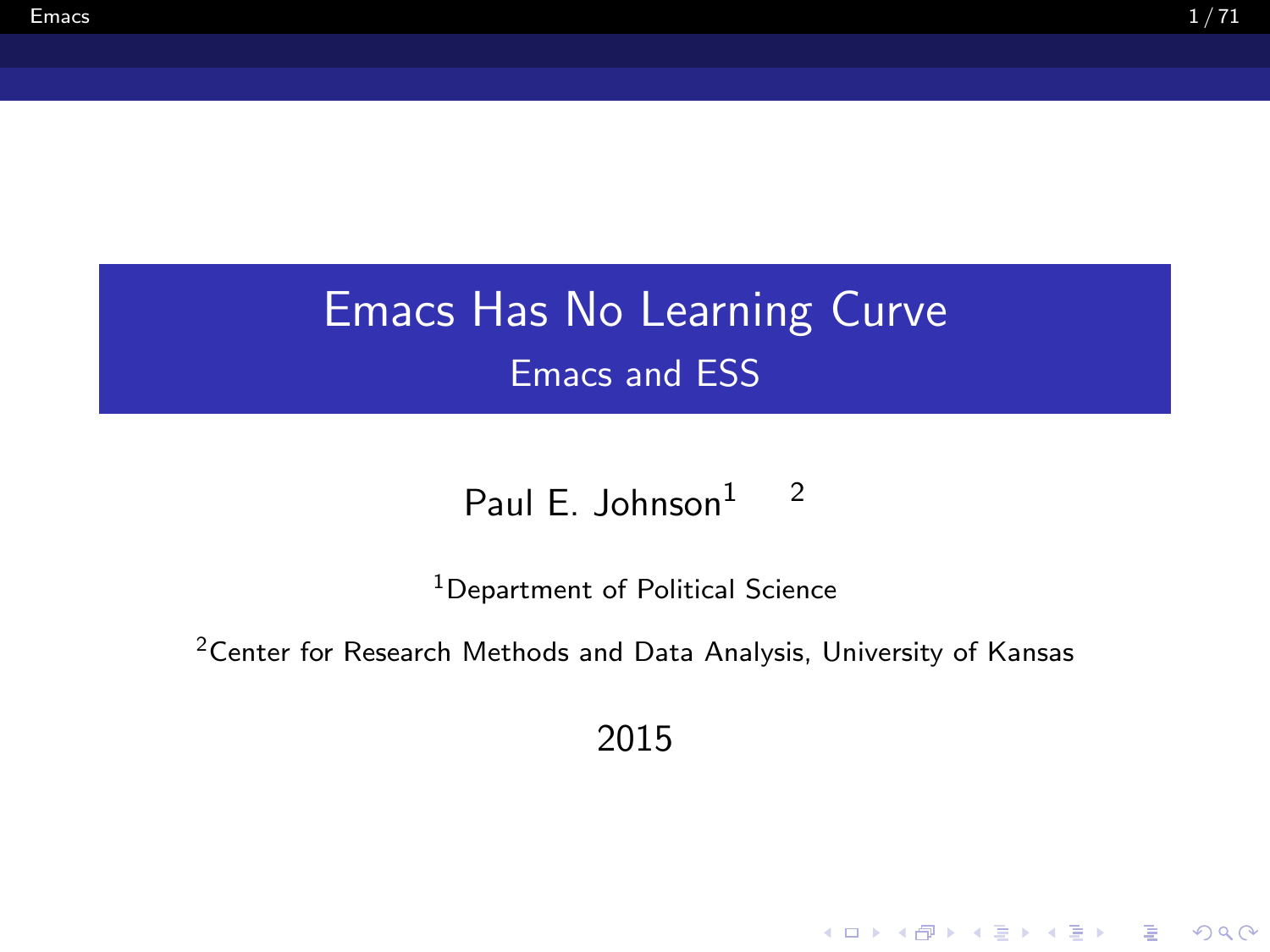## **Outline**

[Why Use Emacs?](#page-2-0)

[Emacs Anatomy](#page-7-0)

[No Learning Curve](#page-14-0)

#### [ESS](#page-46-0)



K ロ ▶ K @ ▶ K 할 ▶ K 할 ▶ | 할 | © 9 Q @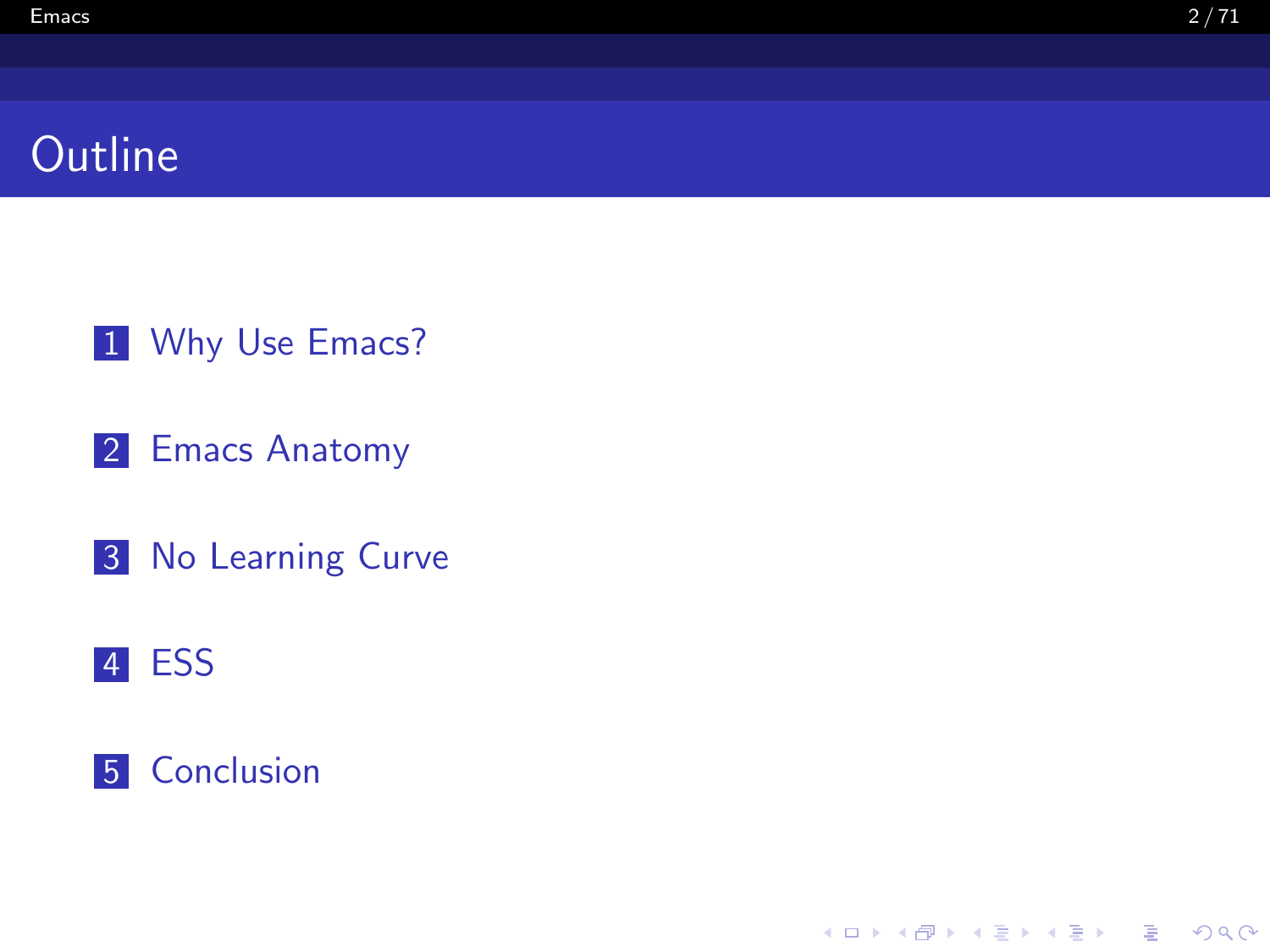<span id="page-2-0"></span>1 [Why Use Emacs?](#page-2-0)

2 [Emacs Anatomy](#page-7-0)

**3** [No Learning Curve](#page-14-0)

#### 4 [ESS](#page-46-0)





K ロ ▶ K 個 ▶ K 할 ▶ K 할 ▶ 이 할 → 9 Q Q →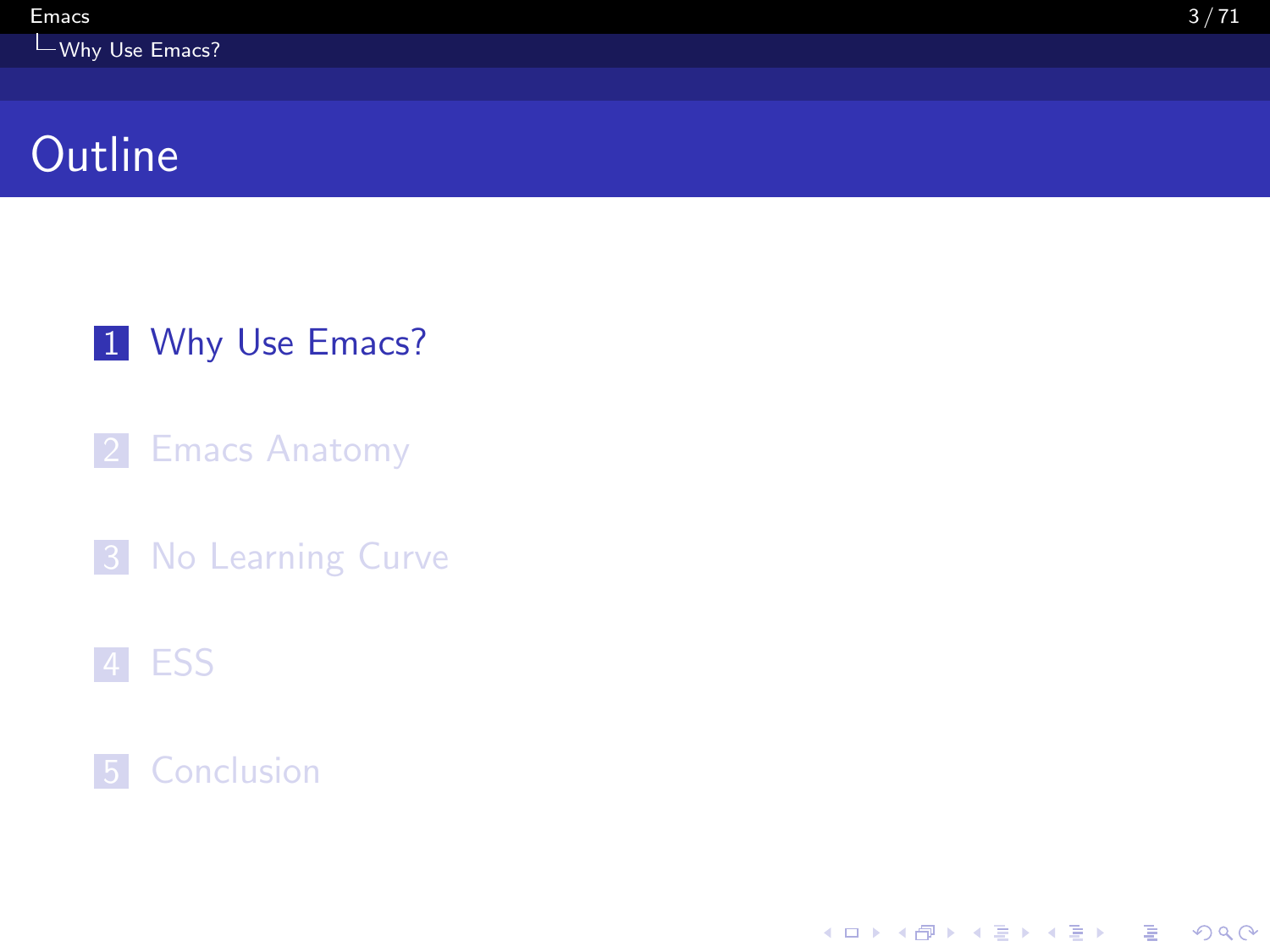# <span id="page-3-0"></span>Why Use Emacs? Multidimensional Availability

- All Platforms (Windows, Mac, Linux, Unix, Atari,...)
- **Across Time: Will Always Exist (because eager fanatics** maintain it)
- Free & Open Source

**KOD KAD KED KED DRA**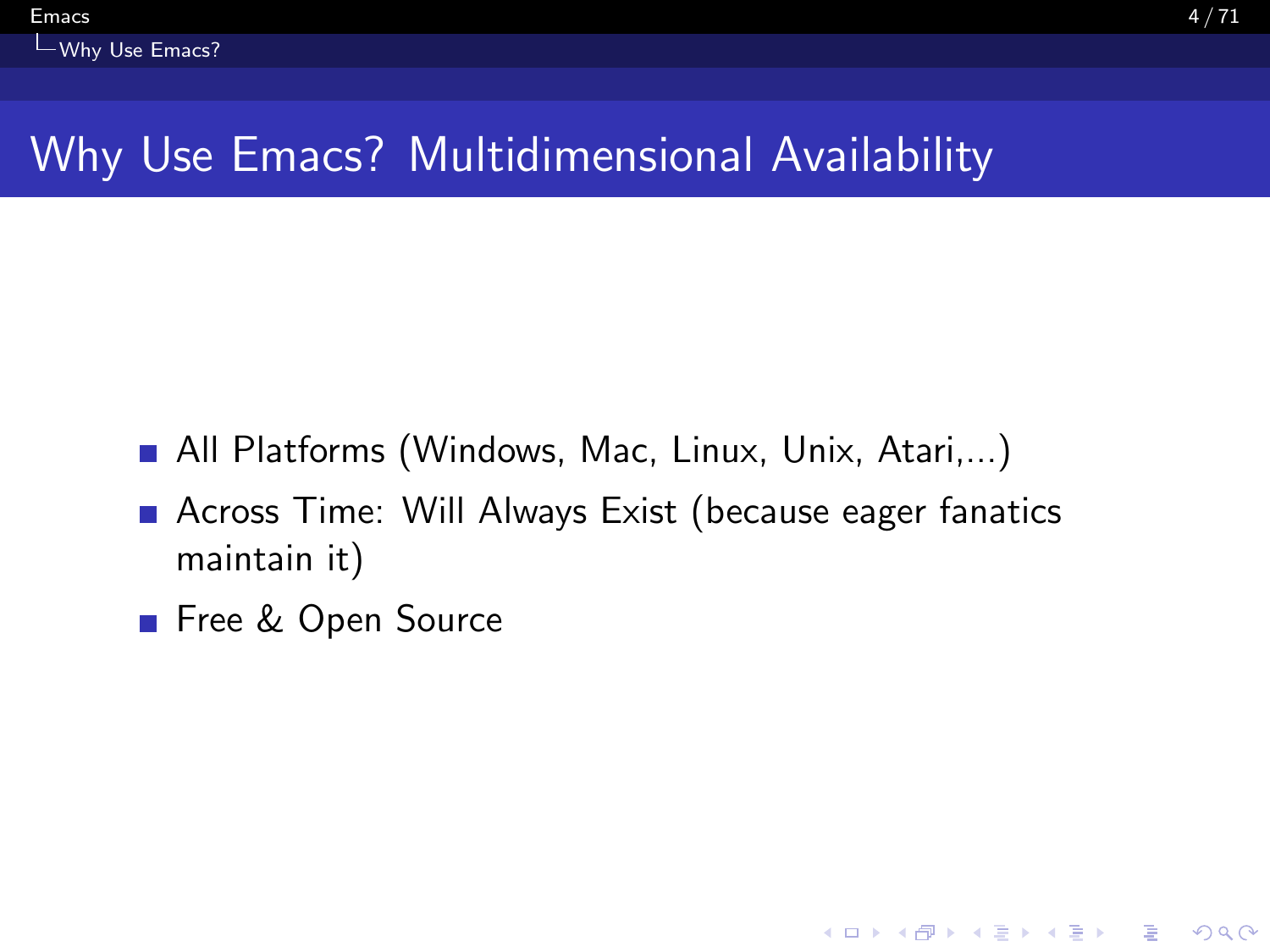- <span id="page-4-0"></span>**Emacs has "major modes" for most languages and types of Languages** files  $(C, C++, Lisp, R, SAS, Stata, \angle FFX, English, ...).$
- $\blacksquare$  Incredibly powerful text management tools
	- "compare" documents or buffers
	- Regular expression search and replace (even across many files)
	- Copy, paste, insert columns
- **Enormous power to edit very large files**
- At some point in the future, you may find that the only editor that is capable for a particular project is Emacs. Prepare for that time by using Emacs for other projects as well!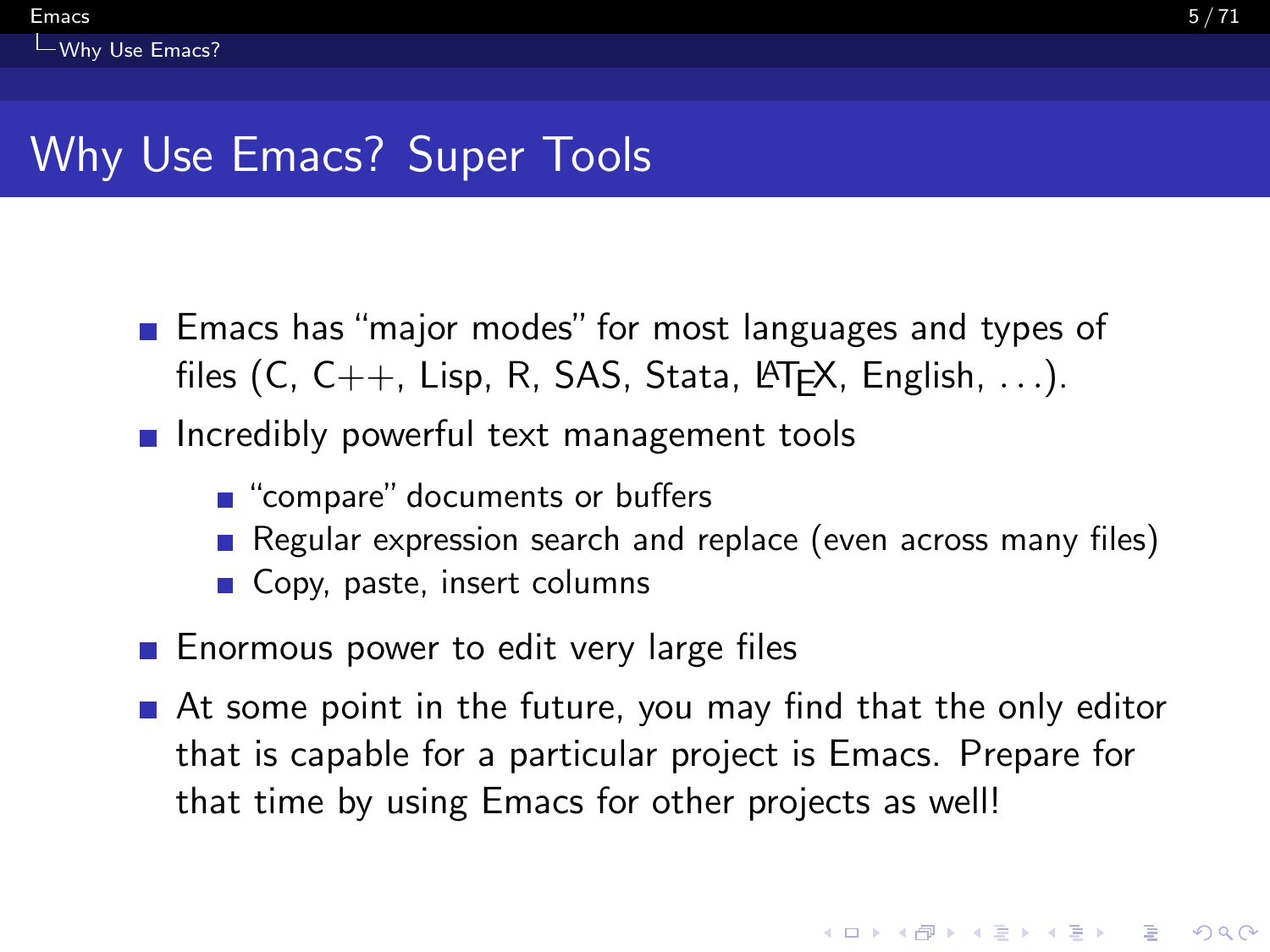<span id="page-5-0"></span>**R FAQ, by Kurt Hornik (Version 2.15.2012-09-19):** 

6.2 Should I run R from within Fmacs?

Yes, definitely. Inferior R mode provides a readline/history mechanism, object name completion, and syntax-based highlighting of the interaction buffer using Font Lock mode, as well as a very convenient interface to the R help system.

Of course, it also integrates nicely with the mechanisms for editing R source using Emacs. One can write code in one Emacs buffer and send whole or parts of it for execution to  $R$ ; this is helpful for both data analysis and

K ロ ▶ K 個 ▶ K 할 ▶ K 할 ▶ 이 할 → 9 Q Q →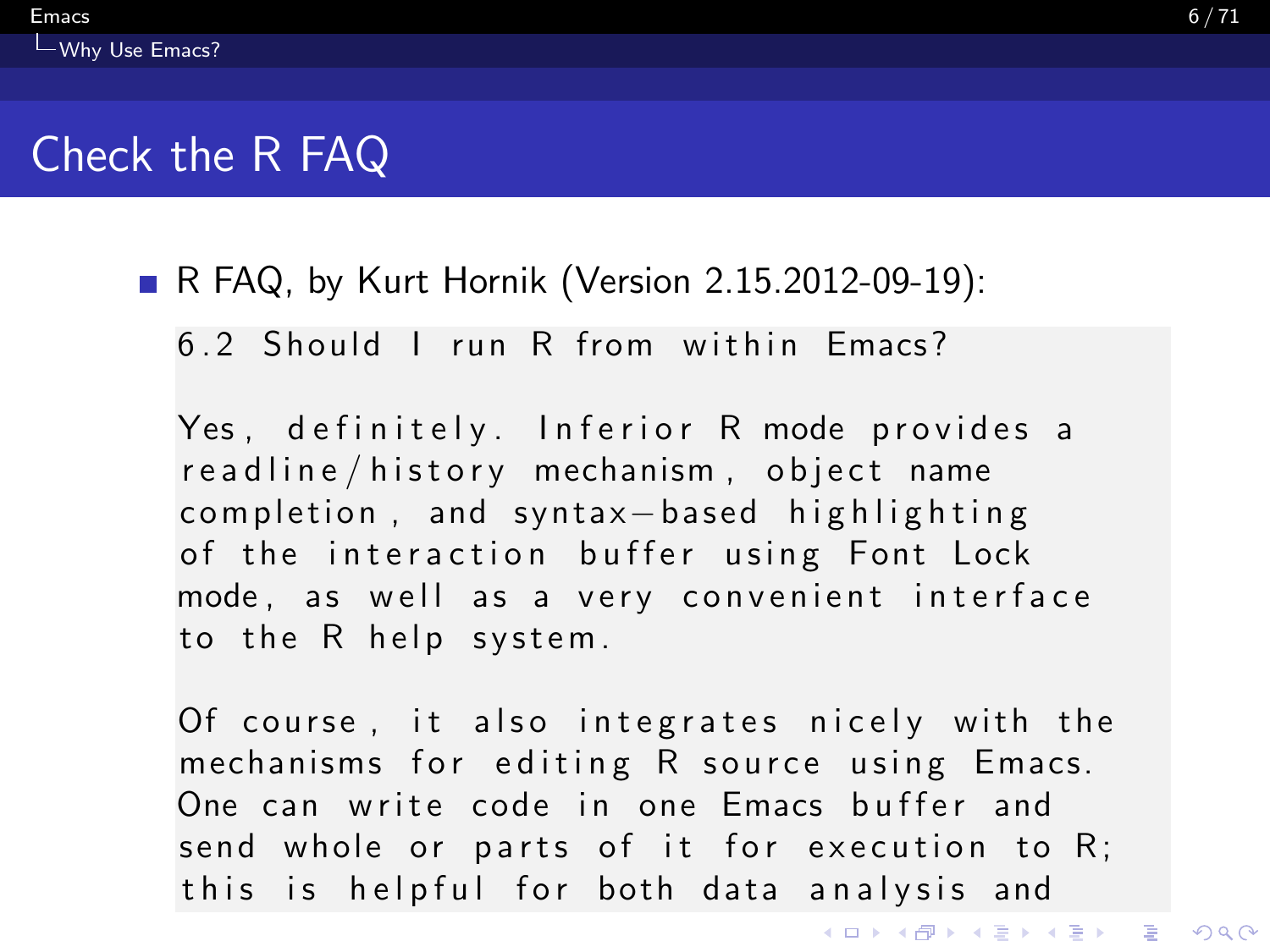<span id="page-6-0"></span>programming. One can also seamlessly integrate with a revision control system, in order to maintain a log of changes in your programs and data, as well as to allow for the retrieval of past versions of the code.

In addition, it allows you to keep a record of your session, which can also be used for error recovery through the use of the transcript mode.

**KOD KAD KED KED DRA**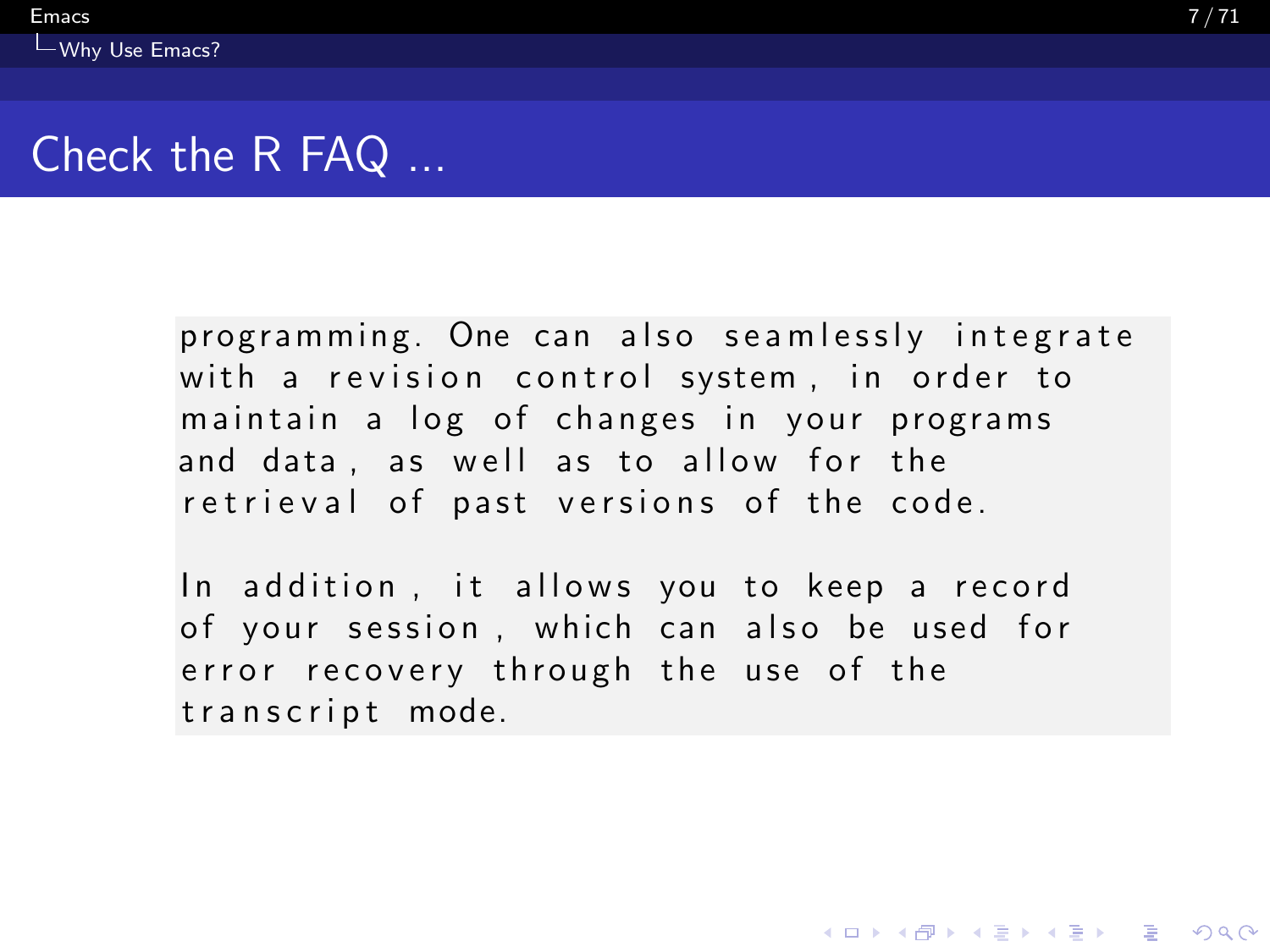#### <span id="page-7-0"></span>1 [Why Use Emacs?](#page-2-0)

#### 2 [Emacs Anatomy](#page-7-0)

**3** [No Learning Curve](#page-14-0)

#### 4 [ESS](#page-46-0)

#### **5** [Conclusion](#page-66-0)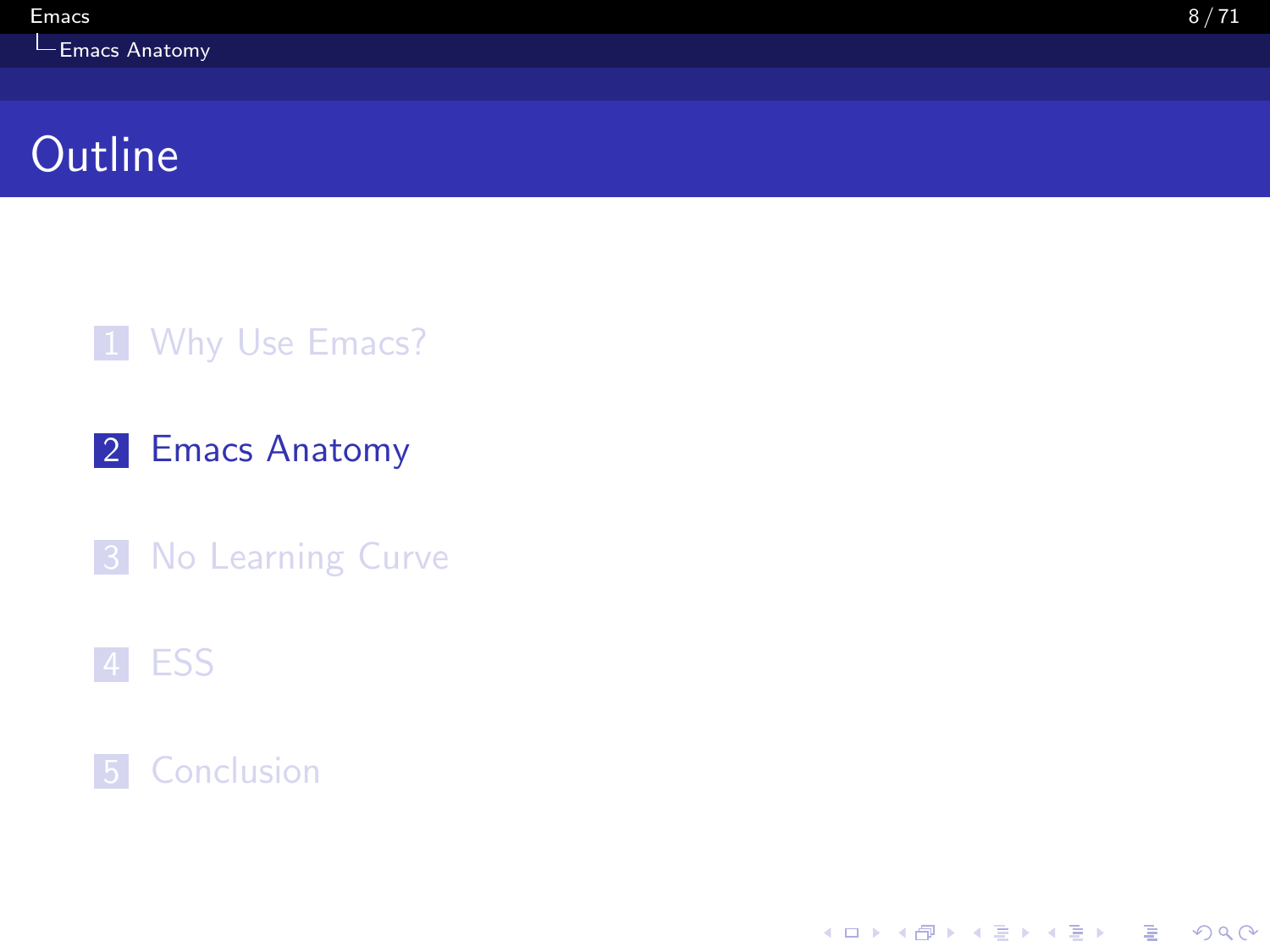<span id="page-8-0"></span>

1: Pull Down Menus 2. Button Bar 3. Status Bar 4. Mini-buffer

**KORK EXTERNE PROVIDE**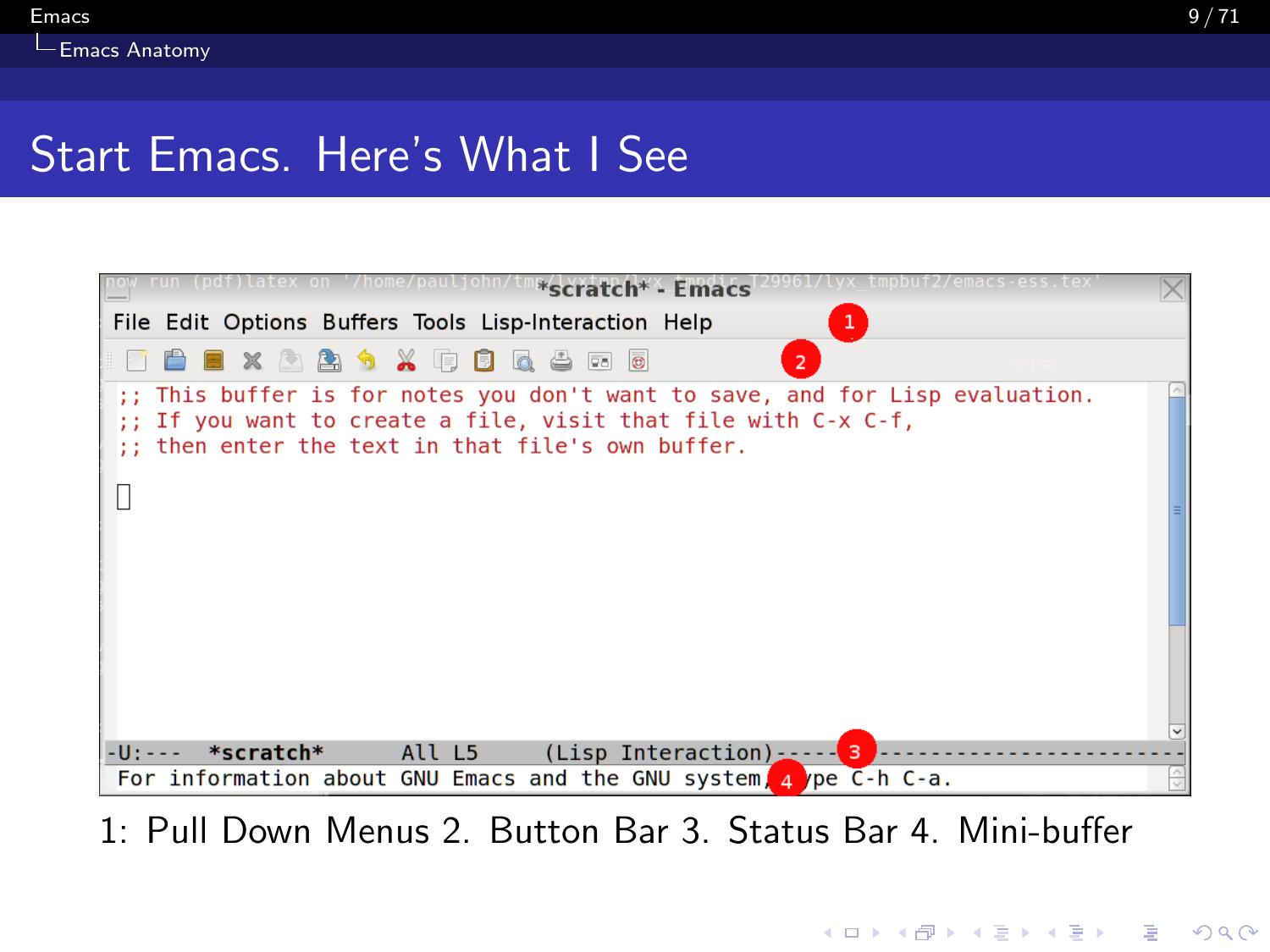- <span id="page-9-0"></span>**Frame:** That "whole thing".
- **Nindow:** The content display area inside a frame
- Buffer: A chunk of "content," (letters and words) that can be shown inside a window.
- Check for yourself.
	- Chose File -> Split Window. You can have 2 "windows" showing same "buffer"
	- $\blacksquare$  Choose File  $\gt$  New Frame
	- Choose Menu Buffers to select a buffer to display in the currently focused Window

**KORKARA REPASA DA VOCA**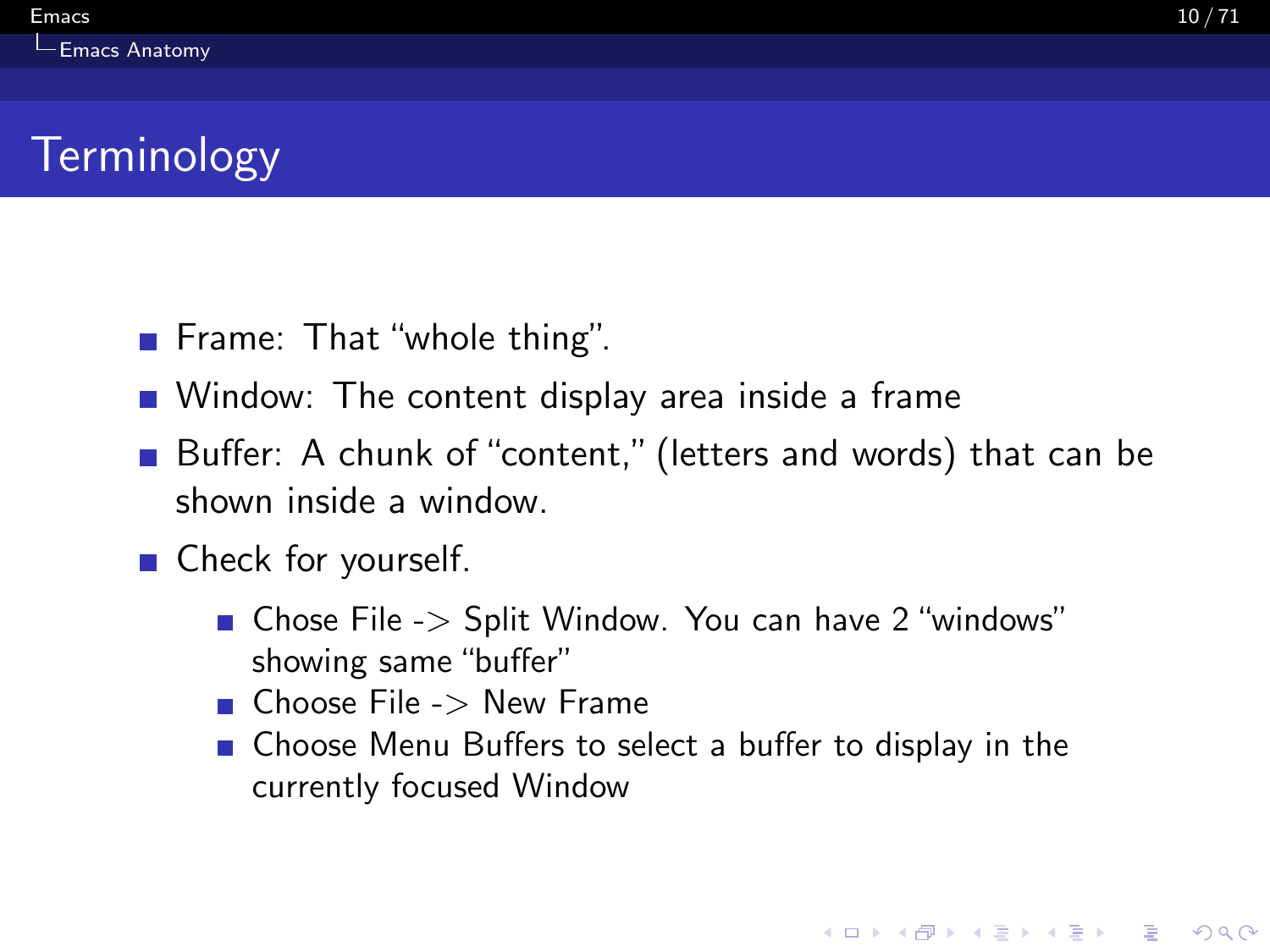- <span id="page-10-0"></span>■ We want the editor to customize itself to the language we are working with.
- A display of R code should differ from Lisp or Java
- **E** Emacs will guess the mode you want from the file extension (if you open a file)
- Or you can specify the mode while inside the session

**KORKARA REPASA DA VOCA**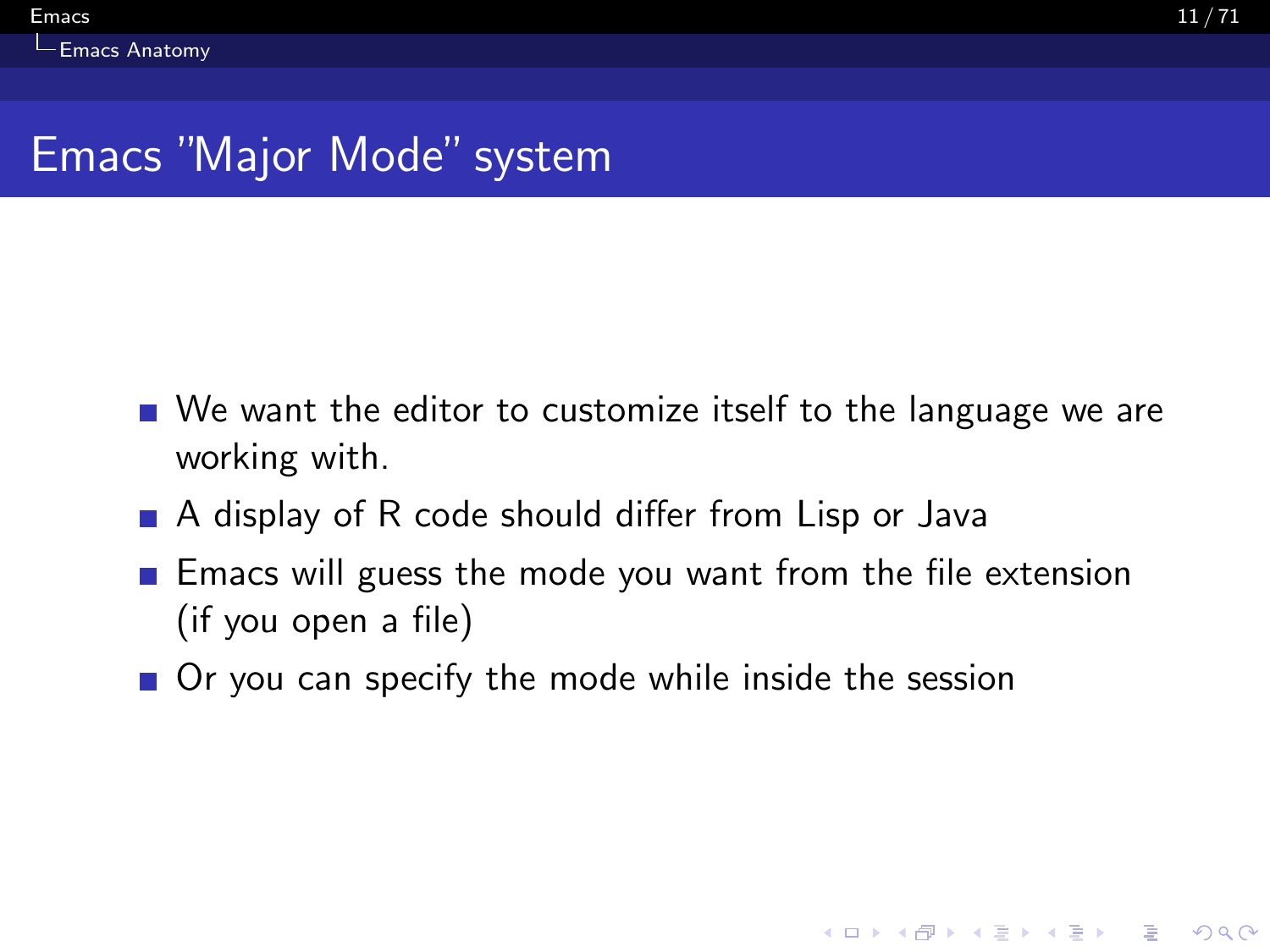**KORK EXTERNE PROVIDE** 

## <span id="page-11-0"></span>Emacs "Major Mode" system

- $\blacksquare$  Emacs automatically chooses the mode for you, from the file name you opened.
- Here's how to manually change the mode, if you want to. (M is the Meta key, usually "Alt"
	- M-x text-mode
	- M-x c-mode
	- M-x tex-mode
	- M-x R-mode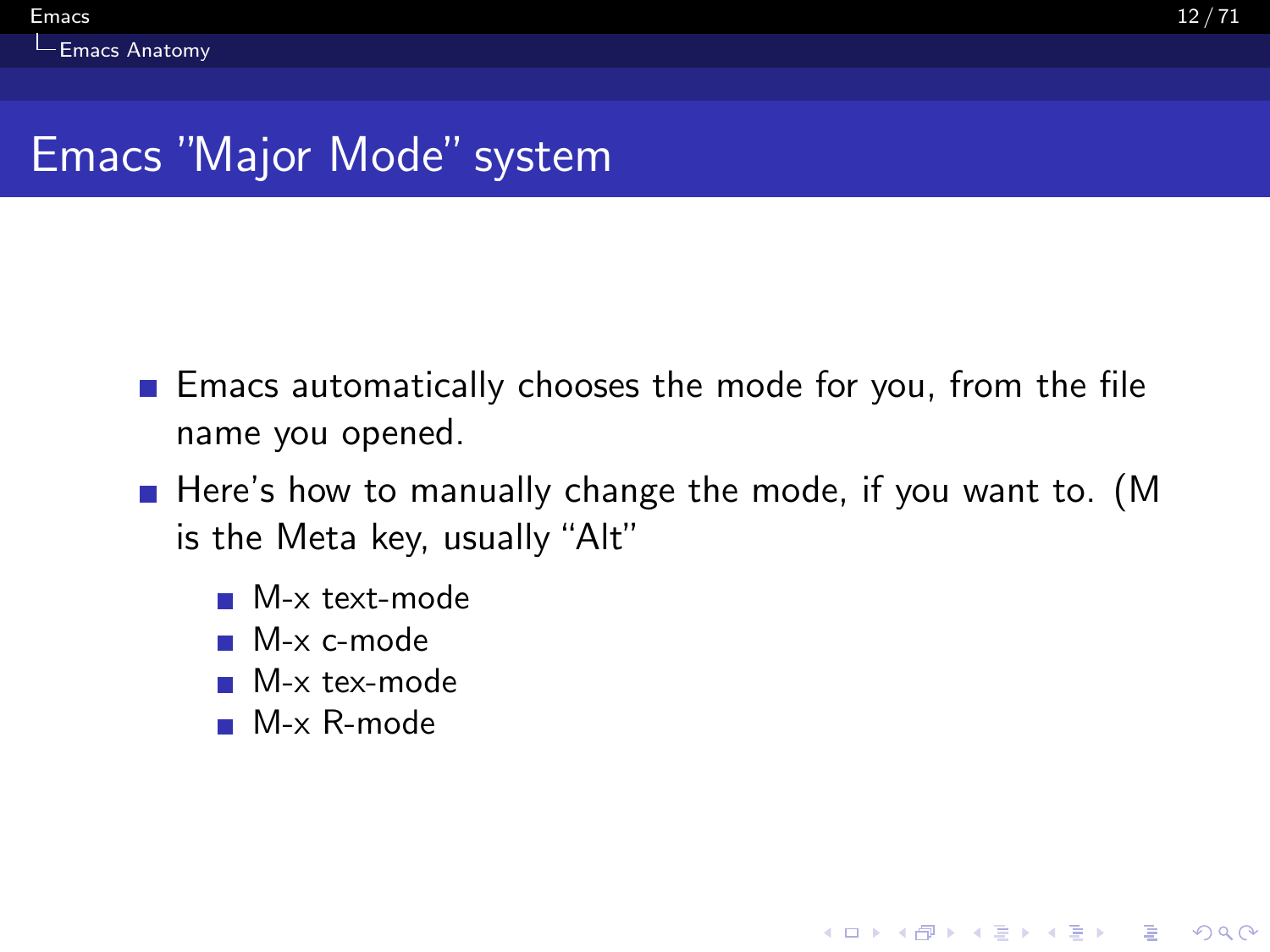# <span id="page-12-0"></span>Major Modes try to help with Formatting

- The TAB key should indent a line.
- **Position the cursor ANYWHERE in a line and hit tab (Not** necessary to be at start of line).
- SHOULD Indent properly.
- Usually, languages want a certain number of spaces, and NOT the literal TAB to be inserted. Emacs handles that.
- The shortcut paragraph re-shape key, M-q, can be configured to work very carefully, to re-shape long lines. It works very well in the major modes for LaTeX, for example. Not so well in ESS at the current time.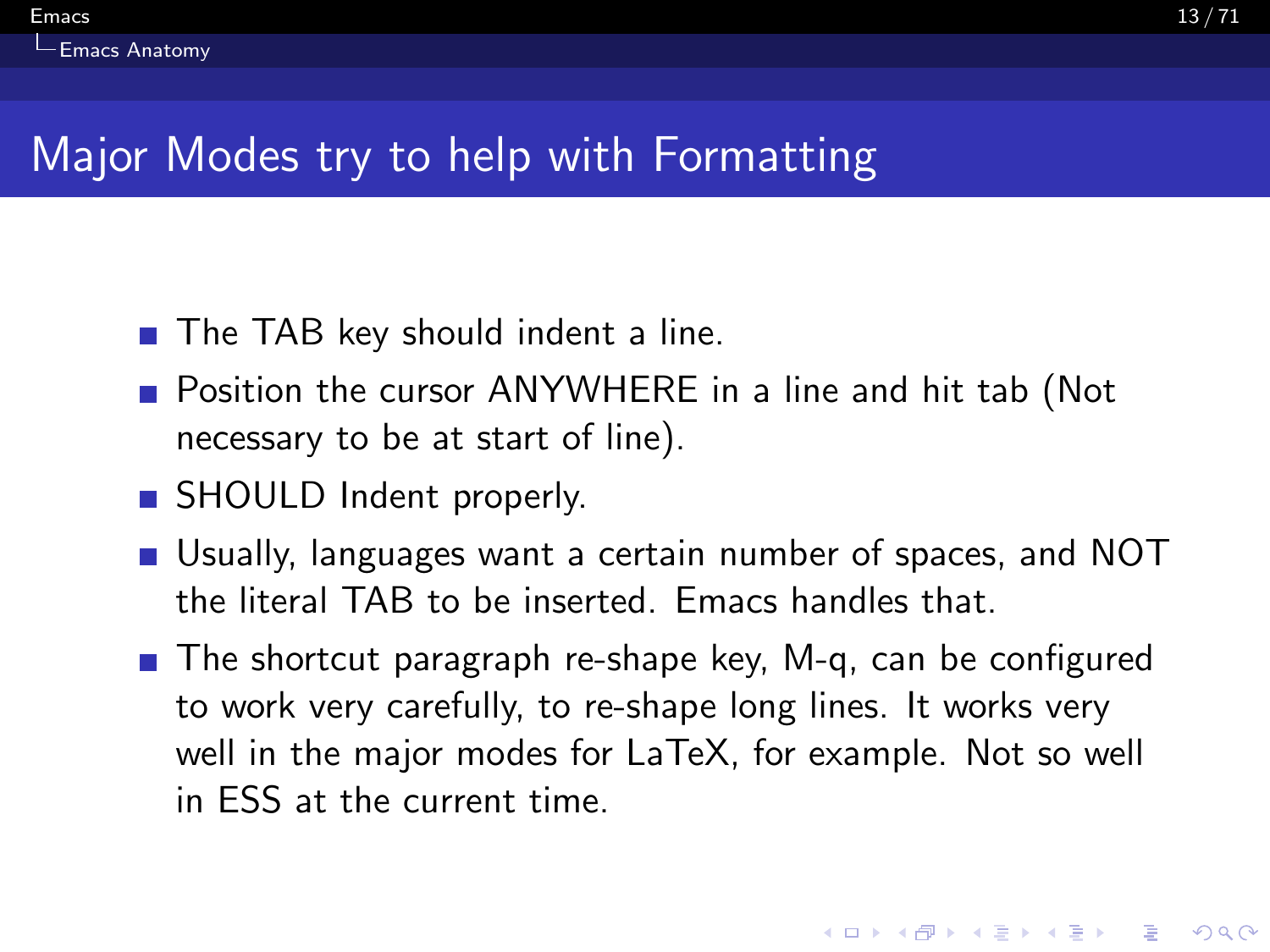## <span id="page-13-0"></span>Comment Characters

- **Programming languages differ in the comment symbol**
- **Major modes generally know and can insert and arrange them** for you.
- **Hit TAB to force re-indentation**
- Comment and un-comment blocks.
	- **1** Highlight a block of text
	- 2 Hit the keystroke  $M$ -;
	- 3 In an R file, that inserts two pound signs at front of lines
	- 4 If you insert one pound sign, text will get pushed to the right when you hit TAB.
	- 5 If you insert 3 pound signs, text will get pushed flush left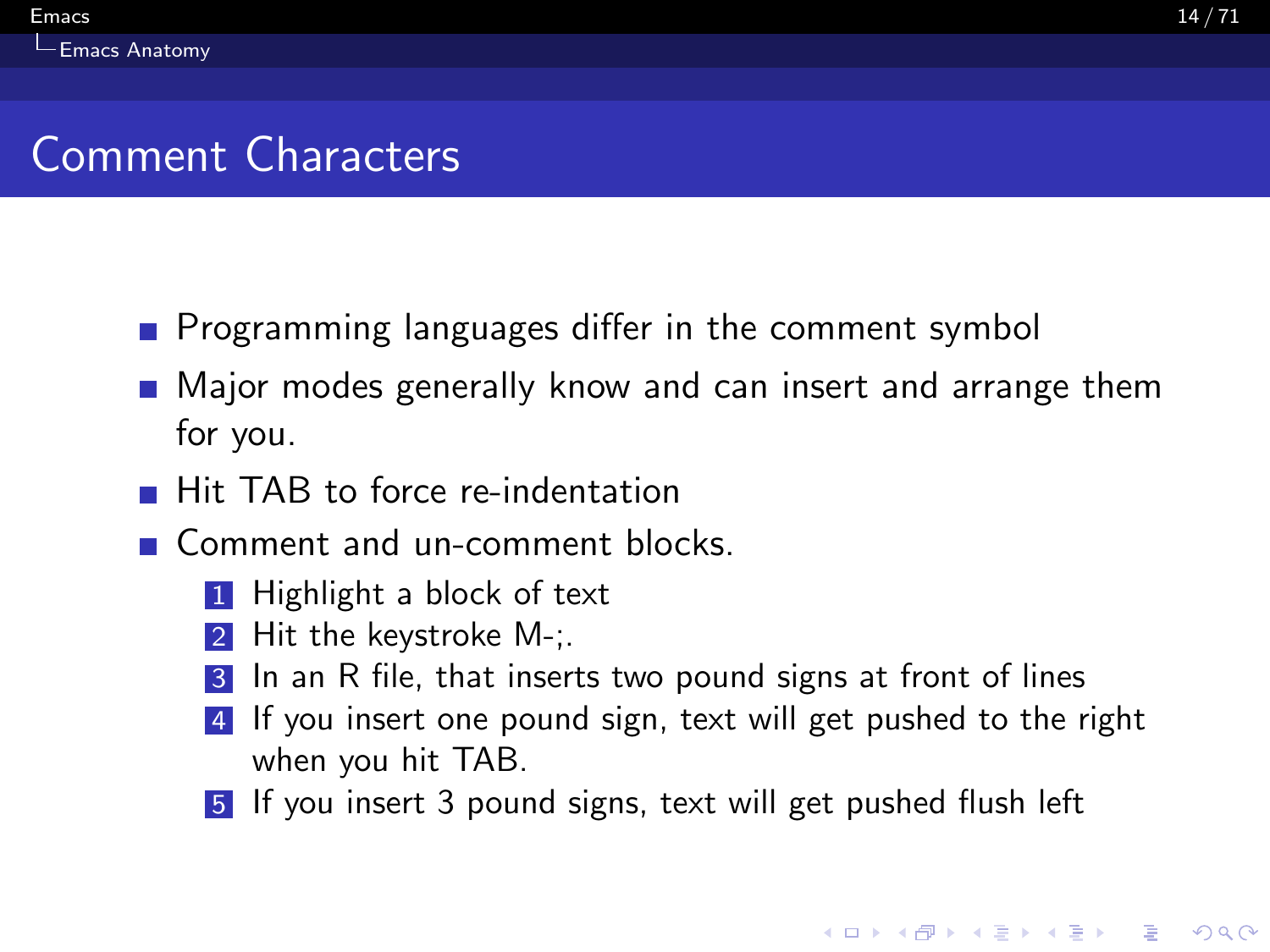<span id="page-14-0"></span>1 [Why Use Emacs?](#page-2-0)

2 [Emacs Anatomy](#page-7-0)

3 [No Learning Curve](#page-14-0)

#### 4 [ESS](#page-46-0)





K ロ ▶ K 個 ▶ K 할 ▶ K 할 ▶ 이 할 → 9 Q Q →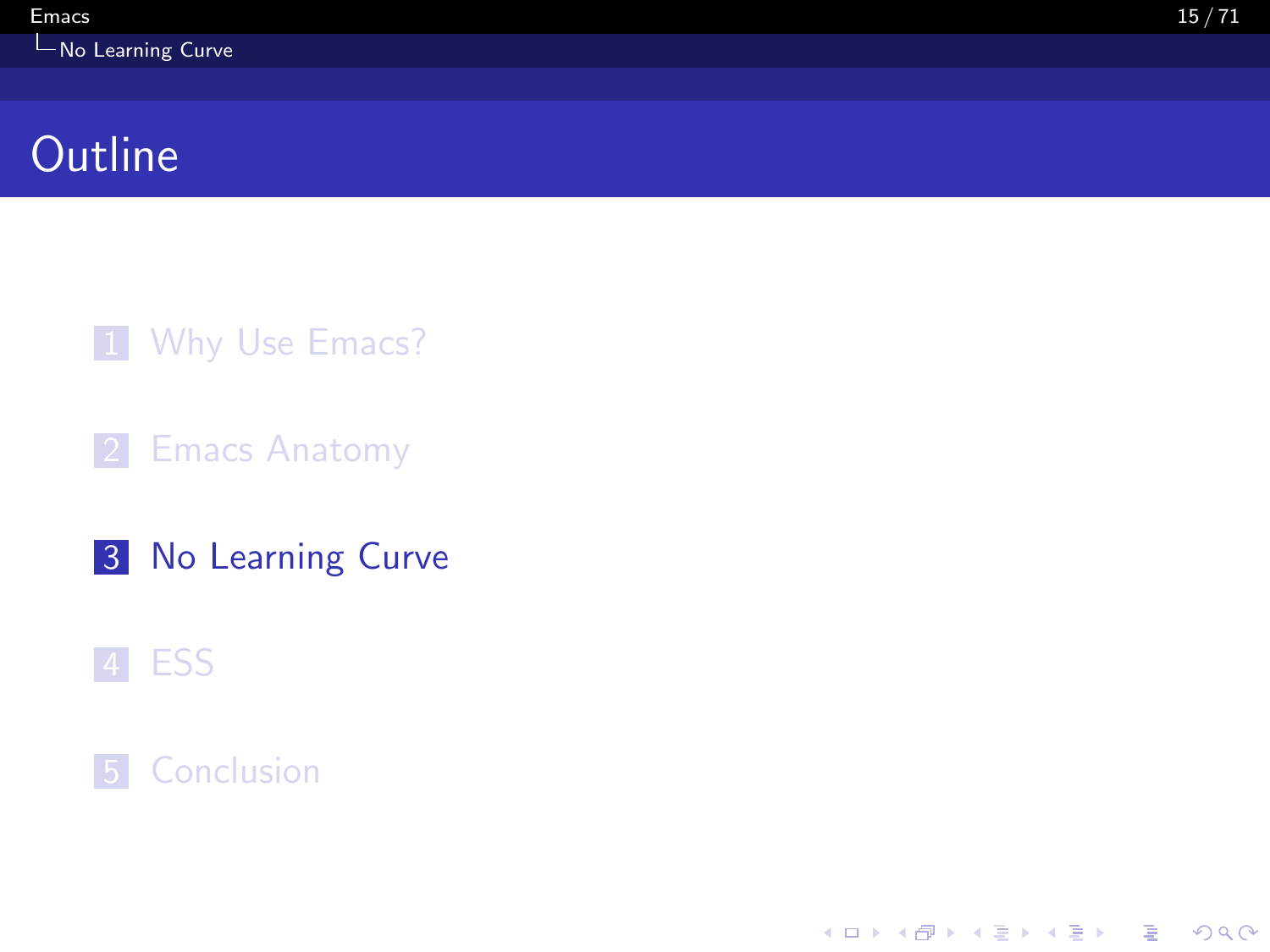# <span id="page-15-0"></span>Understand the History of Emacs

#### $\blacksquare$  Emacs was created in the days before

- $mice$
- multi-windowed "desktop" environments
- **Number** Windows or Macintosh computers
- Can still be used in a "keyboard" only world
	- Combinations using (C) Control, (S) Shift (S), and (M) Meta key (usually "Alt")
	- **These are are featured in the Emacs tutorial**
	- Note the prevalence of "Emacs cheat sheets" floating about on the Internet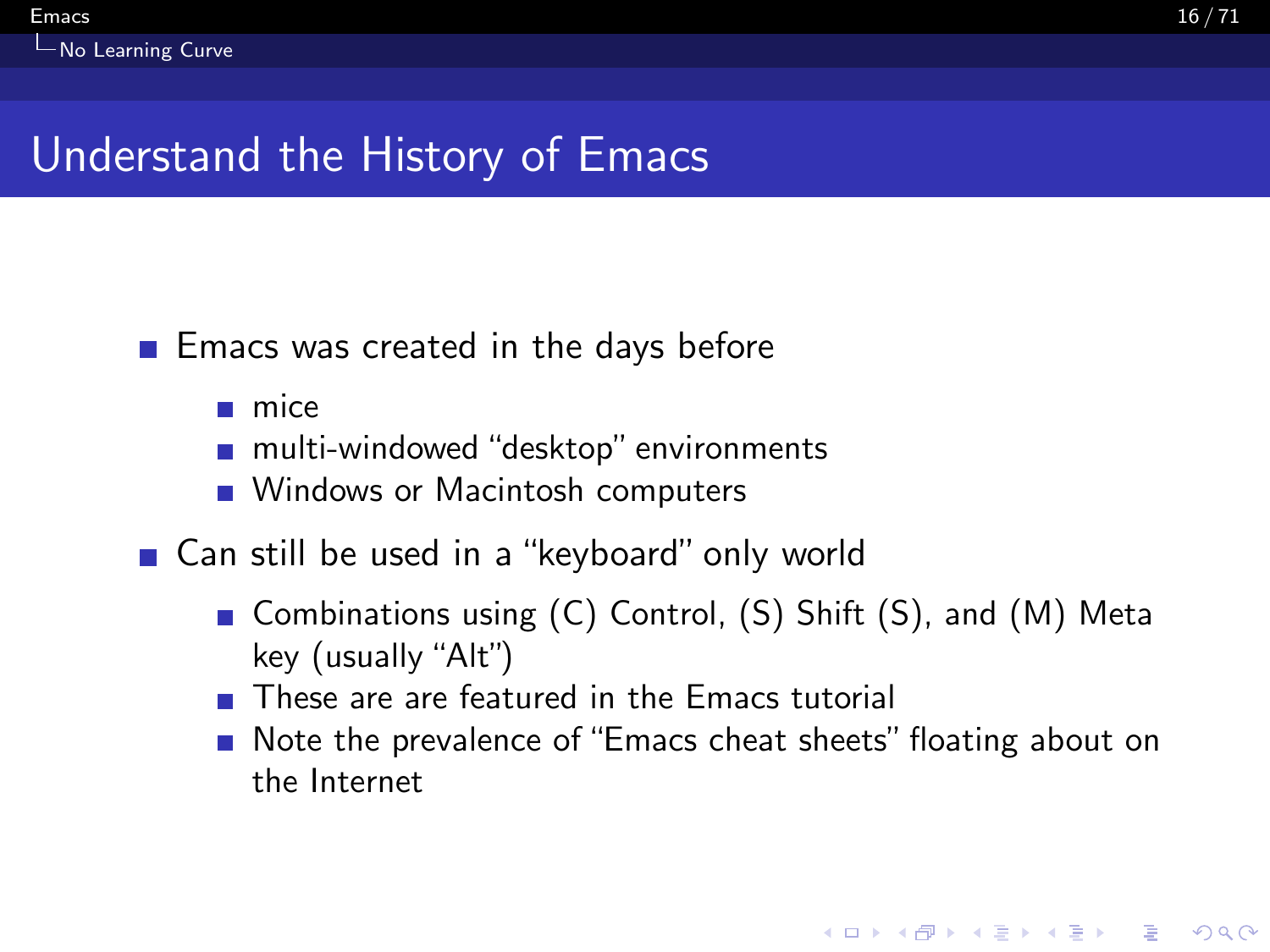# <span id="page-16-0"></span>Properly Understood, the Emacs Learning Curve is NOT STEEP

If you have a

- a mouse, and
- **Windows, Mac, Linux, or Unix**

then Emacs will run with pull down menus.

- $\blacksquare$  It is tremendously programmable, most people can use Emacs comfortably even if they don't customize it.
- **E** Settings that seem unusual can usually be changed, and I'll handle most of that for you.

**KORKARYKERKER POLO**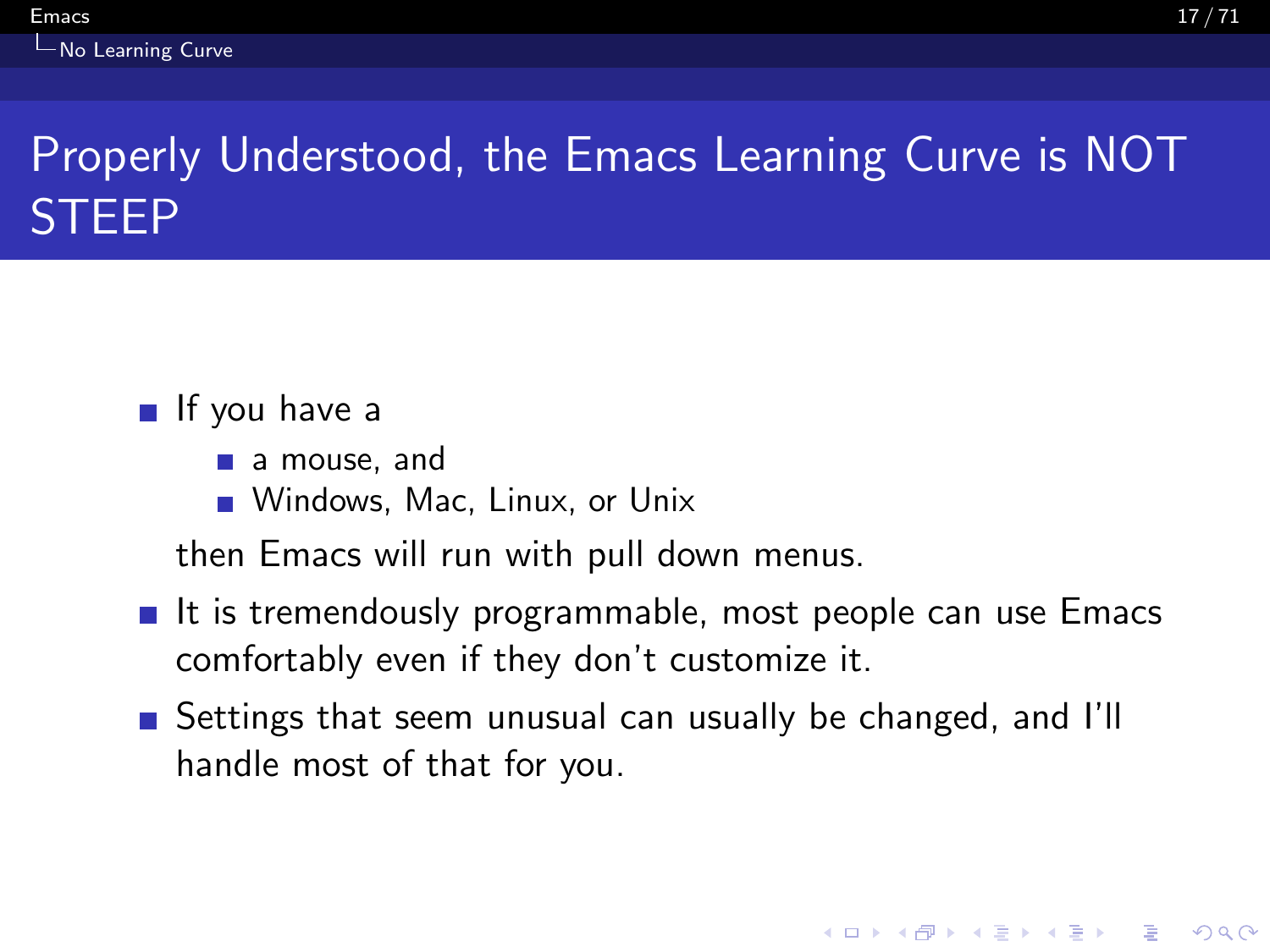# <span id="page-17-0"></span>Don't Listen To People Who Want You To Memorize C-x C-g C-h whatever...

- You can learn key-stroke combinations later, if you need them.
- But you don't need most of them now.
- What's easier to remember?
	- **Example 21 Click the Edit Menu. Choose select all, or**
	- **Type C-x h (Control-x, release both keys, then the letter "h")**
	- I use the first way. (Why "h" for select all?)
- **Nhat's easier to remember?** 
	- $\blacksquare$  Hit the "page down" key on the keyboard for a few seconds and watch a file fly by, or
	- $\blacksquare$  Type "M- $>$ " (Alt, Shift and the greater-than sign) to go to the bottom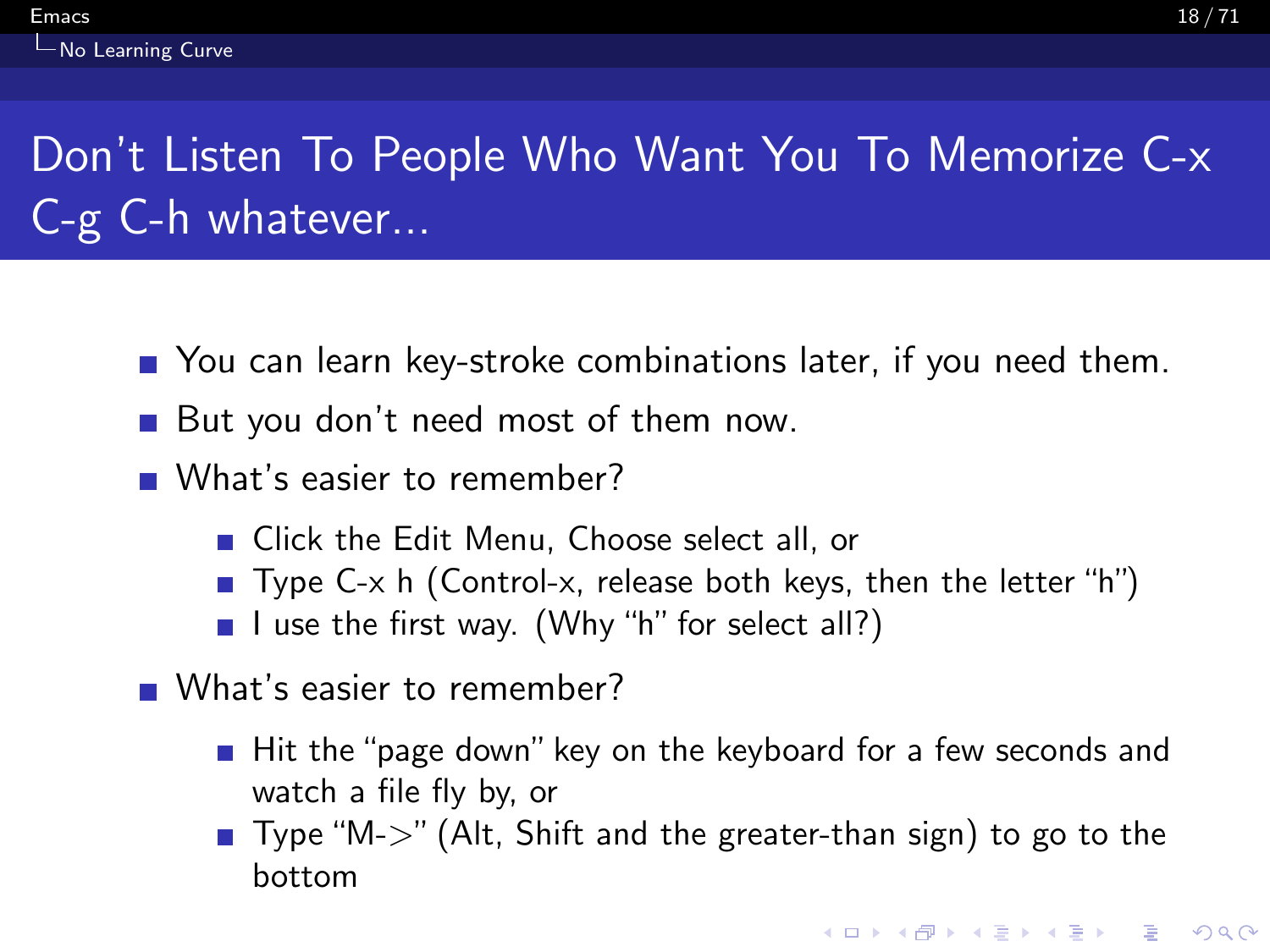# <span id="page-18-0"></span>Don't Listen To People Who Want You To Memorize C-x C-g C-h whatever... ...

I usually just hit "page down" for a moment. Yesterday I had R output that was  $150,000$  lines and M- $>$  would have been useful.

**KOD KAD KED KED DRA**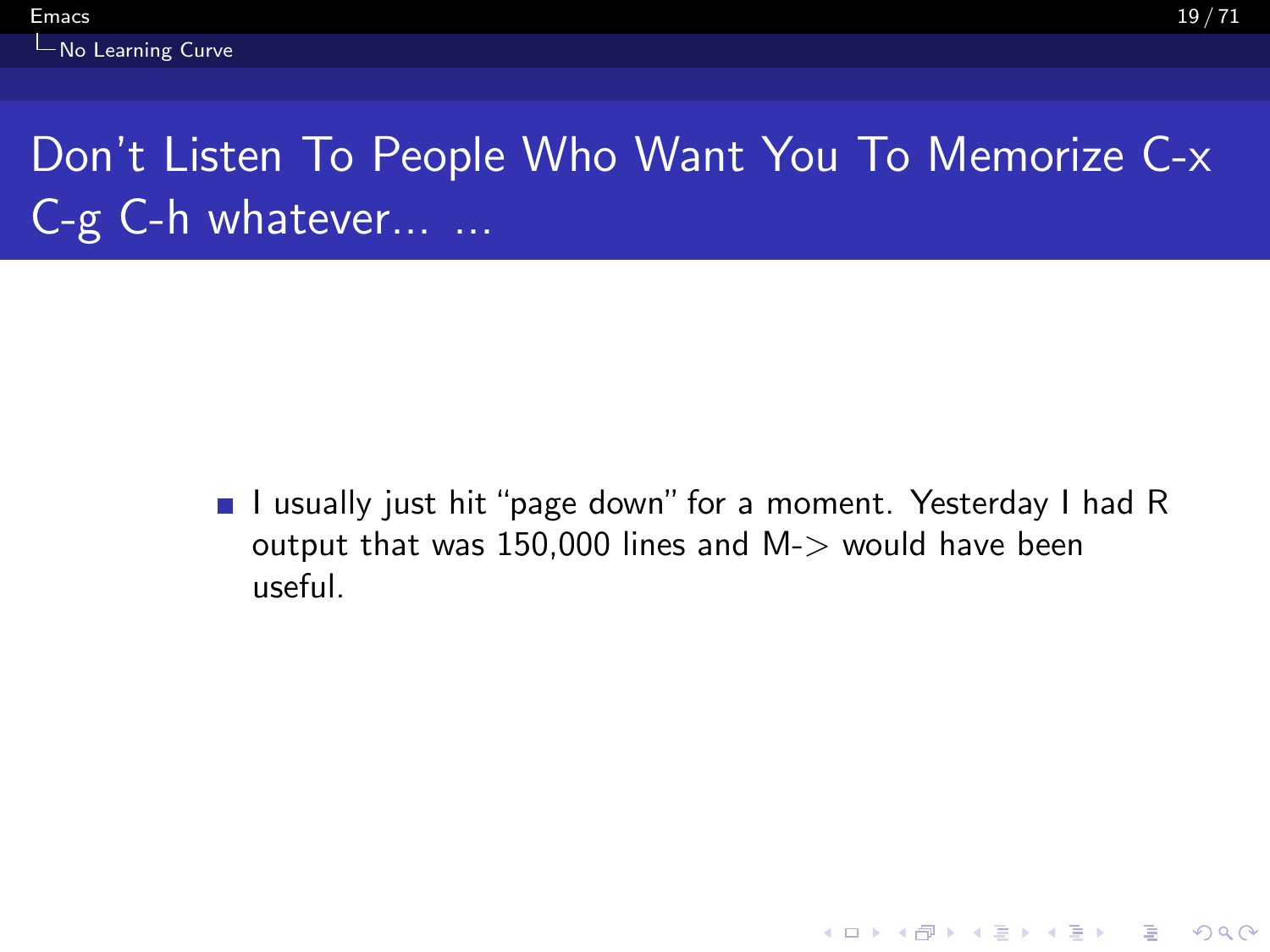## <span id="page-19-0"></span>Example of Previous

■ Here is an example from "Experienced Programmers Introduction to Emacs" <http://weatherall.4all2u.com/work/emacs.htm>

|  | Now to a more conventional learning order        |
|--|--------------------------------------------------|
|  | C-a move to beginning of line                    |
|  | $C-e$ move to end of line                        |
|  | $M\rightarrow$ move to the beginning of the file |
|  | $M \rightarrow$ move to the end of the tutorial. |
|  | C-k delete rest of line                          |

- $\langle$ Delete $>$  delete the character just before the c u r s o r
- $C-d$  delete the next character after the c u r s o r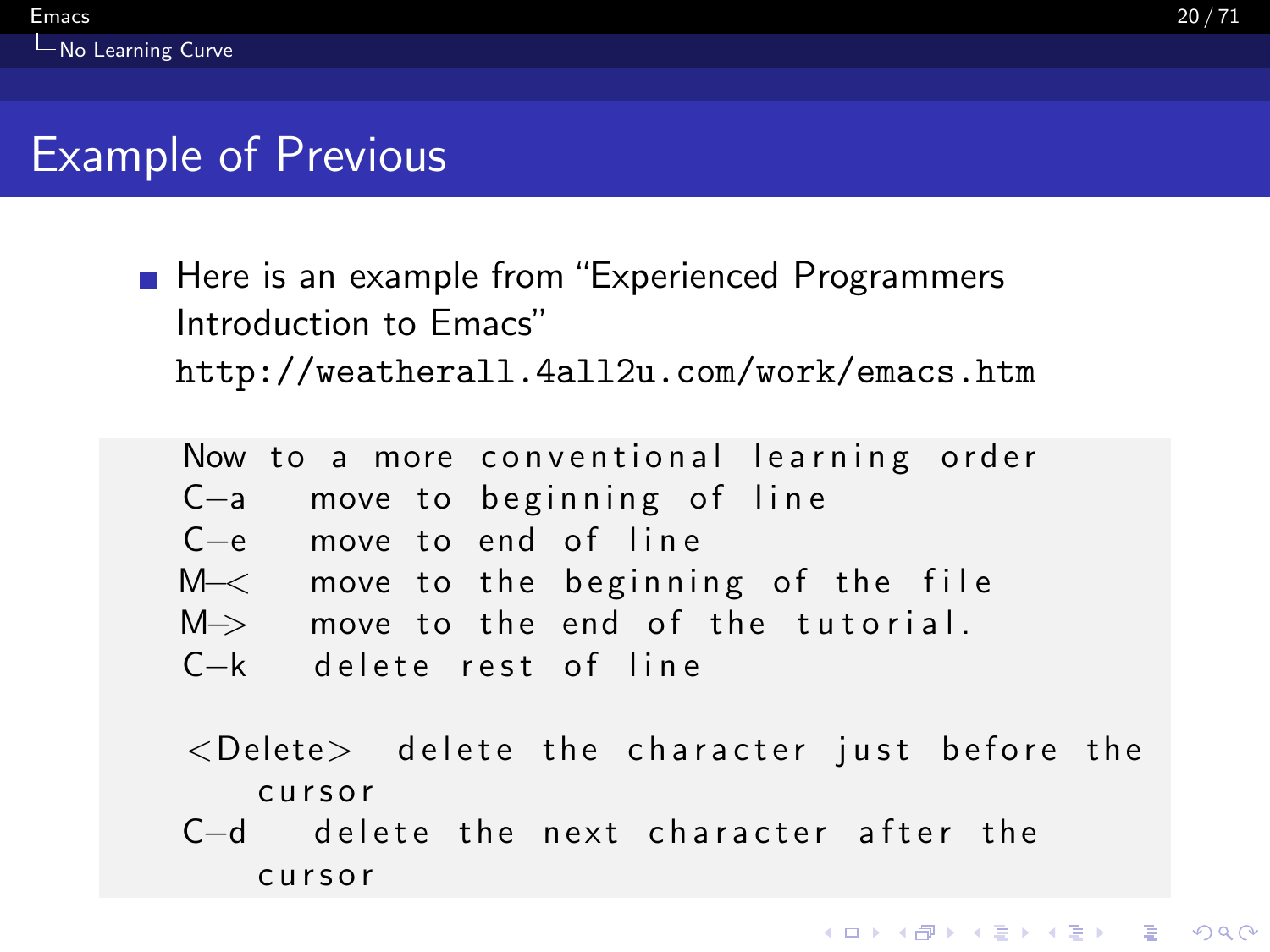## <span id="page-20-0"></span>Example of Previous ...

- To do those things, I use the mouse, delete key, and the arrow keys in the obvious ways.
- $\blacksquare$  I don't use Control key combinations that are unique to Emacs very often. If I did, I'd feel helpless when I had to use some other editor. The HOME and END keys work fine. Or arrow keys. I would only need C-a if I had no arrow keys, and no mouse!
- I don't deny the keystrokes might be faster, if you remember them.
- New users should not become preoccupied with memorizing C, M and S sequences. Note frequent needs, then learn those keystrokes.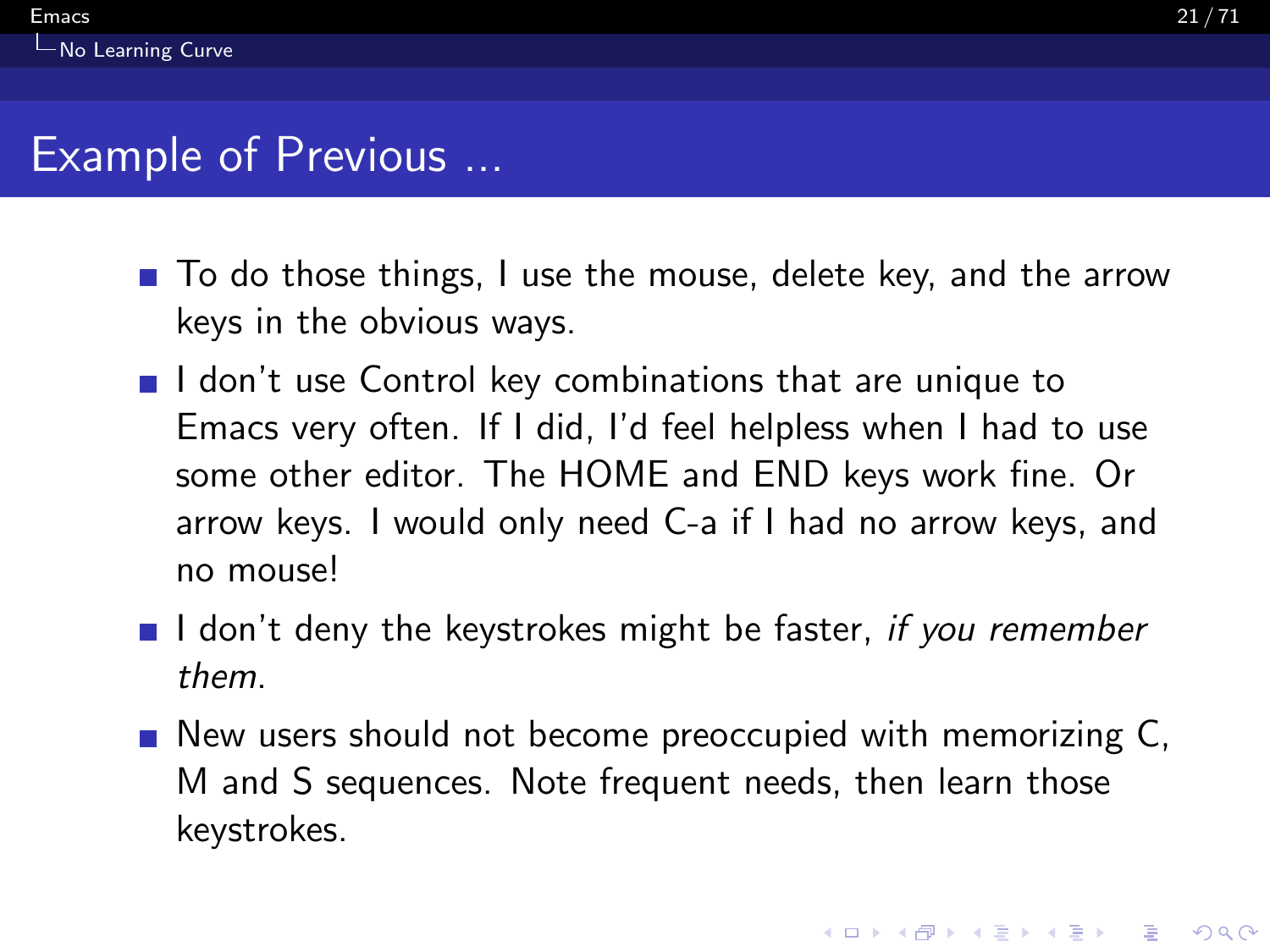# <span id="page-21-0"></span>Another Intimidating Example

```
Useful Emacs bits 'n' bobs
http://www.insectnation.org/howto/emacs-tips
    Here's a few handy key combinations I wish I'd
       been told about when I started using emacs:
    C−g or ESC ESC ESC: cancel minibrowser session
    C−s: search for text
    C−r: search for text backwards
    C−%: replace text (press space to okay each
       suggested instance
   C−M−%: replace regex (press space to okay each
       suggested instance
    C–[space]: place mark (I don't use this...see
       above re. region selection)
   C-w: cut region (std emacs)
```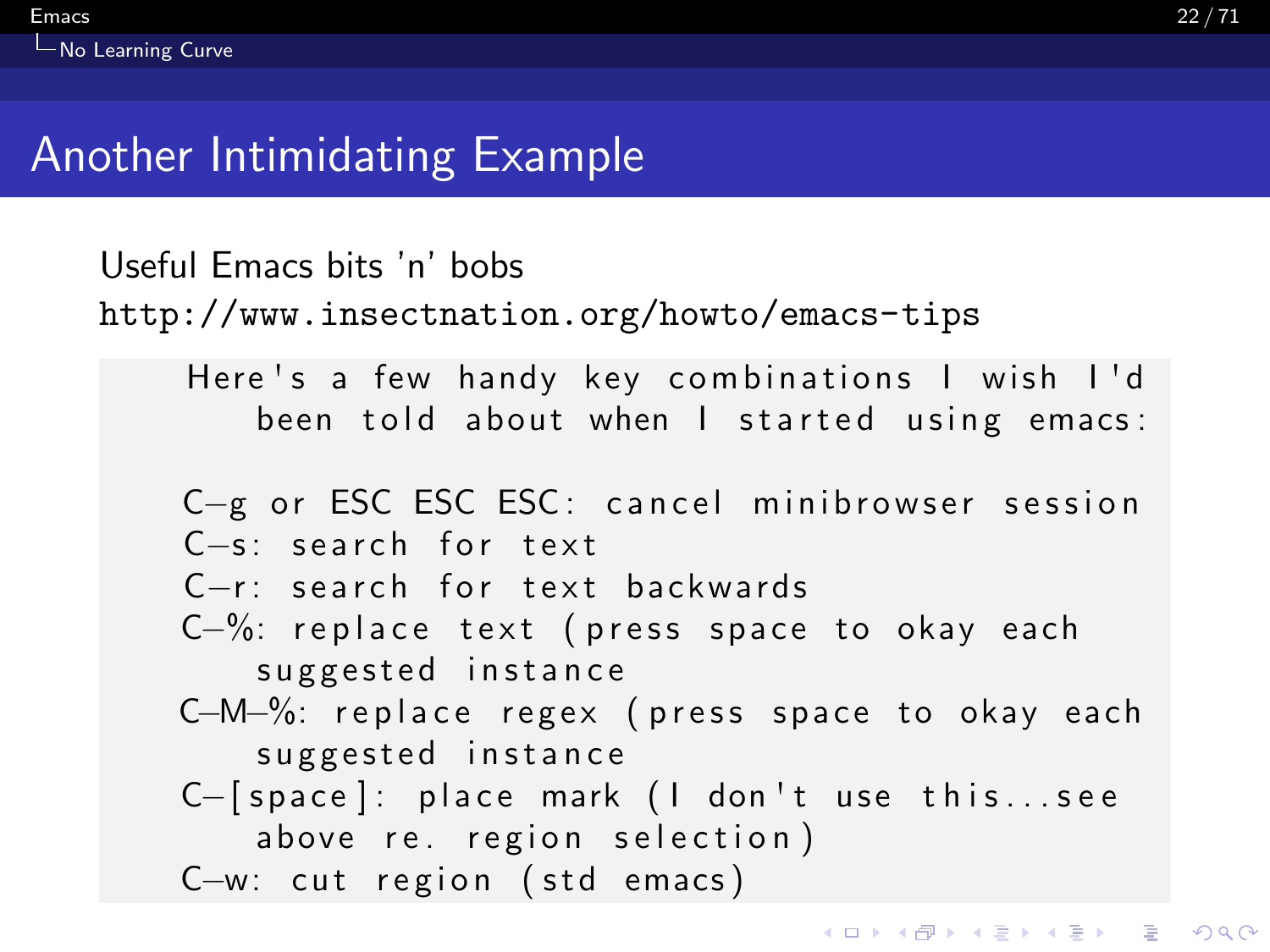# <span id="page-22-0"></span>Another Intimidating Example ...

M—w: copy region (std emacs) C−k: cut line  $C-y$ : paste (yank) C-l: recentre buffer window vertically around active line C−x C−f: open (find) file in buffer C-x C-s: save buffer to file C-x C-w: save buffer to new file C-x C-z: stop (pause) emacs process (re-start with shell  $fg$ ) C-x k · kill buffer C-x b: change active buffer C-x 1: display only current buffer window C-x 2: split buffer window C-x 0: kill current buffer pane  $C-x$  4 f: open file in new window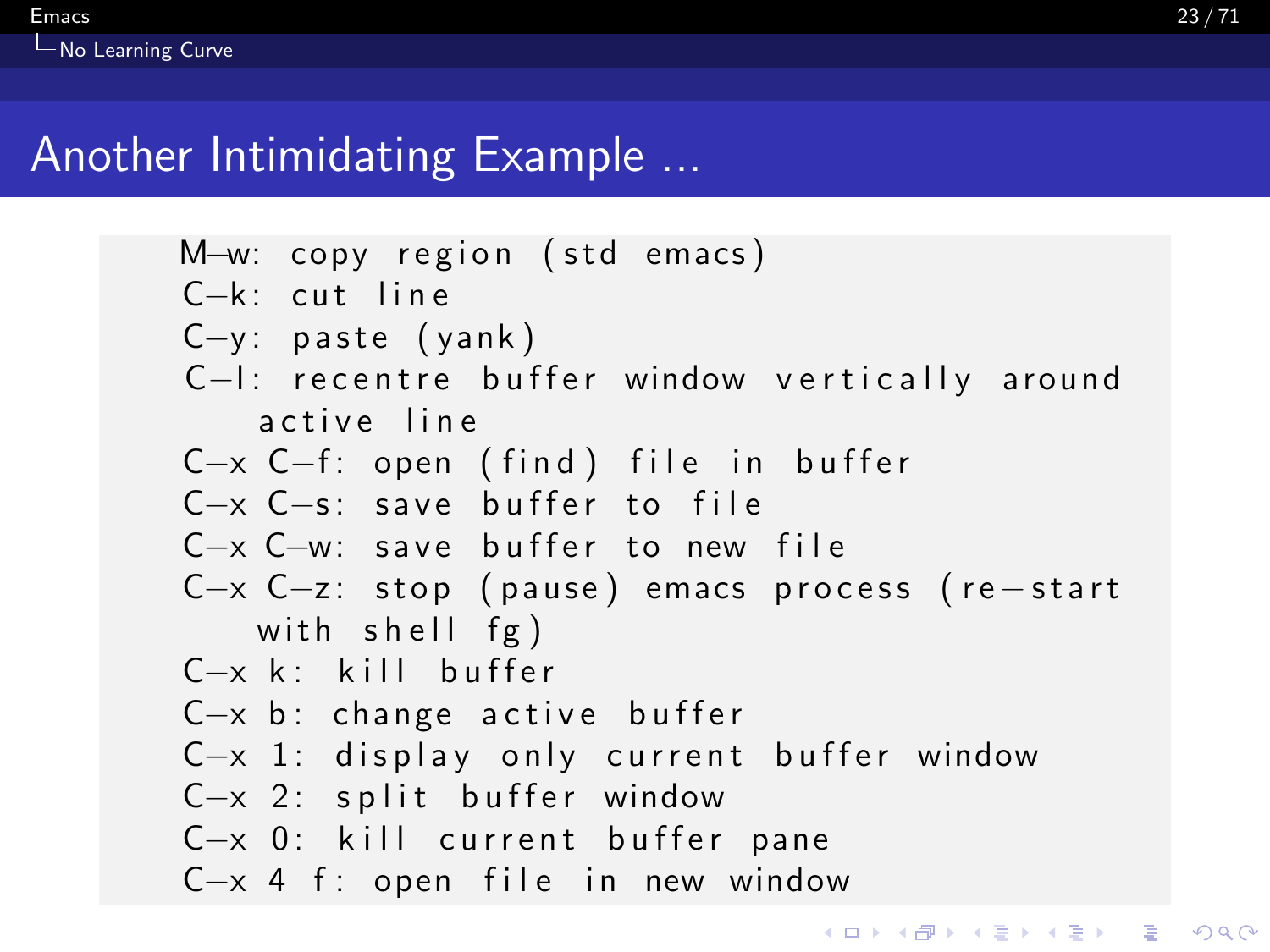# <span id="page-23-0"></span>Another Intimidating Example ...

| $C-x$ 4 b: open buffer in new window            |  |
|-------------------------------------------------|--|
| $C-x$ 5 2: open new frame                       |  |
| C-x 5 0: kill current frame                     |  |
| $C-x$ 5 f: open file in new frame               |  |
| $C-x$ 5 b: open buffer in new frame             |  |
| $C-x$ o: switch between active sub-window       |  |
| $C-x$ D: enter the very nifty dired-mode        |  |
| $M-x$ global-font-lock-mode: toggle syntax      |  |
| highlighting                                    |  |
| M-x perl-mode: a lot of code highlights fairly  |  |
| well in Perl mode                               |  |
| $M-x$ goto-line: jump to line                   |  |
| F10: access menus in text mode (via the         |  |
| minibuffer)                                     |  |
| M-x byte-compile-file .emacs: compile .emacs or |  |
| another elisp file for faster operation         |  |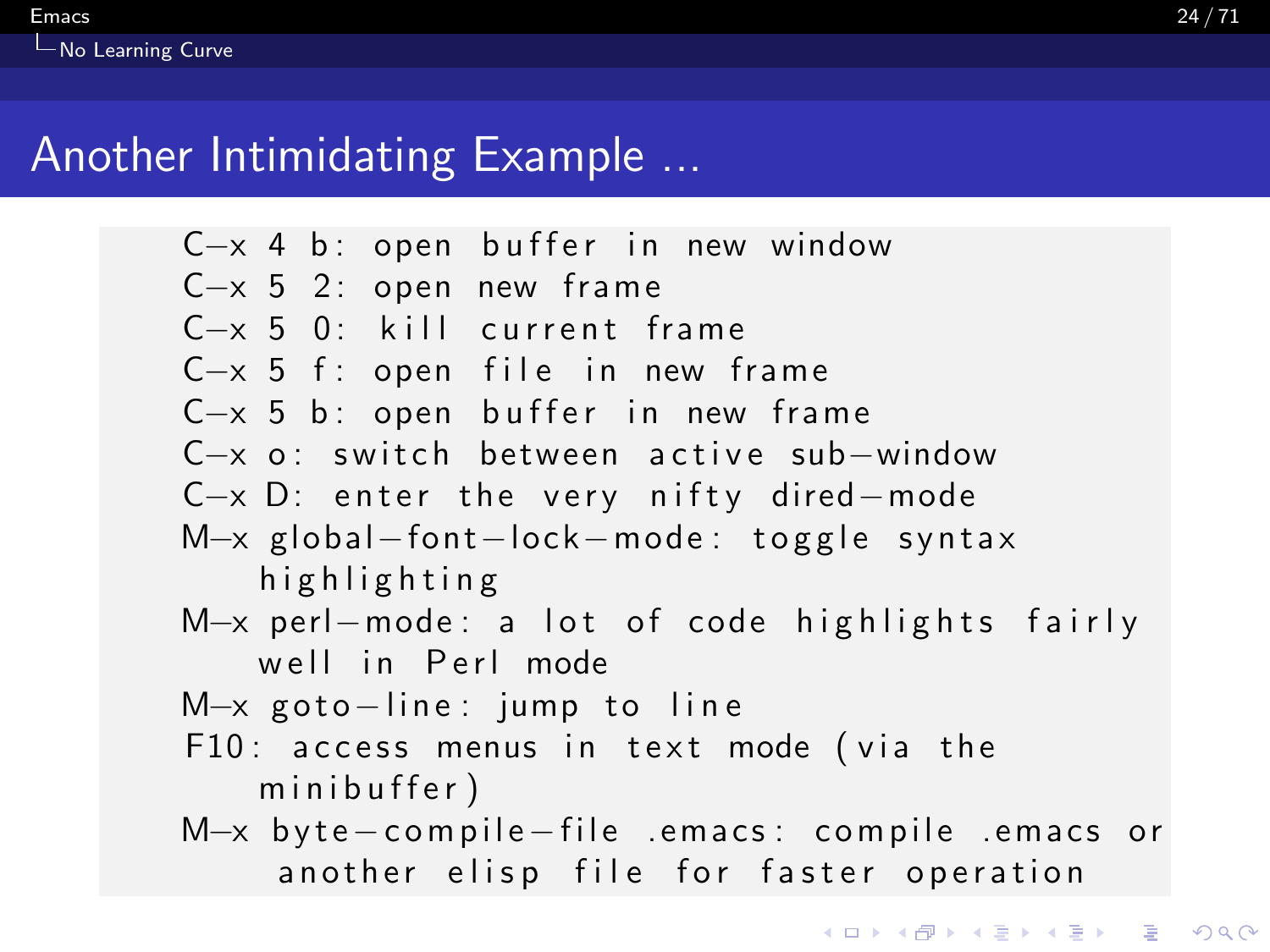**KORKARYKERKER POLO** 

### <span id="page-24-0"></span>Avoid the Emacs Tutorial Until Later

- **Emacs provides a nearly complete desktop environment.**
- The Emacs tutorial emphasizes memorization of keystrokes that are not truly necessary with current Emacs.
- Instead, listen to me! Use my init file. Make Emacs behave in a more familiar way.
- We don't have to sacrifice on any of the other very powerful features of Emacs
- **Emacs enthusiasts are able to remember hundreds of key** combinations, but I can't.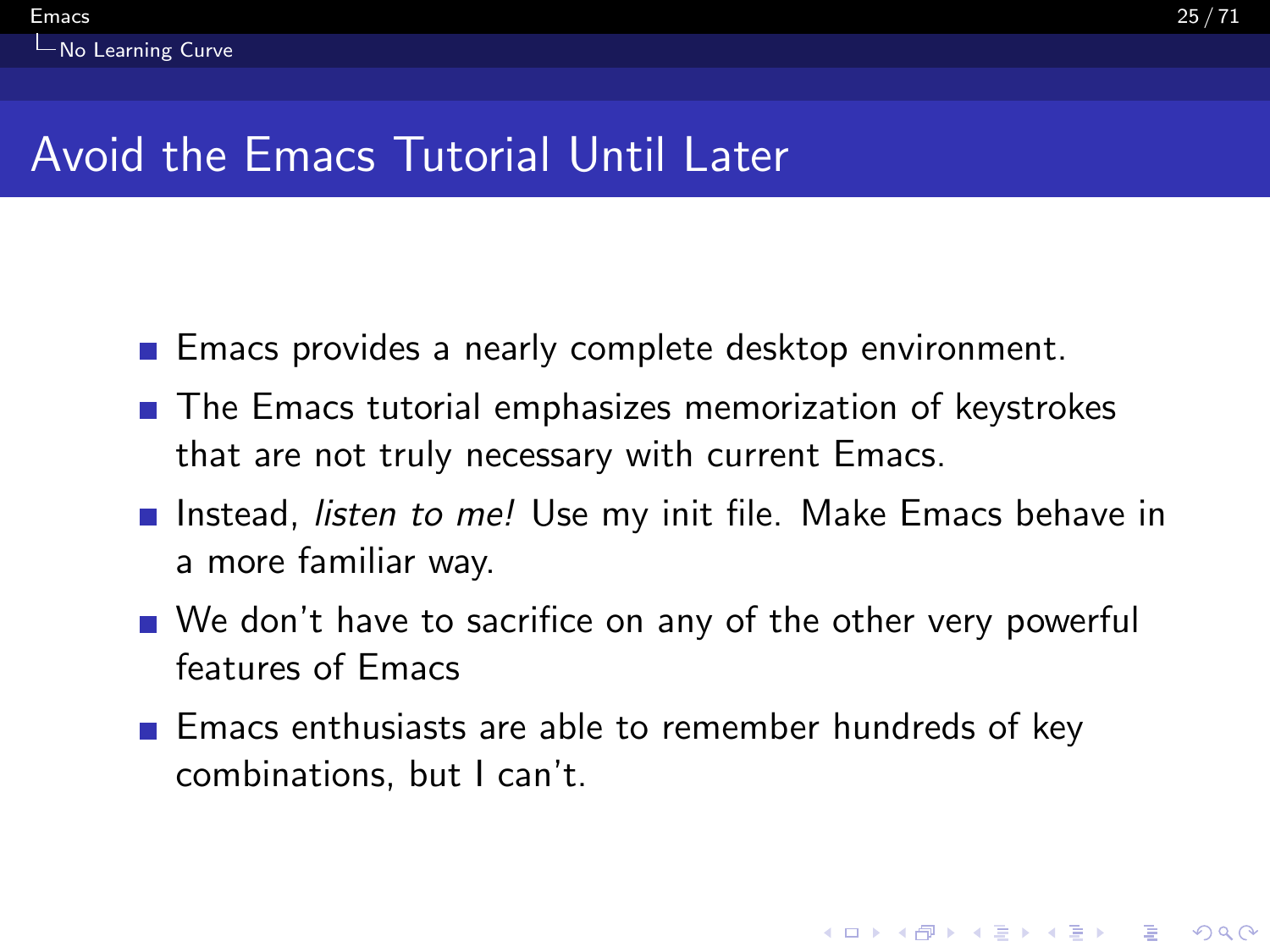<span id="page-25-0"></span>**People are accustomed to cut and paste keys (from MS or** Macintosh):

| keystroke | result |
|-----------|--------|
| C-x       | cut    |
| C-c       | copy   |
| $C-v$     | paste  |
| (`-7      | undo   |

**Emacs default keystrokes are** 

| keystroke | result                        |                                       |  |
|-----------|-------------------------------|---------------------------------------|--|
| $C-w$     | cut ("wipe" in Emacs-speak)   |                                       |  |
| M-w       | CODV                          |                                       |  |
| $C - y$   | paste ("yank" in Emacs-speak) |                                       |  |
|           | undo                          |                                       |  |
|           |                               | K □ ▶ K @ ▶ K 로 ▶ K 로 ▶ _ 로 _ K 9 Q @ |  |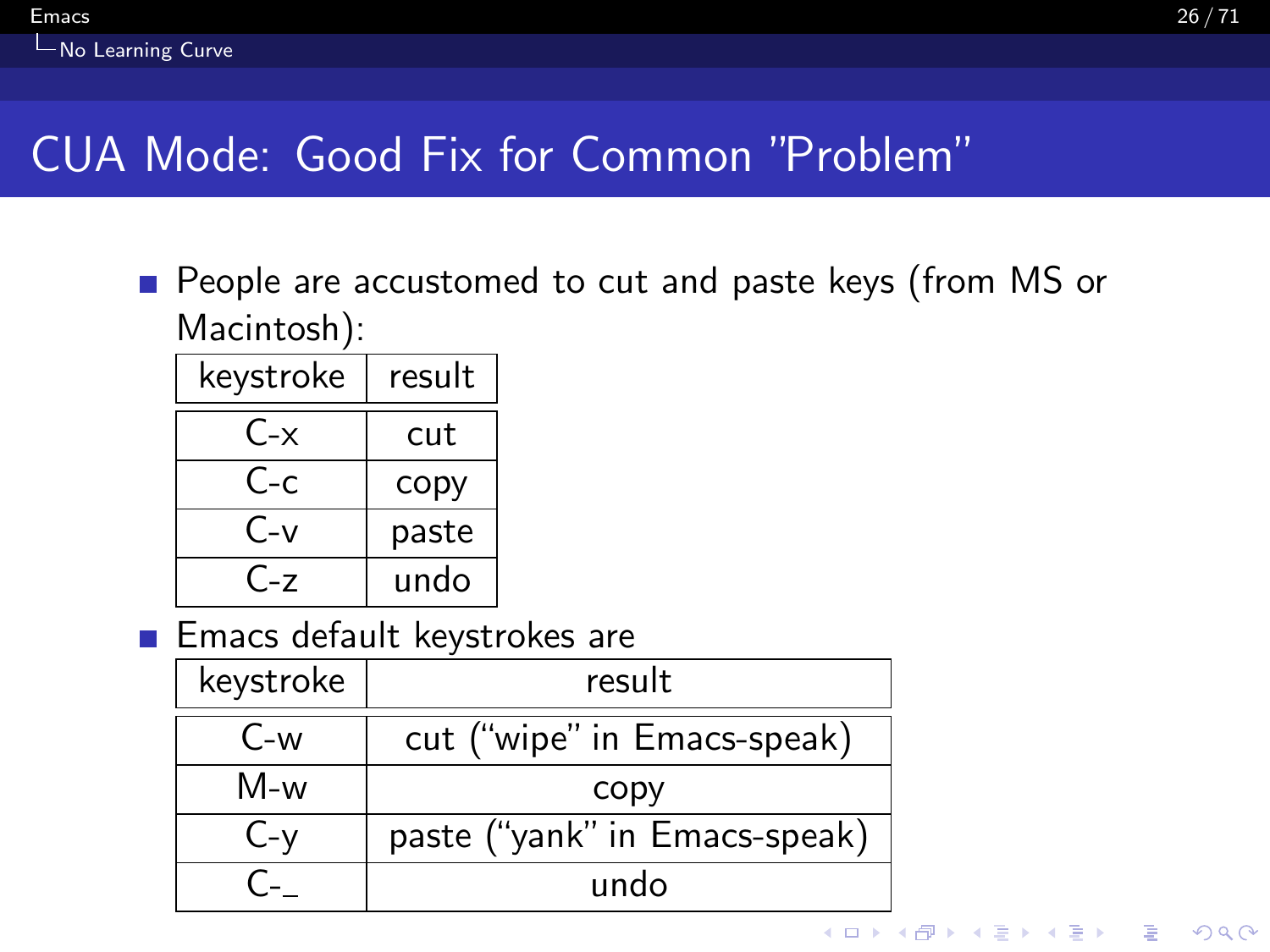#### <span id="page-26-0"></span> $\epsilon$  [Emacs](#page-0-0) 27 / 71 **L**[No Learning Curve](#page-26-0)

# CUA Mode: Good Fix for Common "Problem" ...

- Fix. Turn on "CUA mode" in Emacs. Will make C-x, C-v, C-c, C-z do what you expect.
- I turn on CUA mode in my init file, but now it can also be done in a pull down menu. Look under Options.
- **Potential problem: Emacs has many keystroke combinations** that use C and M and anything we do to "override" them may cause trouble. But most of these CUA bugs have been solved.
- As an example of a bug, try to read the Emacs Tutorial with CUA mode on. (Click the Emacs Help menu, choose Tutorial). The tutorial presumes you can type C-v to go to the next "page" (in the old-fashioned terminal sense of displaying the next "screen sized chunk"). It is necessary to turn off CUA mode to make any progress inside the Emacs tutorial.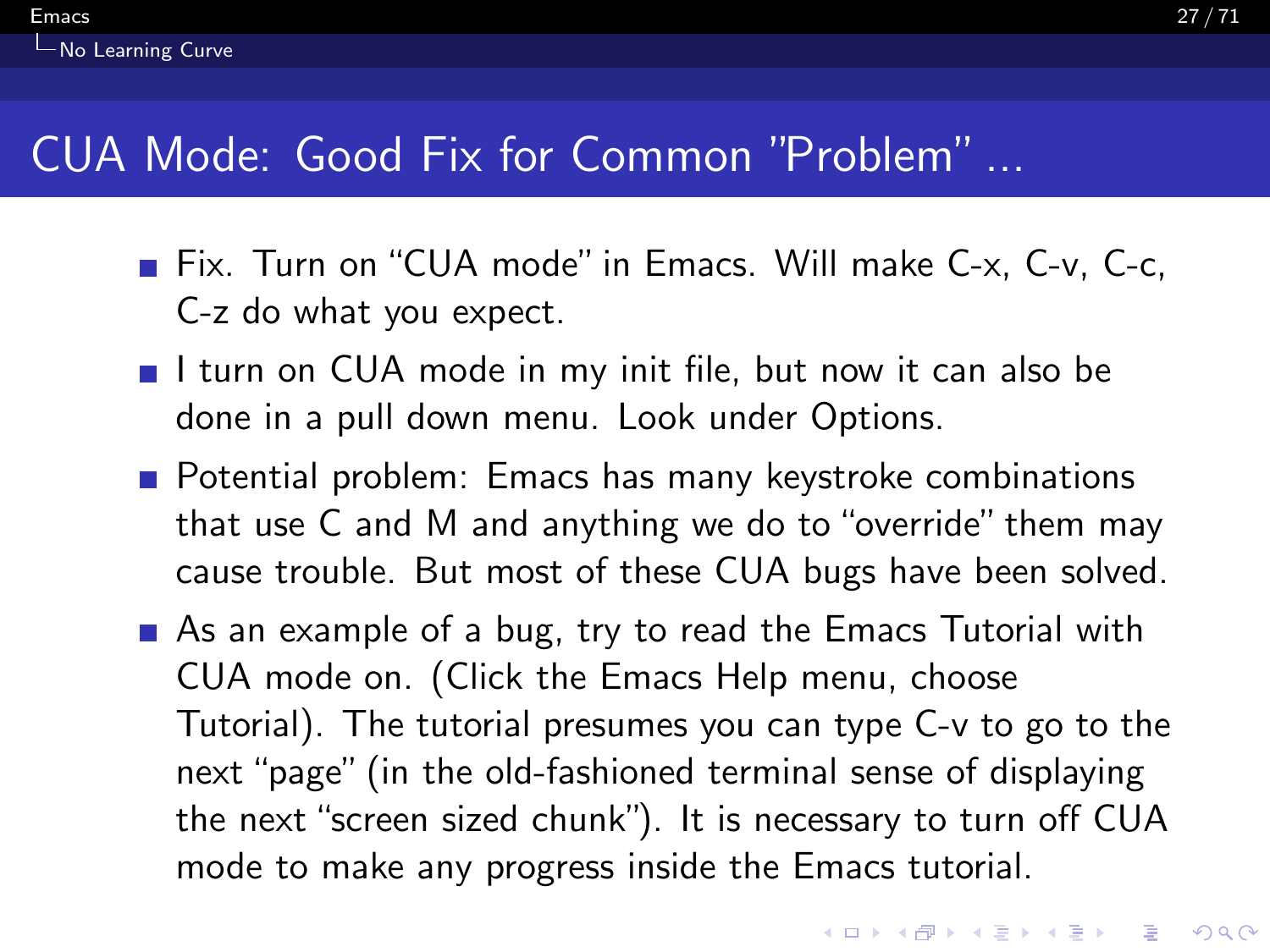<span id="page-27-0"></span>■ Of course, the fact that the first thing in the Emacs tutorial is how to see the "next screen" with C-v illustrates my previous point, that the Emacs tutorial is addressed to a much different user audience than this presentation.

**KOD KAD KED KED DRA**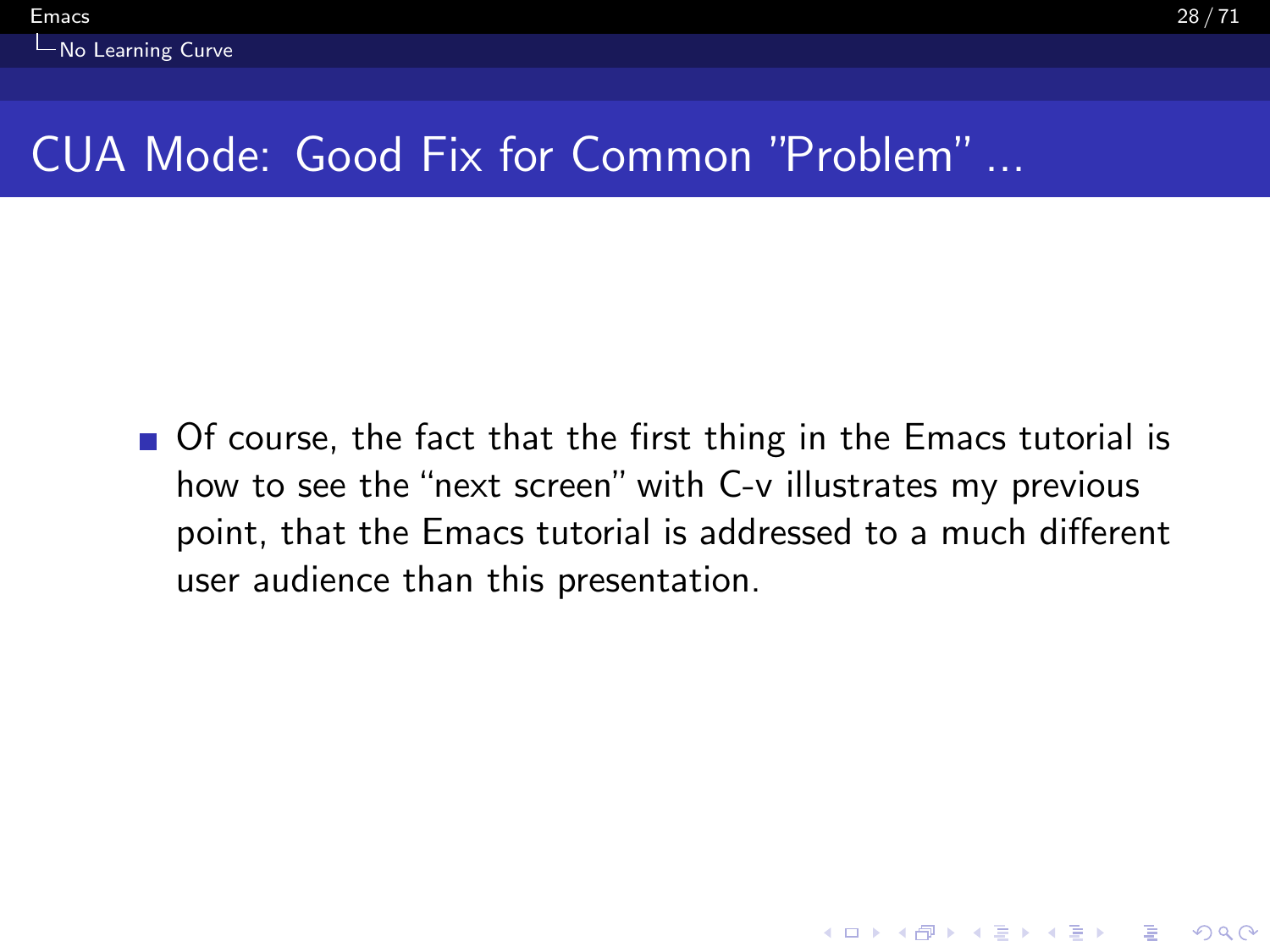# <span id="page-28-0"></span>CUA mode Rectangular Selection Super-Power

- Sometimes, you need to highlight a rectangular column of text and copy and paste it.
- This is a secret power of CUA mode! Very convenient
- $\blacksquare$  Here is the CUA way.
	- Move the cursor "top left" of a rectangle you want to select
	- Hit "C-return"
	- Use arrow keys to expand rectangle. Highlight will display a rectangle.
- $\blacksquare$  Cut, copy, paste just work!.

**KORKARYKERKER POLO**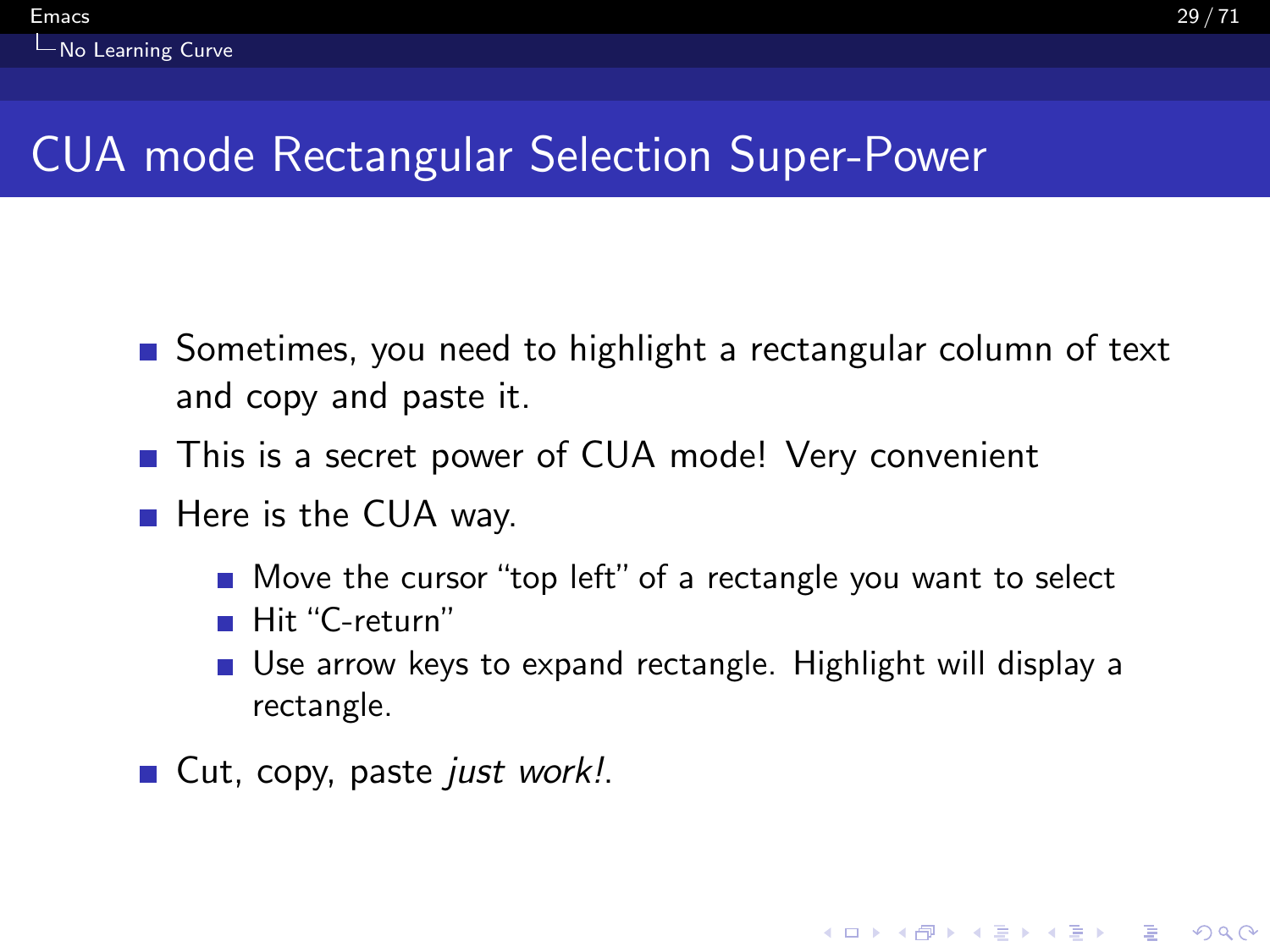<span id="page-29-0"></span>■ When Emacs starts, it reads a series of configuration files

- Some are "system-wide"
- Some are user specific (in the directory  $/$  emacs.d)
- $\blacksquare$  I customize the settings thusly. <http://pj.freefaculty.org/Software/Emacs/init.el>
- An administrator can drop that file in the Emacs install folder under site-lisp/site.start.d
- A user should create a folder .emacs.d in their home folder and drop init.el in there
	- **Emacs will create "** / emacs.d" folder for you if you use pull down menu "Options -> Save Options"
	- .emacs.d is a "hidden" folder, a file manager may not want to show it to you. Try harder.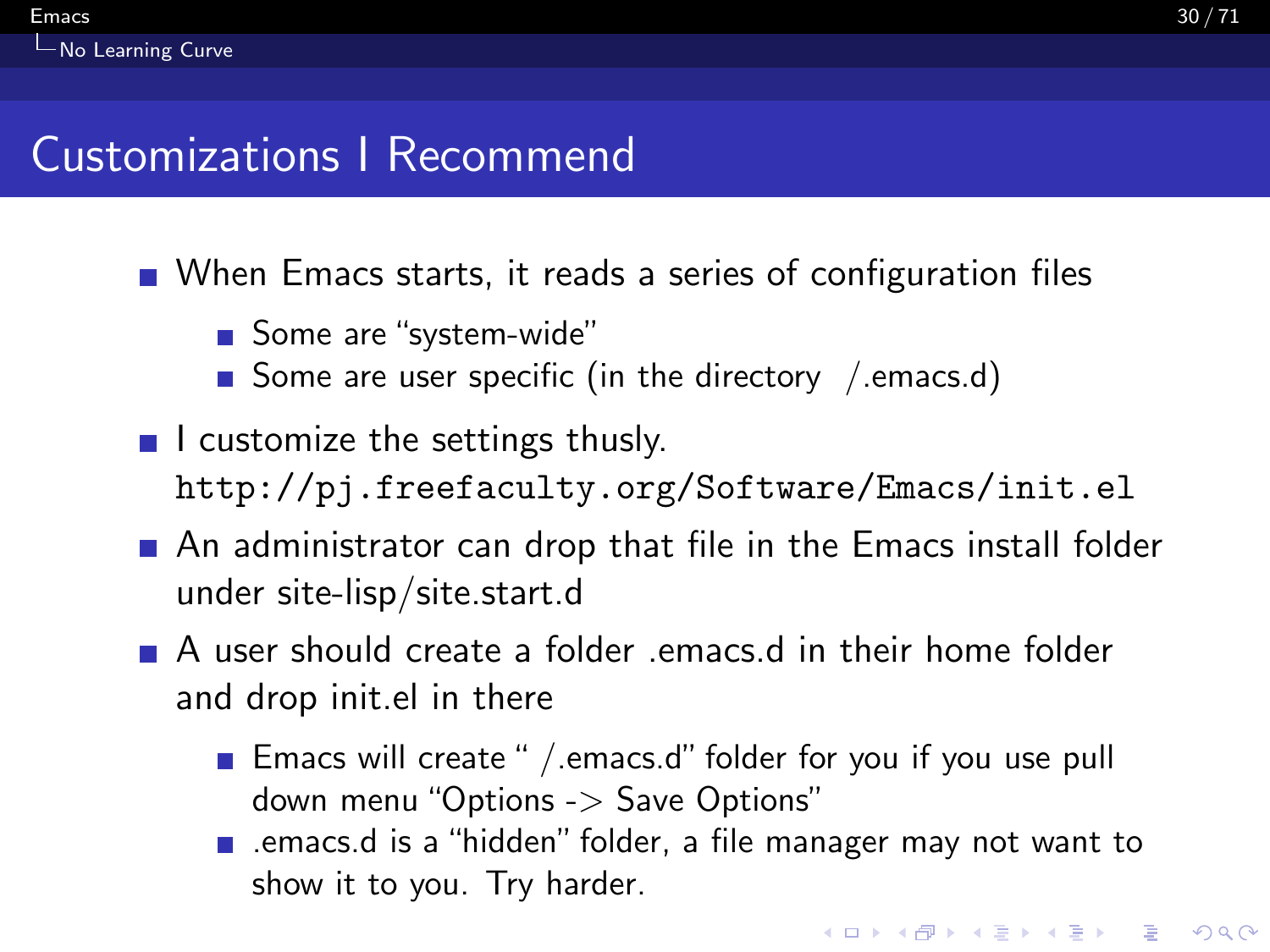#### <span id="page-30-0"></span>Here's my Emacs init file (on my laptop 2015-02-04

```
1 ;; Paul Johnson
 \frac{2}{3}3 ;; UPDATE: Because Emacs ESS changes made this MUCH easier, my<br>4 :: re-work gets shorter :=)
       \therefore re-work gets shorter :=)
 5
6 ;; INSTRUCTIONS. Copy this file into the 7 :: folder \sim/emacs.d. so its name would b
7 ;; folder ∼/ emacs.d, so its name would be ∼/ emacs.d/init.el<br>8 ;; or copy it into the Emacs site-start.d folder.
       :: or copy it into the Emacs site-start.d folder.
\begin{array}{c} 9 \\ 10 \end{array}10 ;; R USER PREVIEW.<br>11 :: Here are mu spe
       :: Here are my special features related to ESS with R.
12
13 ;; 1. Shift+Enter will send the current line to R, and it will start R<br>14 :: if it is not running. ESS 13-05 chose instead CTL+Enter, which I
14 ;; if it is not running. ESS 13-05 chose instead CTL+Enter, which I<br>15 :: DO NOT want because it conflicts with CUA mode.
       ;; DO NOT want because it conflicts with CUA mode.
16 ;; 2. R will assume the current working directory is the document directory.<br>17 \cdots 3. R runs in its own "frame"
17 ;; 3. R runs in its own "frame"<br>18 :: \Delta. Emacs help pops up in its
       : 4. Emacs help pops up in its own frame.
19
\frac{20}{21}21 ;; JUSTIFICATION. The intention is to make Emacs work more like a 22 :: "modern" GUI editor.
22 ;; "modern" GUI editor.<br>23 ;; See my companion lec
23 ;; See my companion lecture<br>24 :: "Emacs Has No Learning C
24 ;; "Emacs Has No Learning Curve"<br>25 :: http://pj.freefaculty.org/qui
       25 ;; http ://pj . freefaculty . org / guides / Rcourse
26
27
```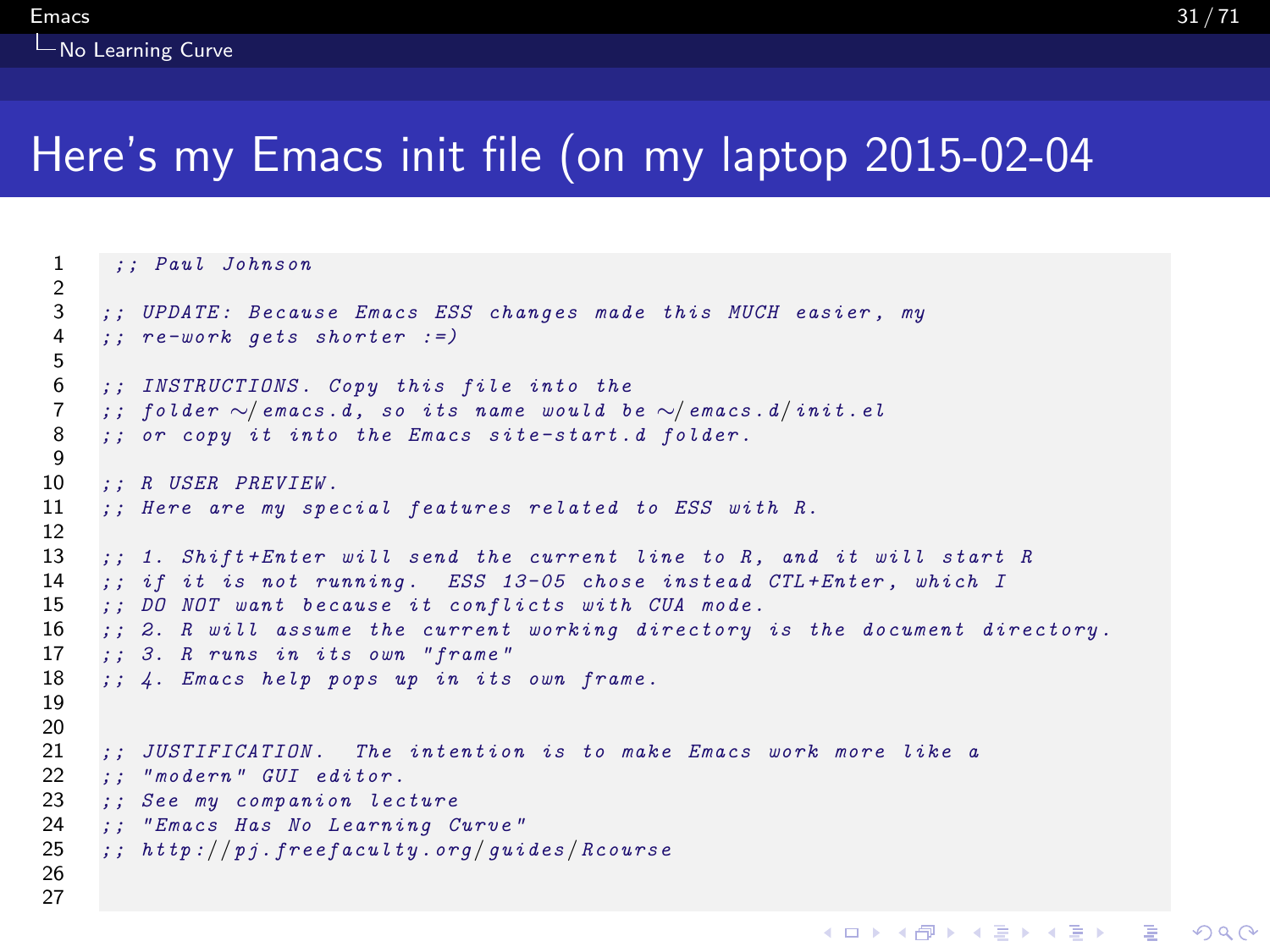#### <span id="page-31-0"></span>Here's my Emacs init file (on my laptop 2015-02-04 ...

```
28 ;; Paul Johnson < pauljohn@ku.edu><br>29 :: 2012-11-24
29 ;; 2012-11-24<br>30 ::
30 ;;<br>31 ::
31 ;; Conflicts between Emacs-ESS and SAS usage forced me to make<br>32 :: some changes. And for no benefit, as SAS mode still not gre
32 ;; some changes. And for no benefit, as SAS mode still not great.<br>33 :: I had to cut out a lot of framevov stuff.
       \therefore; I had to cut out a lot of framepop stuff.<br>::
3435
36<br>37
37 ;; 2013-07-10 TODO: Find out if this is still necessary, or for<br>38 :; which versions of windows.
       ;; which versions of windows.
39
40 ;; Section I. Windows OS work-arounds<br>41 :: 20141222: seems unnecessary now
41 ;; 20141222: seems unnecessary now<br>42 :: (if (ea sustem-tupe 'windows-nt)
42 ;;(if (eq system-type 'windows-nt)<br>43 :: (seta use-file-dialog nil))
43 ;; (setq use-file-dialog nil))<br>44 :: There's been a chronic problem
44 ;; There 's been a chronic problem with file selection dialogs on Windows<br>45 ;; Maybe you commment previous out and see if your Windows is fixed.
       ;; Maybe you commment previous out and see if your Windows is fixed.
46
47
48 ;; Org-mode with R doesn 't work without this
49 ;; http://orgmode.org/worg/org-contrib/babel/how-to-use-Org-Babel-for-R.html<br>50 (custom-set-variables
       50 ( c u s t om−s e t−v a ri a bl e s
51 ' ( ansi−colo r−names−vec to r [ "#2e3436 " "#a40000 " "#4e9a06 " "#c4 a000 " "#204a87 " "
                #5c3566 " "#729 f c f " "#e e e e e c " ] )
52 ' (cua - auto - tabify - rectangles nil)<br>53 ' (custom - enabled - themes (quote (w
         '( custom - enabled - themes ( quote ( whiteboard ) ) )
```
**KORK ERKER ADAM ADA**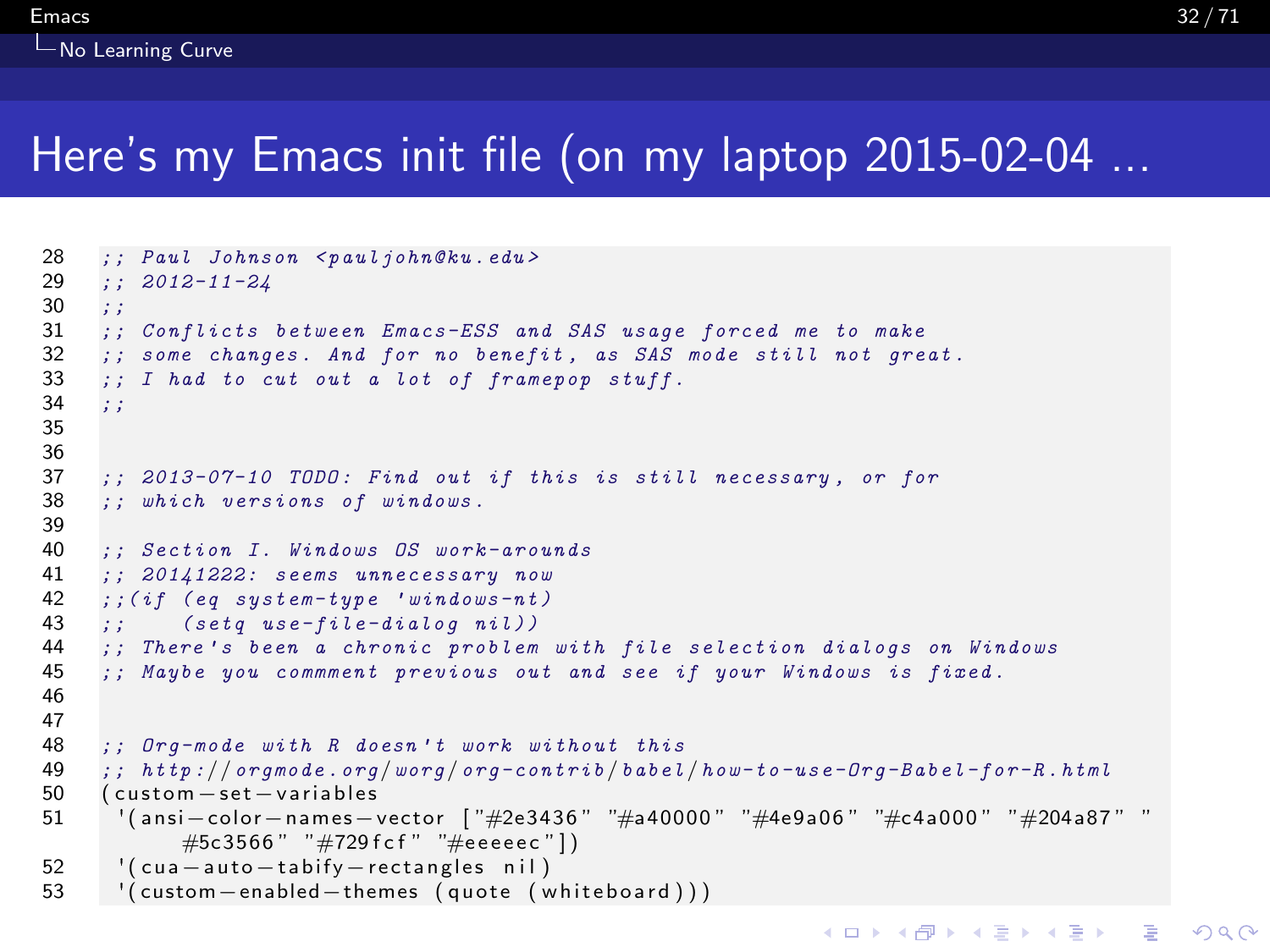#### <span id="page-32-0"></span> $\epsilon$  [Emacs](#page-0-0)  $33/71$ **L**[No Learning Curve](#page-32-0)

## Here's my Emacs init file (on my laptop 2015-02-04 ...

```
54 ' ( org-babel-load-languages ( quote ( ( emacs-lisp . t ) (R . t ) ) ) ) ) 55 ' ( org-confirm - babel - evaluate nil )
55 ' (org-confirm-babel-evaluate nil)<br>56 ' (tab-stop-list (quote (8 16 24 3
       ( tab -stop - list ( quote ( 8 16 24 32 40 48 56 64 72 80 88 96 104 112 120 4) ) )
57
      :: Section II. Keyboard and mouse customization
59
      \therefore IIA: make mouse selection work in the usual Mac/Windows way
61<br>62
      ( delete – selection – mode t) ; delete seleted text when typing
63
64 ;; In Linux, I see weirdness in Emacs 24 with paste and clipboard. Confusing!<br>65 : http://stackovertlow.com/questions/13036155/
      \therefore http://stackoverflow.com/questions/13036155/
             h \, o \, w - t \, o - c \, o \, m \, b in e - e \, m \, a \, c \, s - p \, r in m \, v - c l i p b o and - p and - p as t \, e - b \, e h a v i o r - o n - m s - w i n d o w s
66 (seta select – active – regions t)
67 ( gl ob al−se t−key [ mouse−2 ] ' mouse−yank−primary ) ; make mouse middle-click only
             paste from primary X11 selection , not clipboard and kill ring .
68
69 ;; highlight does not alter KILL ring<br>70 (seta mouse-drag-copy-region nil)
      70 ( s e t q mouse−drag−copy−region n i l )
71
72
      :: IIB: keyboard customization
74
      75 ;; CUA mode is helpful not only for copy and paste , but also C-Enter is
             rectangle select
76 (cua-mode t) ; windows style binding C-x, C-v, C-c, C-z
```
**KORK ERKER ADAM ADA**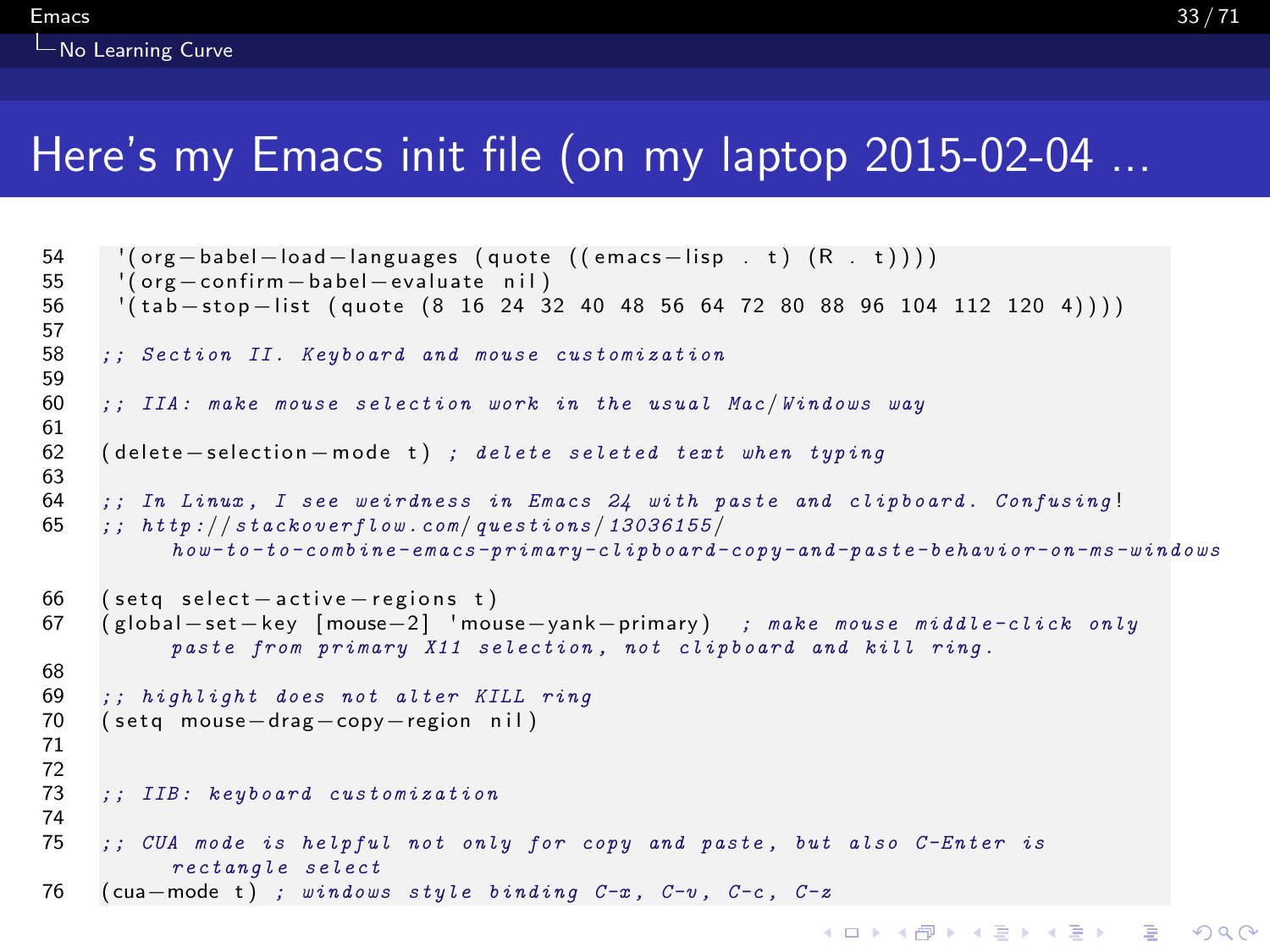#### <span id="page-33-0"></span>Here's my Emacs init file (on my laptop 2015-02-04 ...

```
77 ( setq cua−auto−tabify−rectangles nil) ;; Don't tabify after rectangle commands<br>78 ::20130717(setg cua-keep-region-after-coput) :: Selection remains after C-c
       j; 20130717(setq cua-keep-reqion-after-copy t) ;; Selection remains after C-c79
 80 ;; write line numbers on left of window<br>81 :: Caution: if you do this, it makes Em
 81 ;; Caution: if you do this, it makes Emacs much slower!<br>82 :: (global-linum-mode 1) : always show line numbers
       \cdot:(alobal-linum-mode 1) : always show line numbers
 83
 84
 85 ;; Section III. Programming conveniences:<br>86 (show-paren-mode t) : Light-un matching n
       86 ( show−paren−mode t ) ; light-up matching parens
 87 (global−font−lock−mode t) ; turn on syntax highlighting<br>88 (seta text-mode-hook (guote (turn-on-auto-fill text-mod
       ( setq text-mode-hook ( quote ( turn-on-auto-fill text-mode-hook-identify ) ) )
 89
       90 ;; Section IV. ESS Emacs Statistics
 91
 92 ;; start R in current working directory, don't let R ask user<br>93 (seta ess-ask-for-ess-directory nil)
       ( set q ess -ask -for -ess -directory nil)
 94<br>95
 95 ;; ESS 13.05 default C-Ret conflicts with CUA mode rectangular selection.<br>96 :: Change shortcut to use Shift-Return
       96 ;; Change shortcut to use Shift-Return
 97 ;; Suggested by Vitalie Spinu ESS-help email 2013-05-15
 98 ;; Revision suggested 2013-09-30 to co-exist with Windows Emacs<br>99 :: and the load order which has ess after user init file.
       : and the load order which has ess after user init file.
100 ( eval - after - load "ess-mode"
101 (progn)
102 ( define - key ess - mode - map [ ( control return ) l n i l )
103 (define−key ess−mode−map [(shift return)] <sup>1</sup>ess−eval−region−or−line−and−step))
```
K ロ ▶ K 個 ▶ K 할 ▶ K 할 ▶ 이 할 → 9 Q Q →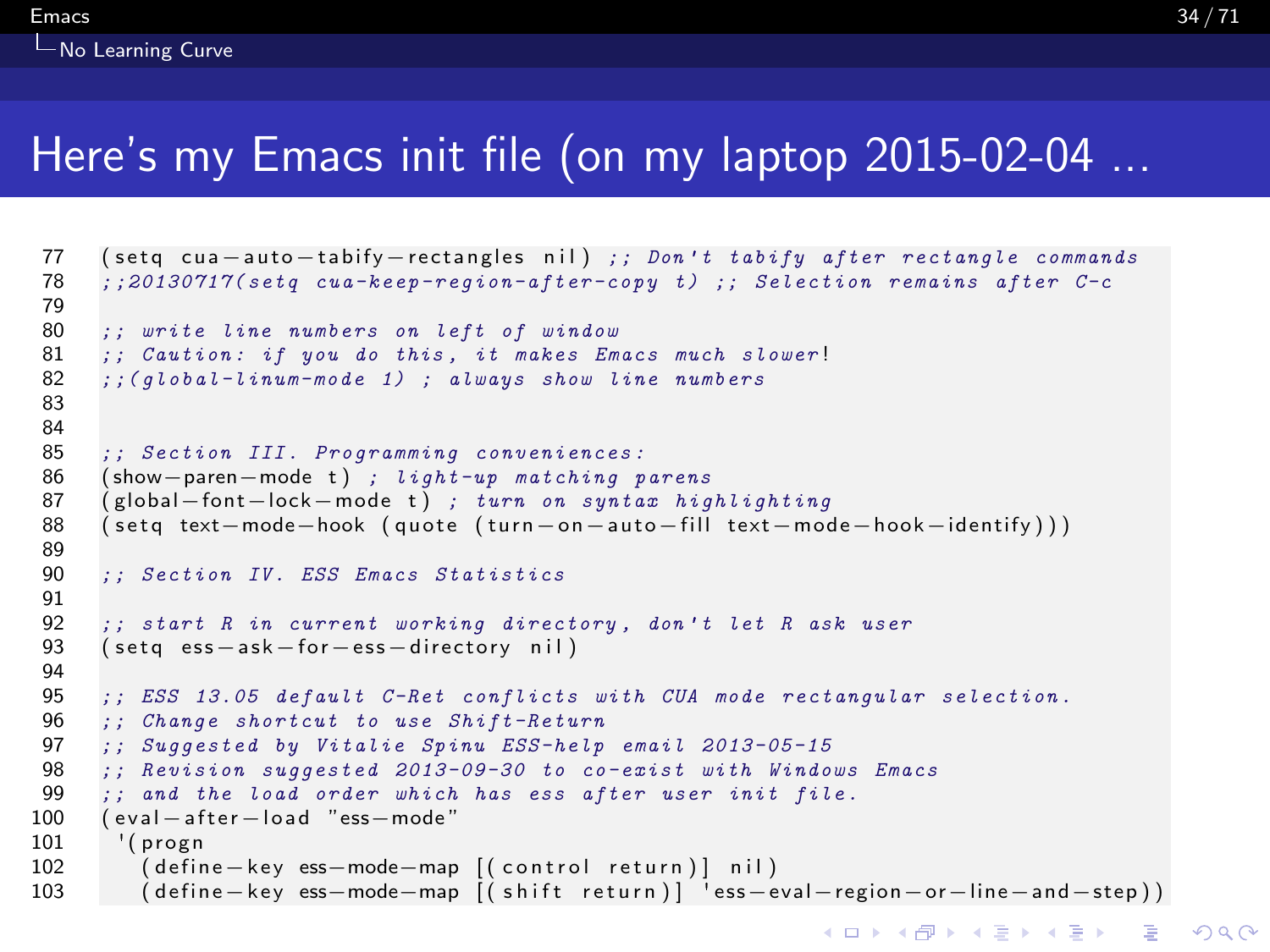#### <span id="page-34-0"></span>Here's my Emacs init file (on my laptop 2015-02-04 ...

```
104 )
\frac{105}{106}106 ;; create a new frame for each help instance<br>107 :: (seta ess-help-own-frame t)
107 ;; (setq e ess-help-own-frame t)<br>108 \cdots If you want all help buffer
108 ;; If you want all help buffers to go into one frame do:<br>109 (seta ess-help-own-frame 'one)
        ( set q ess−help−own−frame 'one)
110
111 ;; I want the *R* process in its own frame<br>112 :: This was a broken feature in ESS, fixed
112 ;; This was a broken feature in ESS, fixed now. Helps massively!<br>113 (seta inferior-ess-own-frame t)
        ( set q in ferior – ess – own – frame t)
114 ; (setq inferior-ess-same-window nil)
115
116<br>117
117 ;; In Spring 2012, we noticed ESS SAS mode doesn't work well<br>118 :: at all on Windows, that lead to removal of lots of stuff
118 ;; at all on Windows, that lead to removal of lots of stuff<br>119 :: I really liked. Even then, we couldn't get much satisfac
        j; I really liked. Even then, we couldn't get much satisfaction.
\begin{array}{c} 120 \\ 121 \end{array}121 ;; Following was needed for that, otherwise, it is not needed 122 :: (load "ess-site")
122 ;; (load "ess-site")<br>123 :: (ess-sas-alobal-u
        \therefore ( ess - s a s - g l o b a l - un i x - k e u s )
124
125
126 ;; ;; ;; Section V. Customize the use of Frames. Try to make new content
127 ;; ;; ;; appear in wholly new frames on screen.
\frac{128}{129} ;; ;; ;; ;;<br>129 :: :: ::
        j; j; j; V.A: Discourange Emacs from splitting "frames", encourage it to pop up
                new
```
**KORK ERKER ADAM ADA**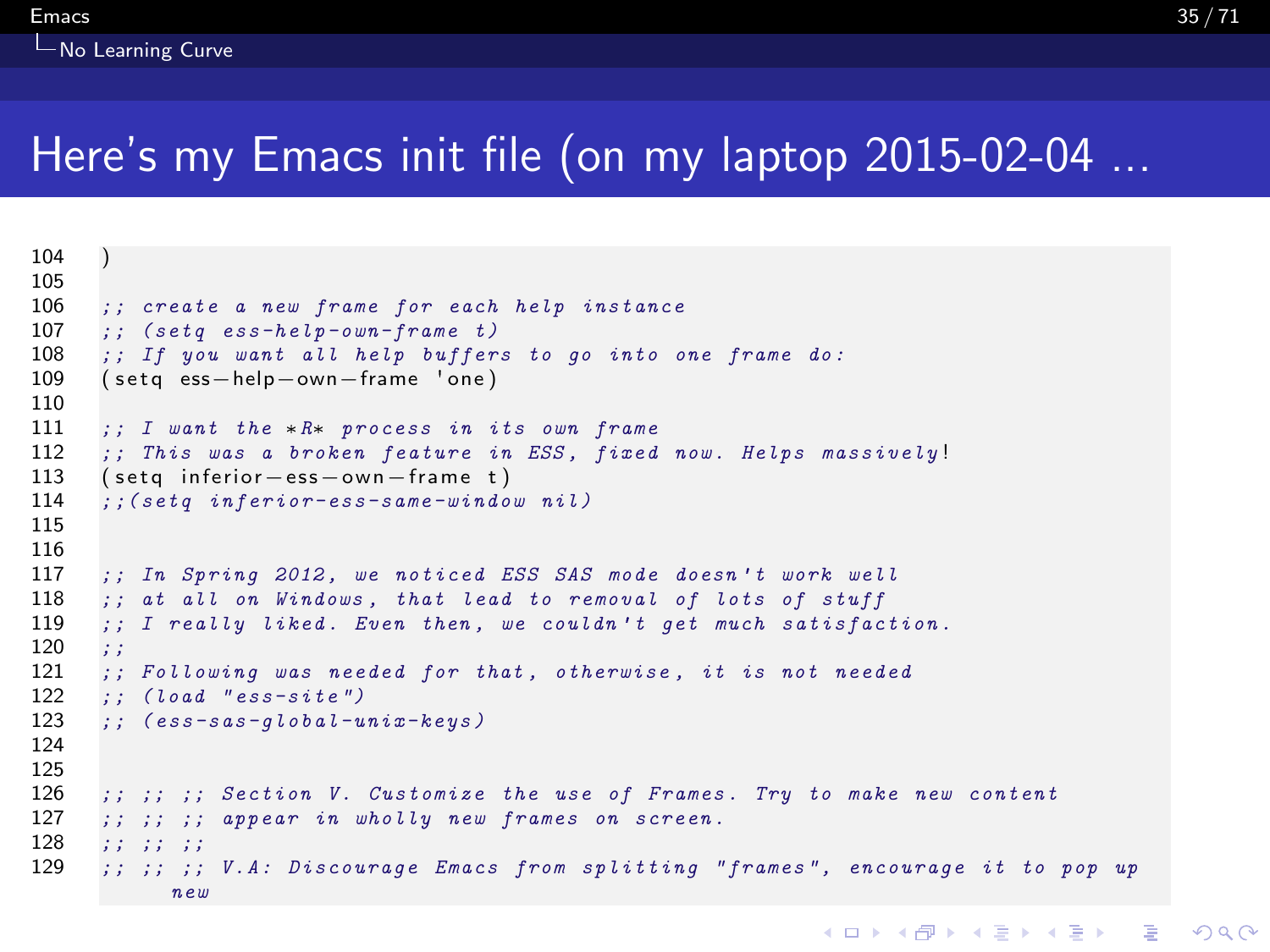#### <span id="page-35-0"></span> $\epsilon$  [Emacs](#page-0-0)  $36/71$  $\overline{\phantom{a}}$  [No Learning Curve](#page-35-0)

### Here's my Emacs init file (on my laptop 2015-02-04 ...

```
130 ;; ;; ;; frames for new content.<br>131 :: :: :: see: http://www.anu.ora
       j; ;; ;; see: http://www.qnu.org/software/emacs/elisp/html_node/Choosing-Window.
              h, t, m, l132 ;; (setq pop-up-frames t)<br>133 :: (seta special-display-
133 ;; ( setq s pecial-display-popup-frame t)<br>134 ( seta split – window – preferred – function n
134 ( setq split-window-preferred-function nil) ; discourage horizontal splits<br>135 :: (seta non-un-windows nil)
       \ldots (seta pop-up-windows nil)
136
137<br>138
       i: V.C: Make files opened from the menu bar appear in their own139 ;; frames. This overrides the default menu bar settings. Opening an 140 \cdots existing file and creating new one in a new frame are the exact
140 ;; existing file and creating new one in a new frame are the exact<br>141 :: same operations, adapted from Emacs menu-bar.el
141 ;; same operations. adapted from Emacs menu-bar.el<br>142 (defun menu-find-existing ()
142 ( defun menu - find - existing ()<br>143 Tedit the existing file FII
          "Edit the existing file FILENAME."
144 (interactive)<br>145 (let » ((mustm
          1 + 1 + 1 + 1 ( must match (not ( and (fboundp ' x−uses -old - gtk -dialog)
146 ( x−uses−old−gtk−dialog ) ) ) )
147 ( filename ( car ( find − file - read - args " Find file : " mustmatch ) ) ) ) 148 ( if mustmatch ) ) ) )
            14 f mustmatch
149 (find − file − other – frame filename)
150 ( find – file filename) ) )
151 ( define - key menu-bar-file-menu [new-file]<br>152 ( menu-item "Open/Create" find-file-othe
          ' ( menu-item "Open/ C reate" find-file-other-frame
153 : e n a b l e ( menu−bar−non−minibuffer−window−p )
154 : help "Create a new file")
155 ( define - key menu - bar - file - menu [ o p en - file ]
```
 $\equiv$   $\Omega Q$ 

 $\left\{ \begin{array}{ccc} 1 & 0 & 0 \\ 0 & 0 & 0 \\ 0 & 0 & 0 \\ 0 & 0 & 0 \\ 0 & 0 & 0 \\ 0 & 0 & 0 \\ 0 & 0 & 0 \\ 0 & 0 & 0 \\ 0 & 0 & 0 \\ 0 & 0 & 0 \\ 0 & 0 & 0 \\ 0 & 0 & 0 \\ 0 & 0 & 0 \\ 0 & 0 & 0 & 0 \\ 0 & 0 & 0 & 0 \\ 0 & 0 & 0 & 0 \\ 0 & 0 & 0 & 0 & 0 \\ 0 & 0 & 0 & 0 & 0 \\ 0 & 0 & 0 & 0 & 0 \\ 0 & 0 & 0 & 0$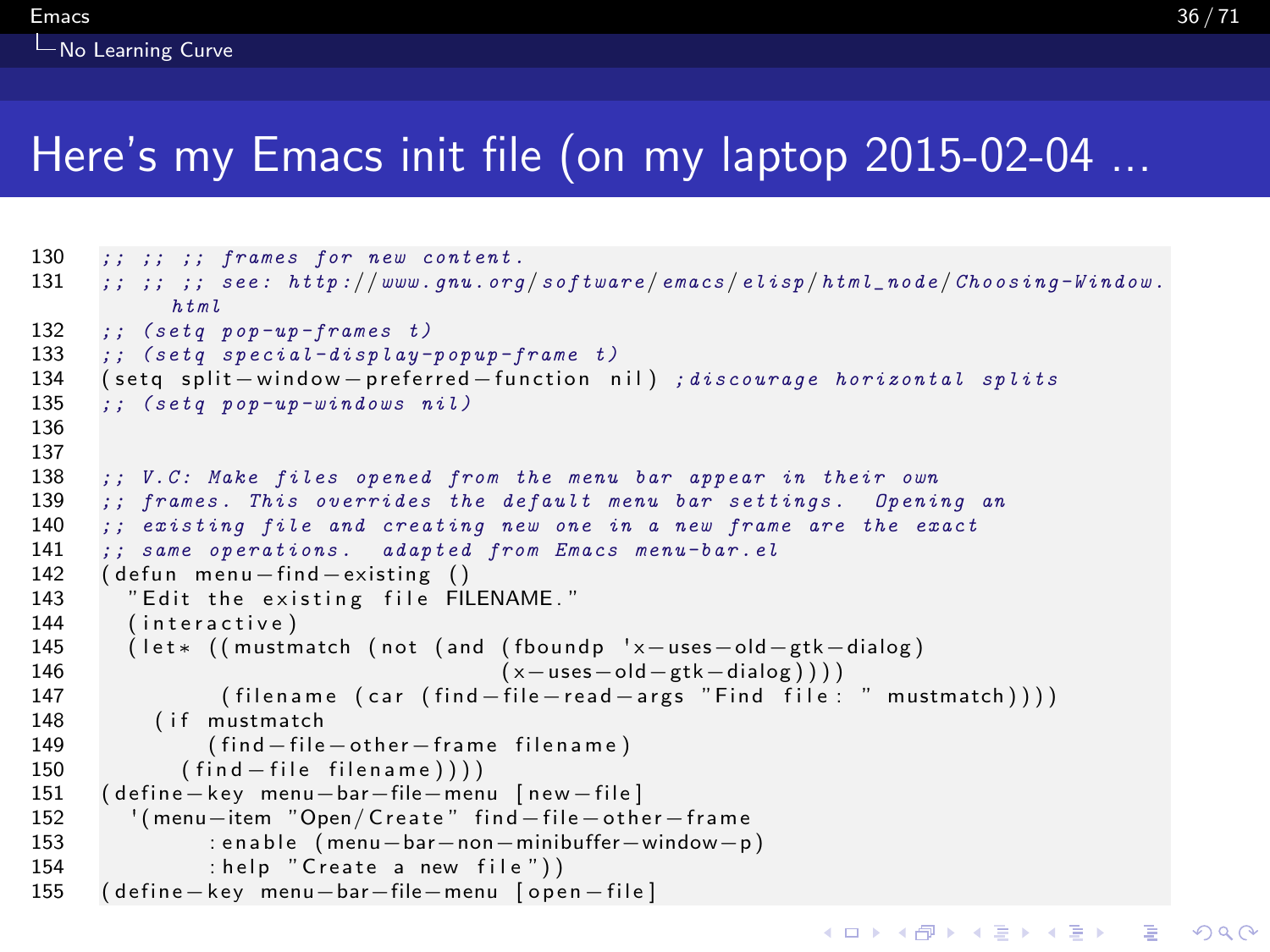### <span id="page-36-0"></span>Here's my Emacs init file (on my laptop 2015-02-04 ...

```
156 ' ( menu−item , ( p u r e c o p y "Open F i l e . . . ") me n u−fi n d−exi s ti n g
157 : en able (menu−bar−non−minibuffer−window−p)<br>158 : help (purecony "Read an existing file in:
                            : help , ( purecopy "Read an existing file into an Emacs buffer"))
159
160<br>161
161 ;; V.D Open directory list in new frame.<br>162 (define-key menu-bar-file-menu [dired]
       162 ( d e fi n e−k ey menu−bar−file−menu [ d i r e d ]
163 ' (menu−item "Open Directory..." dired-other-frame<br>164 the r "Read a directory operate on its file
164 : help "Read a directory; operate on its files (Dired)"<br>165 : enable (not (window—minibuffer—p (frame—selected—wind
                   : enable (not (window−minibuffer-p (frame-selected-window
                           menu−updating−frame ) ) ) ) )
166<br>167
       :: Section VI: Miscellaneous convenience
168
169 ;; Remove Emacs " splash screen"<br>170 :: http://fuhm.livejournal.com/
170 ;; http://fuhm.livejournal.com/<br>171 (defadvice command-line-normali
171 ( de fa dvice command−line−normalize−file−name<br>172 ( before kill - stupid - startup - screen, activa
172 ( before kill — stupid — startup — screen activate)<br>173 (set a inhibit — startup — screen t))
173 (setq in hibit−startup−screen t))<br>174 (setg in hibit−splash−screen t)
       (seta in hibit -s plash -screen t)
175
176
177 ;; Show file name in title bar
178 ;; http://www.thetechrepo.com/main-articles/549
179 (seta frame−title−format "%b – Emacs")
180
181 ;; I'm right handed, need scroll bar on right (like other programs)
```
 $\equiv$   $\Omega Q$ 

 $(1, 1)$   $(1, 1)$   $(1, 1)$   $(1, 1)$   $(1, 1)$   $(1, 1)$   $(1, 1)$   $(1, 1)$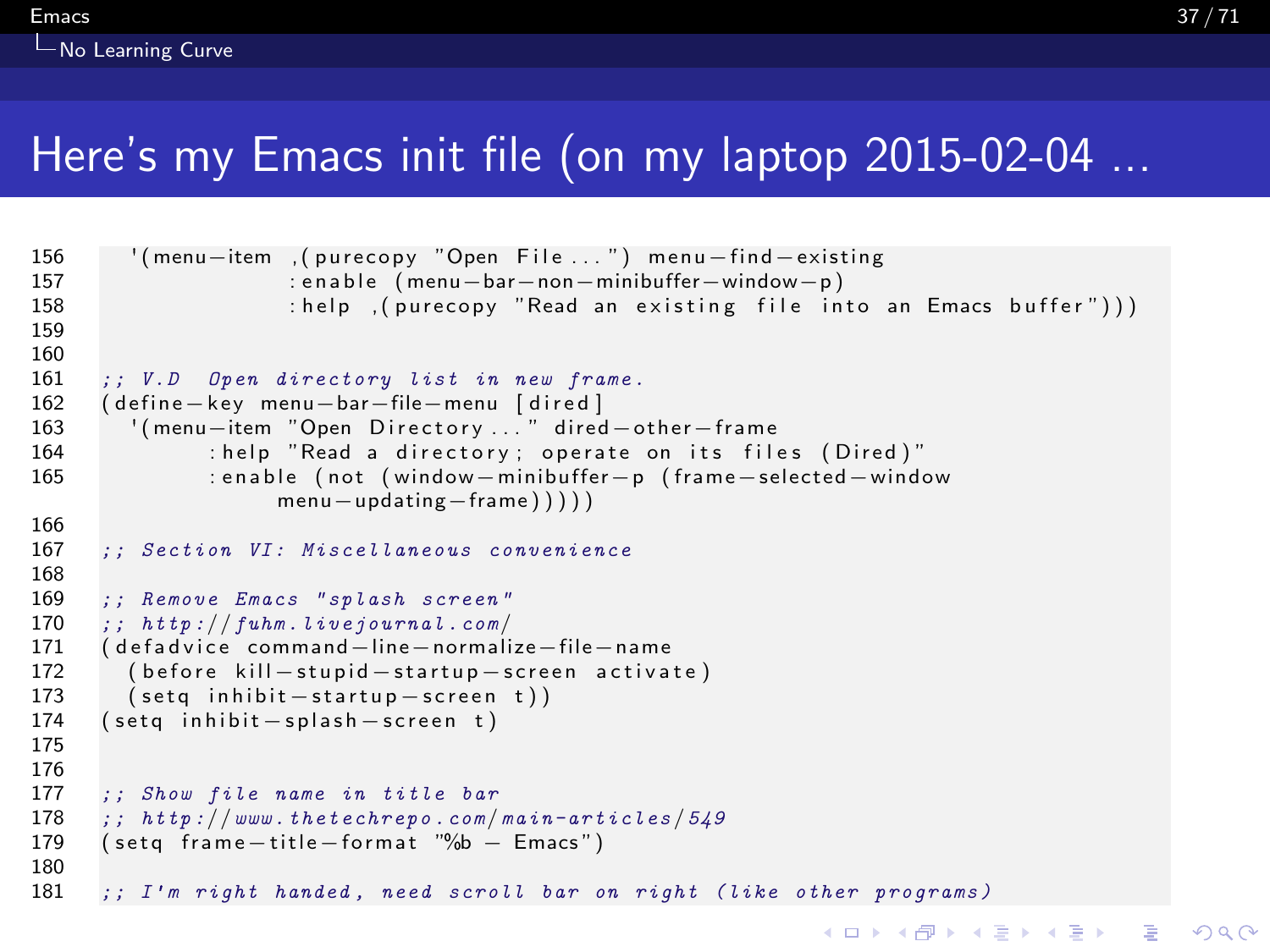### <span id="page-37-0"></span>Here's my Emacs init file (on my laptop 2015-02-04 ...

```
182 ;;(setq scroll-bar-mode-explicit t)<br>183 ::(set-scroll-bar-mode 'right)
       : c:( set - scroll - bar - mode \in 'right)184<br>185
185 ;; Make Emacs scroll smoothly with down arrow key.<br>186 :: 2011-10-14
186 ;; 2011-10-14<br>187 :: fag 5.45 h
       : faq 5.45 http://www.gnu.org/s/ emacs/ emacs-faq.html#
             Modifying \neg all 002ddown \neg mans
188 (setg scroll − conservatively most-positive−fixnum)
189<br>190
       i; adjust the size of the frames, uncomment this, adjust values
191 ;;(setq default-frame-alist ((width . 90) (height . 65)))192
193<br>194
194 ;; Remember password when connected to remote sites via Tramp<br>195 :: http://stackoverflow.com/guestions/840279/
       \ldots http://stackoverflow.com/questions/840279/
             pass words-in-emacs-tramp-mode-editing196 ;; Emacs "tramp" service (ssh connection) constantly
197 ;; asks for the log in password without this<br>198 (seta password-cache-expiry nil)
       ( set q password - cache - expiry nil )
199
       ;; Section : Emacs shells work better
201 ;; http://snarfed.org/why_ i_r un_shello_ inside_emacs<br>202 (seta ansi-color-for-comint-mode 'filter)
202 (setq ansi-color-for-comint-mode 'filter)<br>203 (setq comint-prompt-read-only t)
       (setq comint-prompt-read-only t)
204 ( set q comint - scroll - to - bottom - on - input t)
205 (seta comint−scroll−to−bottom−on−output t)
206 (seta comint−move−point−for−output t)
```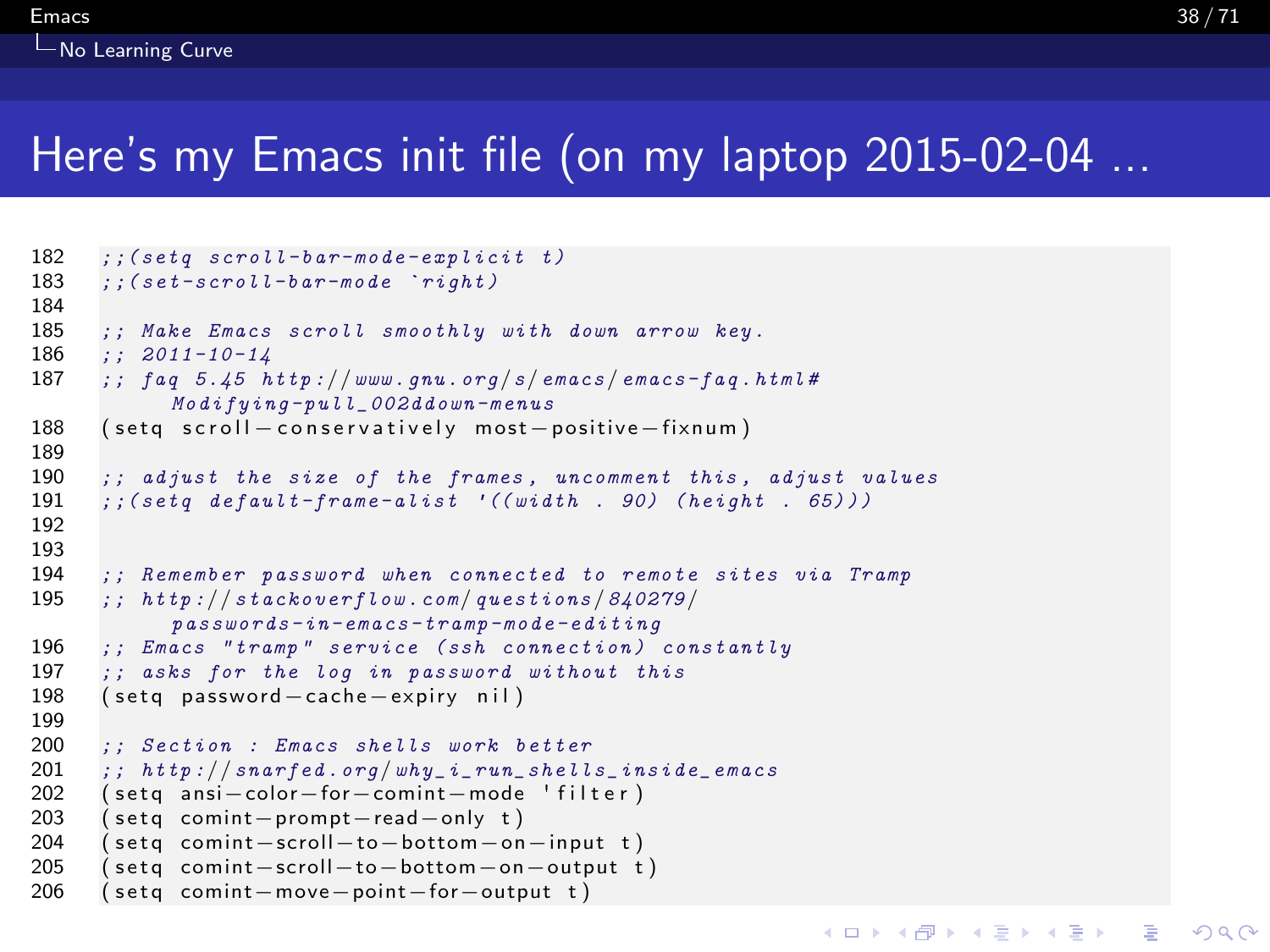```
207
208
209 (custom − set – faces<br>210 :: custom-set-fa
210 ;; custom-set-faces was added by Custom.<br>211 ;; If you edit it by hand, you could mes
211 \therefore if you edit it by hand, you could mess it up, so be careful.<br>212 \therefore Your init file should contain only one such instance.
212 \therefore Your init file should contain only one such instance.<br>213 \therefore If there is more than one, they won't work right.
            \therefore If there is more than one, they won't work right.
214 )
```
**KORK ERKER ADAM ADA**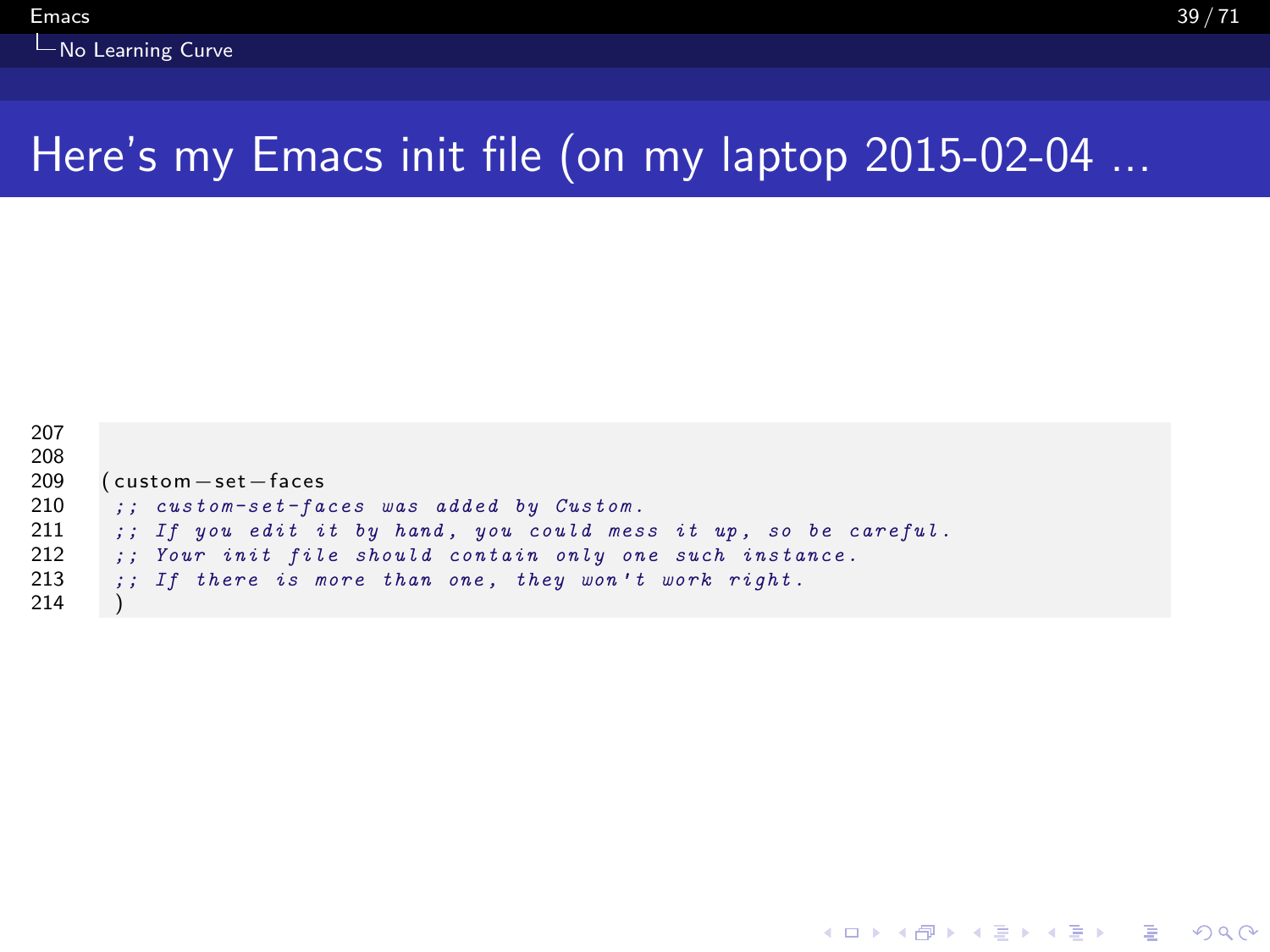**KORKARYKERKER POLO** 

# <span id="page-39-0"></span>Selection of text

- Default emacs keyboard uses C-space to begin a selection, followed by movement keys.
- A more modern sort of selection can be used.
- This has changed in Emacs-23, so now it behaves in a more usual way. Currently, it seems to work "correctly" if I include only this in my init file.

```
( delete - selection - mode t) ; delete
   seleted text when typing
```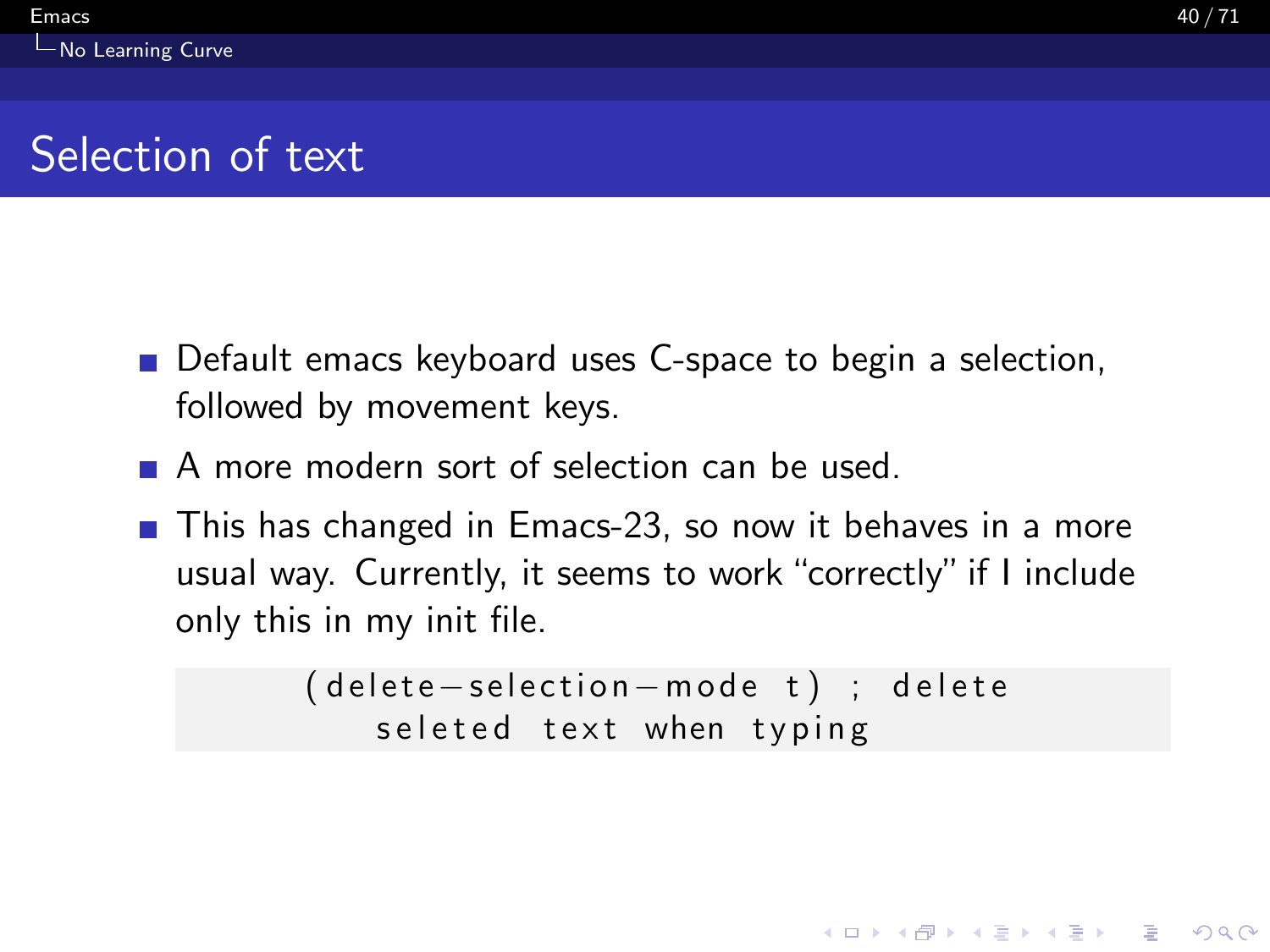### <span id="page-40-0"></span>Shortcuts I do remember

■ There are some keyboard shortcuts I do remember

- $\blacksquare$  C-s: I search frequently, this is easier than the menu Edit -> Search (C-r searches in reverse)
- M-%: Query replace
- C-M-%: Regular-Expression Query replace (can't live without them)
- **M-x:** execute commands.
- C-g : get out of jail free. If you mistakenly start something in the minibuffer, C-g gets out of it.
- M-q : re-shapes an ill-formed paragraph
- M-; : for a selected region, will "comment" and "uncomment" all lines.
- But for things that I only do once every 6 months, it is easier to find them in a menu or type them by name.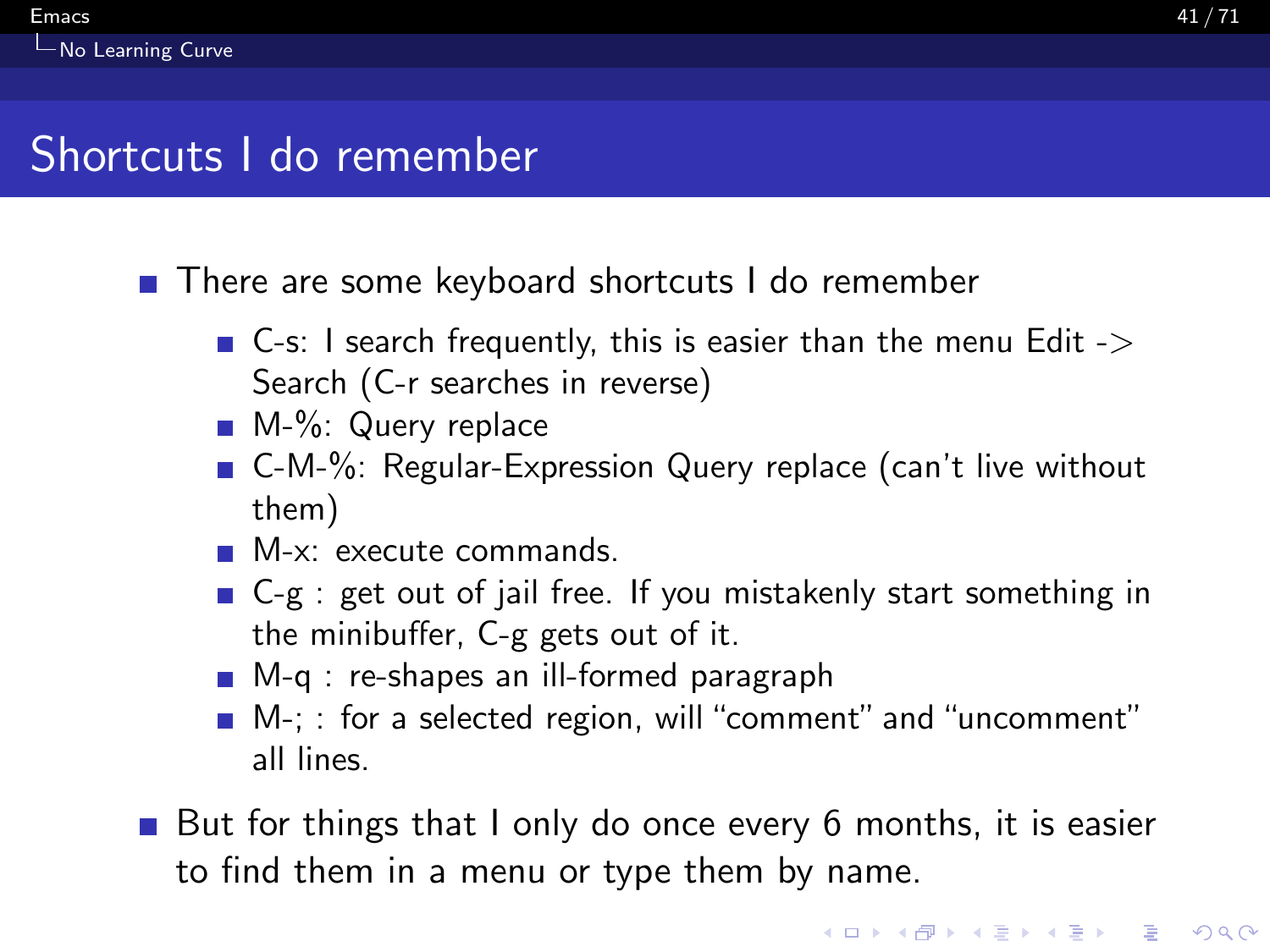- <span id="page-41-0"></span>■ M-x tells the minibuffer to get ready for a command
- TAB completion works inside there, so if you remember the first few letters of a command, this is an easy way to do things.
- Example: indent code in a region
	- Highlight some text and type: M-x indent–region
	- After that, the indentation occurs, but Emacs minibuffer reminds me I could have used a short cut:

You can run the command  $indent - region ' with C-M-$ 

Repeat previous using TAB completion feature of minibuffer

**KORKARYKERKER POLO**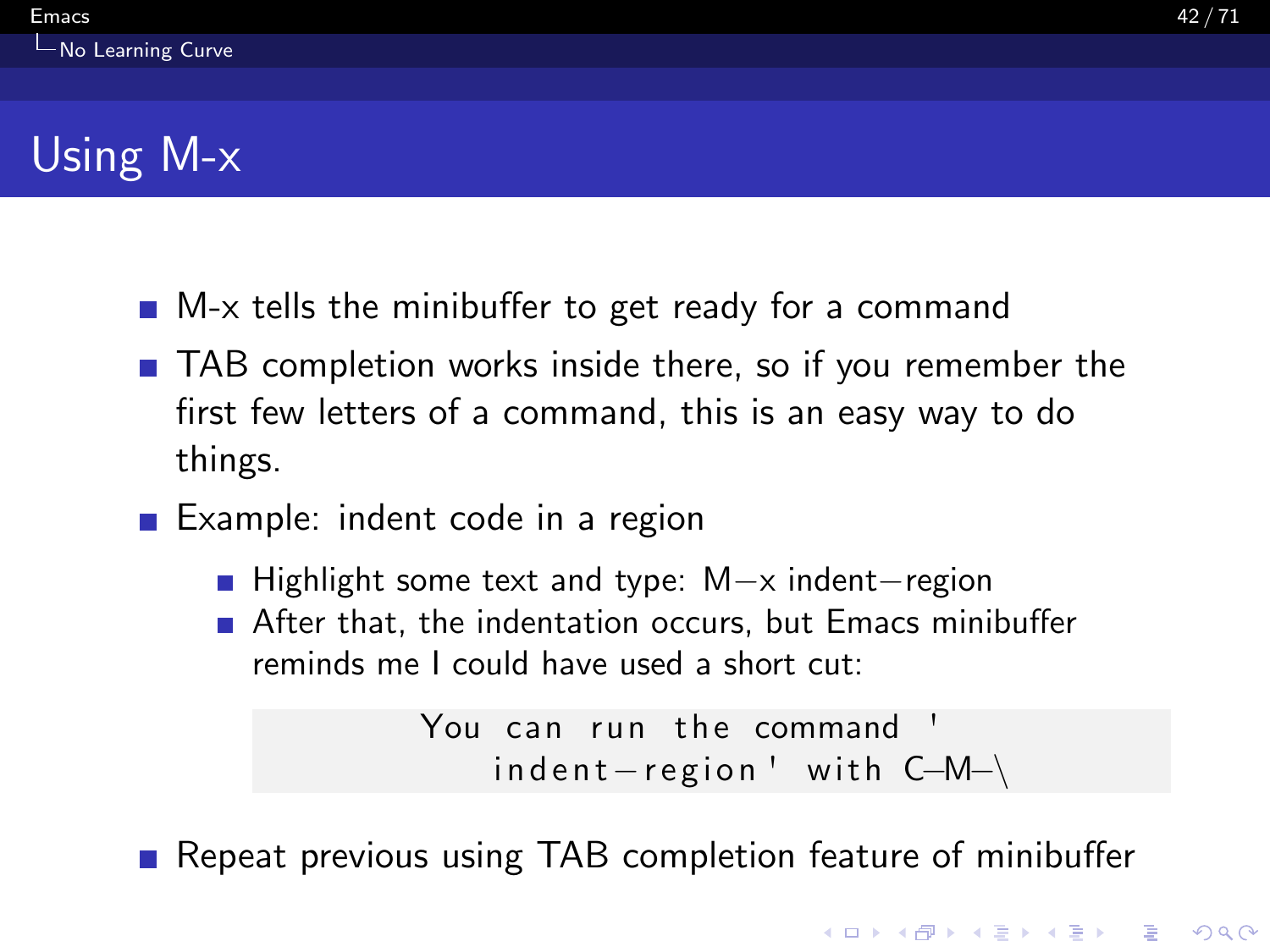# <span id="page-42-0"></span>Using  $M-x$  ...

- Highlight some text and type: M-x inden Stop typing, hit the tab key once or twice. A set of legal completions pops up, one of which is "indent-region".
- **Middle-click the one you want to choose it**
- Hit enter  $\mathcal{L}_{\mathcal{A}}$
- **Example: accidentally open a read only file. Some file saved** from R sessions are marked "read only" automatically. Tedious! I want to edit!. Emacs can try to make it writable.
	- Run M-x toggle–read–only
	- **Emacs minibuffer pops up a reminder**

You can run the command toggle-read-only" with C-x C-q

■ (thanks very much. Which is more memorable. "toggle-read-only" or C-x C-q?)**KOD KAD KED KED DRA**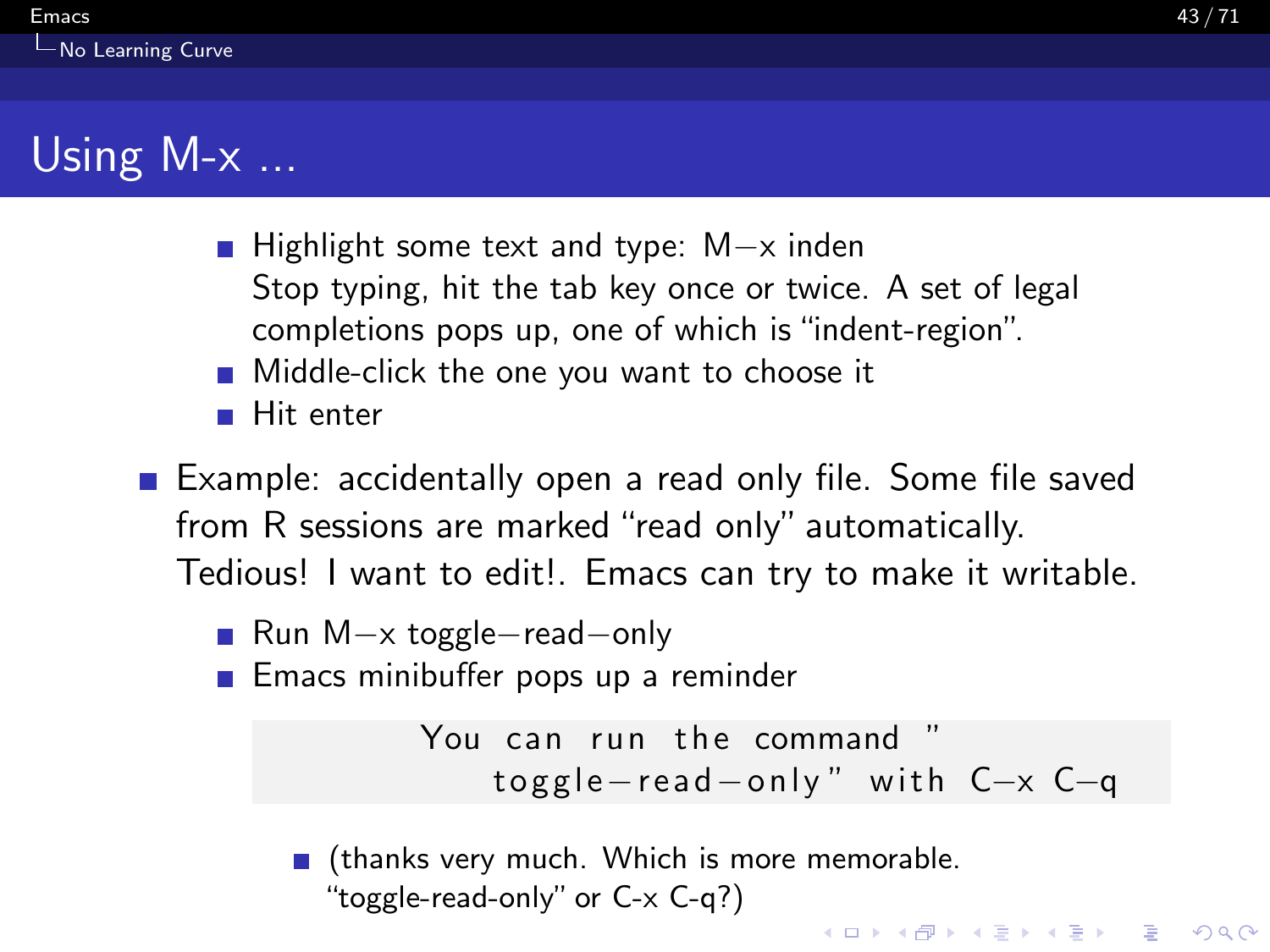- <span id="page-43-0"></span>■ Maybe the joke's on me here.
	- A reader of the first draft of this presentation pointed out that in the Emacs status bar, there is a click-able thing to toggle "read only."
	- $\blacksquare$  But it is hidden. Look in the left side of the status bar, for two percent signs %%
	- $\blacksquare$  hover the mouse over the first percent sign, and pops up "buffer is read-only. Mouse-1 toggles"
	- If It works fine, as long as you know its there. (Reminds me of the secret doors in DOOM)

**KORKARYKERKER POLO**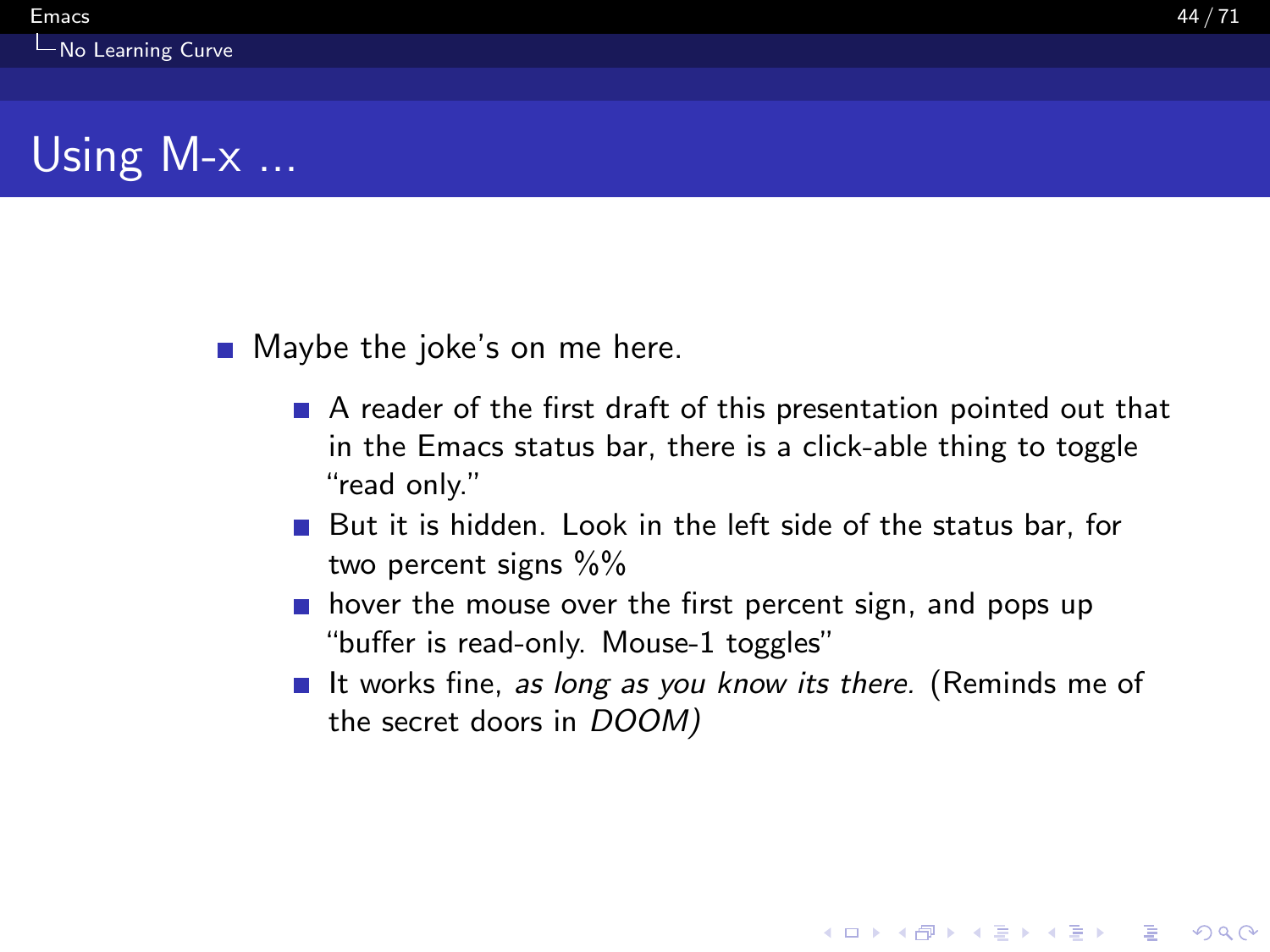# <span id="page-44-0"></span>Tools  $\geq$  Compare. Example of a "power feature" in Emacs

- What's the difference between two text files?
- On my website, there is a copy of the Emacs config file I share to people. [http://pj.freefaculty.org/Software/Emacs/](http://pj.freefaculty.org/Software/Emacs/50emacs-ess-ku.el) [50emacs-ess-ku.el](http://pj.freefaculty.org/Software/Emacs/50emacs-ess-ku.el)
- That may not match my laptop. Perhaps I've tried some new settings. My laptop has some features turned on that are commented out in the version on the website.
- I wonder, how far out-of-whack is my website with my reality?
	- 1 Download 50emacs-ess-ku.el, open in Emacs.
	- 2 Open  $\tilde{ }$  / emacs.d/init.el (the current version of the same config file).
	- In Emacs Tools menu, choose Compare, then 2 buffers.

**KOD CONTRACT A BOAR KOD**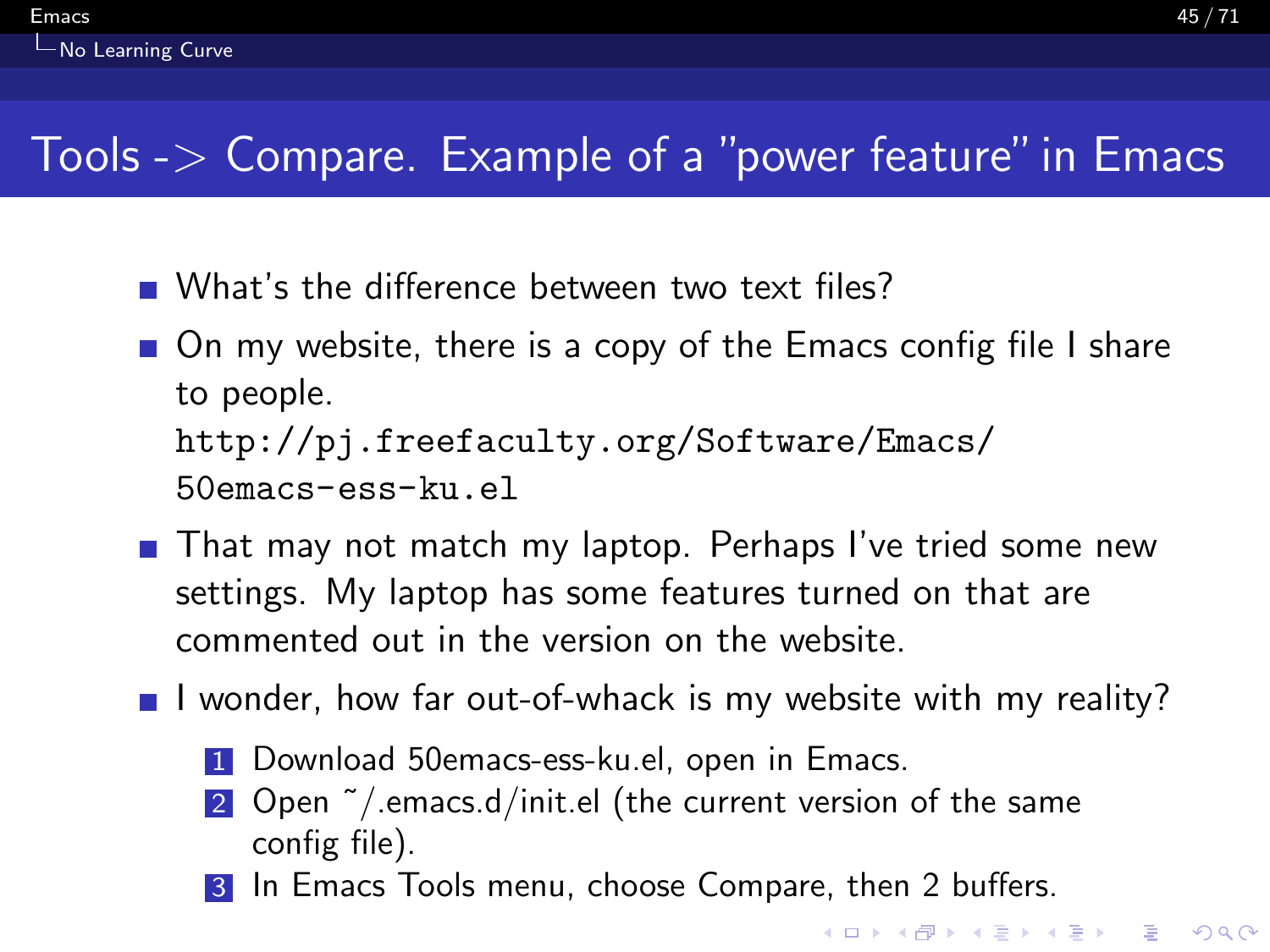...

# <span id="page-45-0"></span>Tools -> Compare. Example of a "power feature" in Emacs

- $\blacksquare$  2 things happen.
	- The different parts of the 2 buffers are color highlighted
	- A small window pops up in which I can Navigate the differences.
		- Type "n" to step to the next difference between the buffers, or ■ "p" for previous.
- Don't forget to hit "q" to close the compare setup, and then it makes you type "yes" in full to escape.

KID K 4 D X R B X R B X D A Q A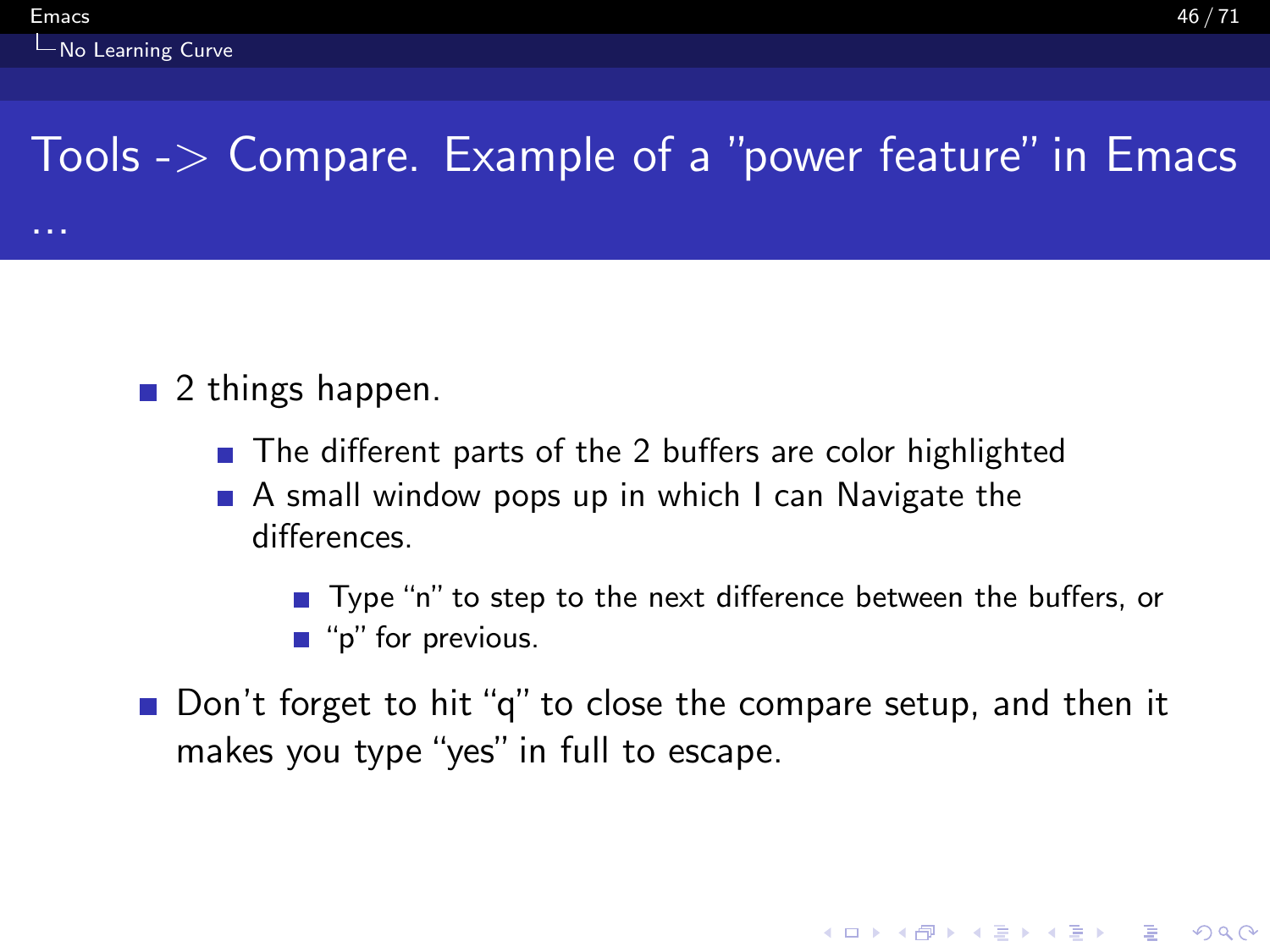# <span id="page-46-0"></span>**Outline**

1 [Why Use Emacs?](#page-2-0)

2 [Emacs Anatomy](#page-7-0)

**3** [No Learning Curve](#page-14-0)





K ロ ▶ K 個 ▶ K 할 ▶ K 할 ▶ 이 할 → 9 Q Q →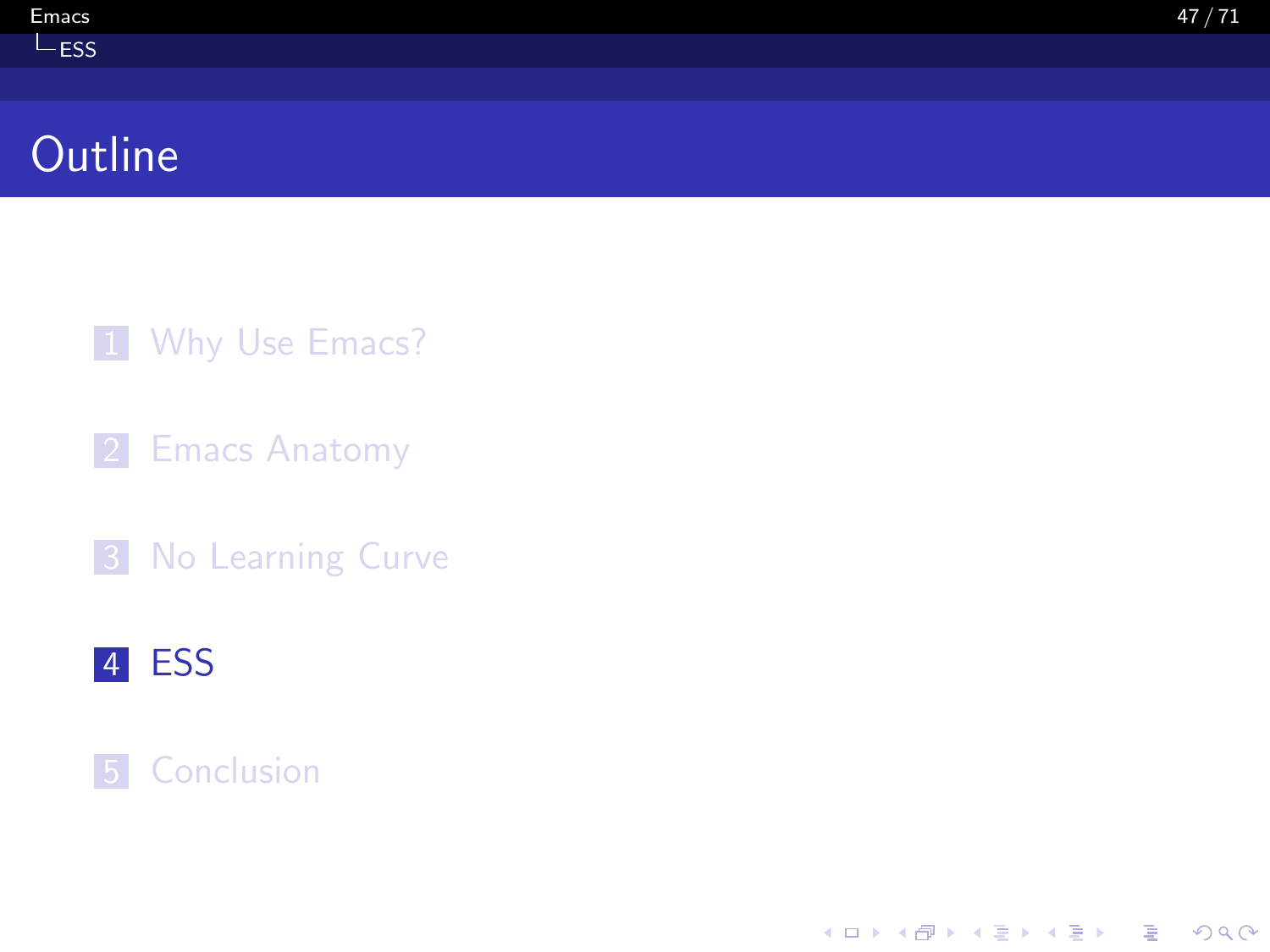# <span id="page-47-0"></span>R-mode is provided by the ESS package



to R 4. Send selection to R 5. Send current function to R.

**K ロ ▶ K 何 ▶ K ヨ ▶ K ヨ ▶** ÷.  $200$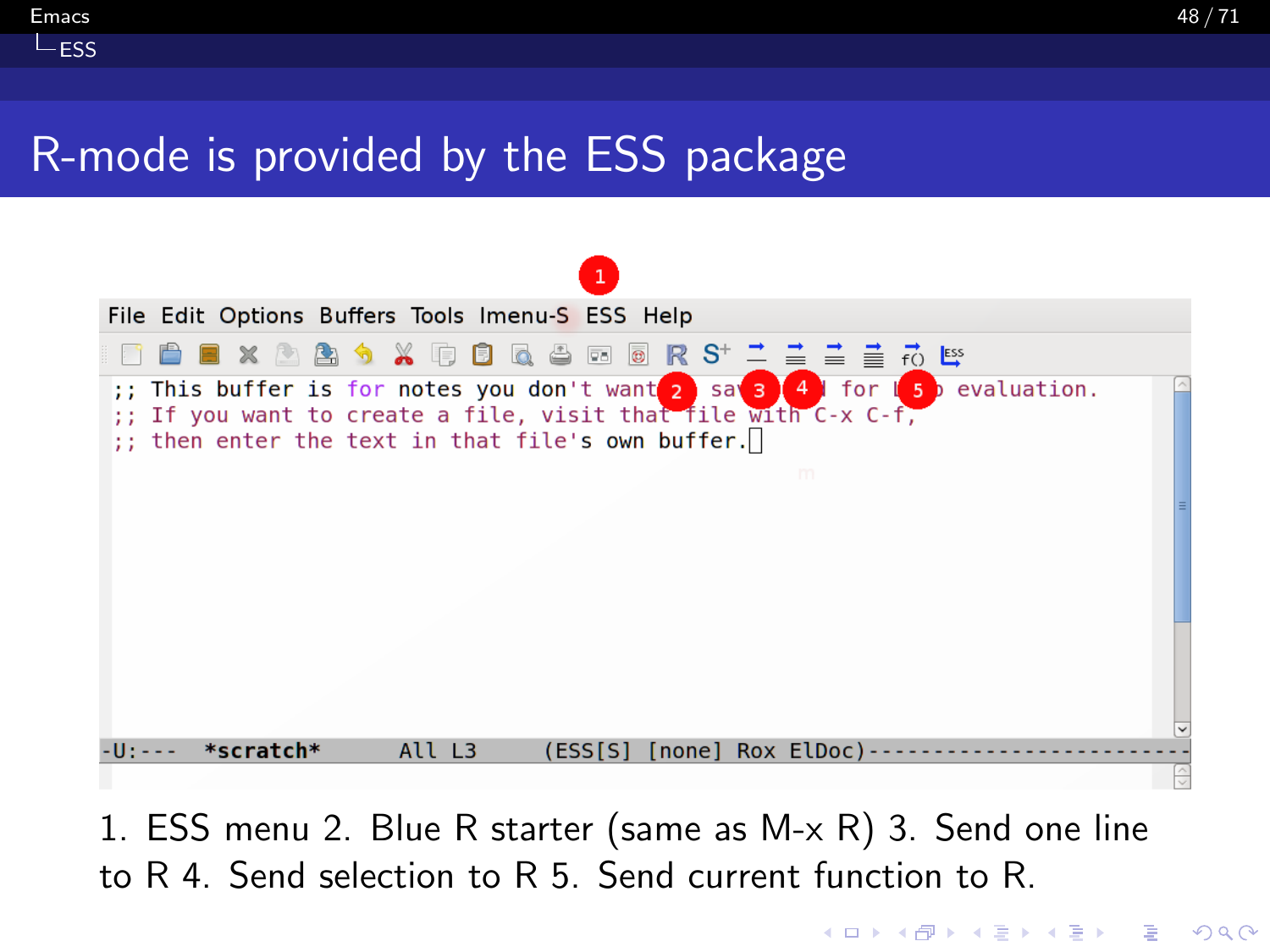### Start an R Session Within Emacs

<span id="page-48-0"></span> $L_{ESS}$  $L_{ESS}$  $L_{ESS}$ 

- $\blacksquare$  Hit the big blue R button
- **H** Hopefully, R starts inside a buffer, which Emacs refers to in the buffer list as \*R\*
- If Emacs can't find R in your system, you need to do some configuration work so that the R/bin folder is added to your system path (I have instructions for that in the crmda computing documentation)

**KORKARYKERKER POLO**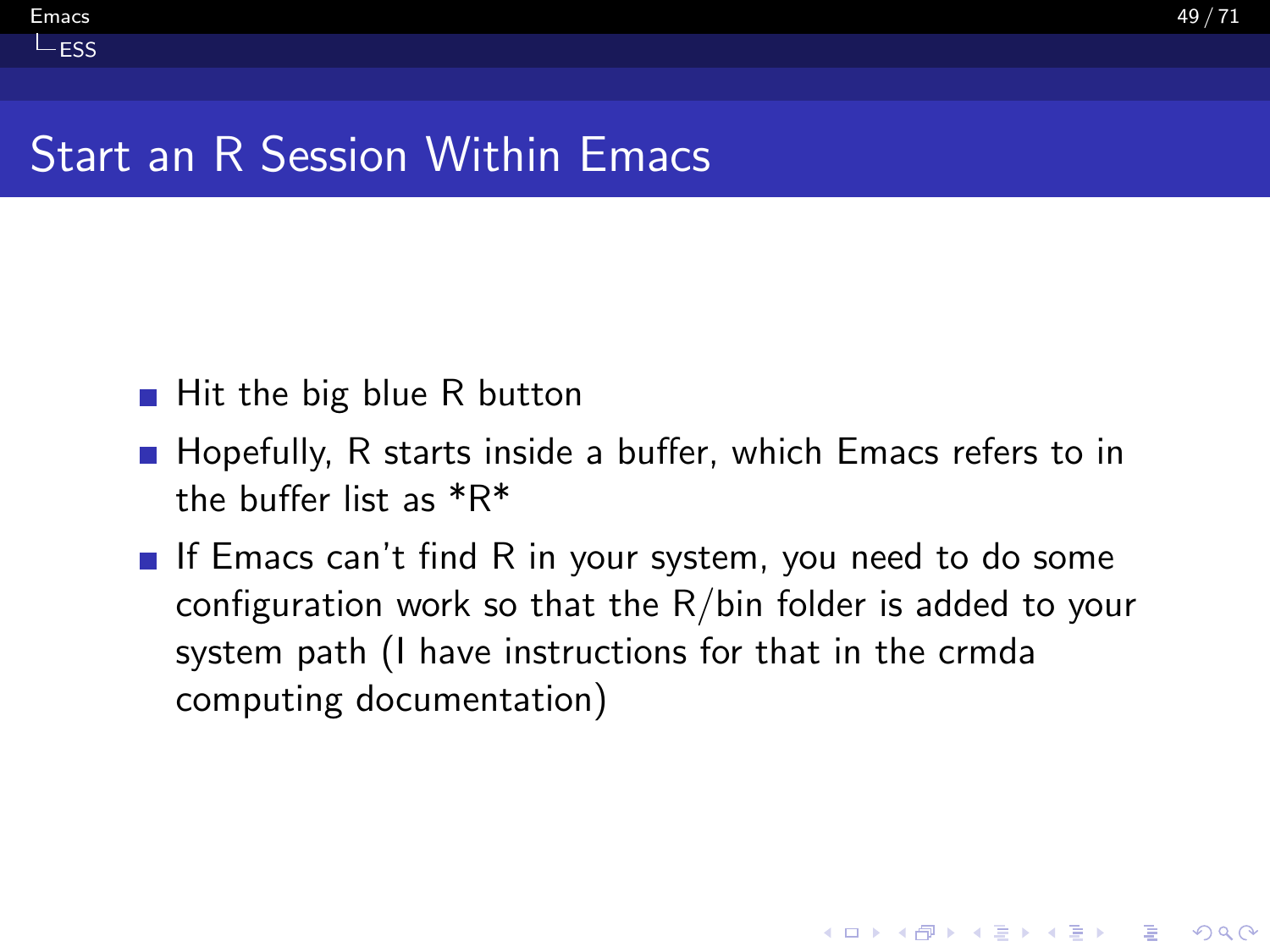# <span id="page-49-0"></span>Some People Prefer "Splits" with Code and \*R\* like so



The bottom part is the ESS "R inferior mode", a terminal in which R is running

**KOD KAR KED KED E YOUN**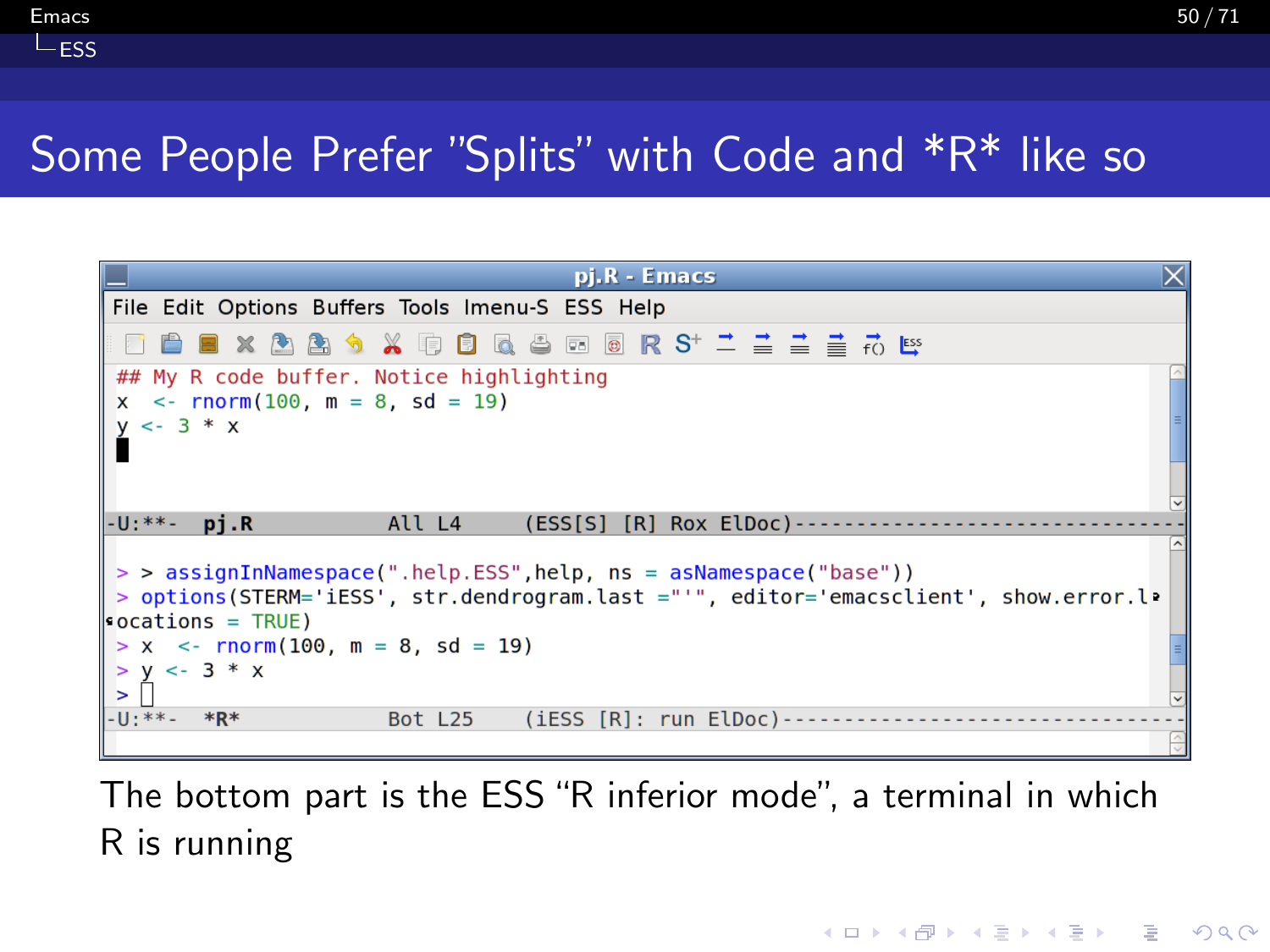## <span id="page-50-0"></span>I prefer Separate Frames with R

| Toolbox - Tool Options pj.R - Emacs                                  |                                                                                                                                                                                                                                                                                                                                                                                                                                                                                                                                                       |
|----------------------------------------------------------------------|-------------------------------------------------------------------------------------------------------------------------------------------------------------------------------------------------------------------------------------------------------------------------------------------------------------------------------------------------------------------------------------------------------------------------------------------------------------------------------------------------------------------------------------------------------|
| File Edit Options Buffers Tools Imenu-S ESS Help                     |                                                                                                                                                                                                                                                                                                                                                                                                                                                                                                                                                       |
| X 0 0 4 5 0 6 R S + 1 1 1 1 +<br>$\Box$ $\times$ $\rightarrow$<br>医鱼 |                                                                                                                                                                                                                                                                                                                                                                                                                                                                                                                                                       |
| ## My R code buffer. Notice highlighting                             | $*R*$ - Emacs                                                                                                                                                                                                                                                                                                                                                                                                                                                                                                                                         |
| $x \le$ - rnorm(100, m = 8, sd = 19)                                 | File Edit Options Buffers Tools iESS Complete In/Out Signals Help                                                                                                                                                                                                                                                                                                                                                                                                                                                                                     |
| $v \le -3 * x$                                                       | <b>DA BIX 的最高困扰</b>                                                                                                                                                                                                                                                                                                                                                                                                                                                                                                                                   |
|                                                                      | R is free software and comes with ABSOLUTELY NO WARRANTY.<br>You are welcome to redistribute it under certain conditions.<br>Type 'license()' or 'licence()' for distribution details.<br>Natural language support but running in an English locale<br>R is a collaborative project with many contributors.<br>Type 'contributors()' for more information and<br>'citation()' on how to cite R or R packages in publications.<br>Type 'demo()' for some demos, 'help()' for on-line help, or<br>'help.start()' for an HTML browser interface to help. |
| $-U:***$<br>All L1<br>$pi$ .R                                        | (ESS[S] [R] Rd] Type 'q()' to quit R.                                                                                                                                                                                                                                                                                                                                                                                                                                                                                                                 |
|                                                                      | > > assignInNamespace(".help.ESS",help, ns = asNamespace("base"))<br>> options(STERM= iESS', str.dendrogram.last ="'", editor='emacsclie<br>$w_error$ . locations = TRUE)<br>$> x <$ - rnorm(100. m = 8. sd = 19)<br>$> y < -3 * x$<br>$\geq$<br>$-11.***$ *R*<br>Bot L24<br>$(IESS [R]: run E(Doc).$                                                                                                                                                                                                                                                 |

**Kロトメ部トメミトメミト ミニのRC**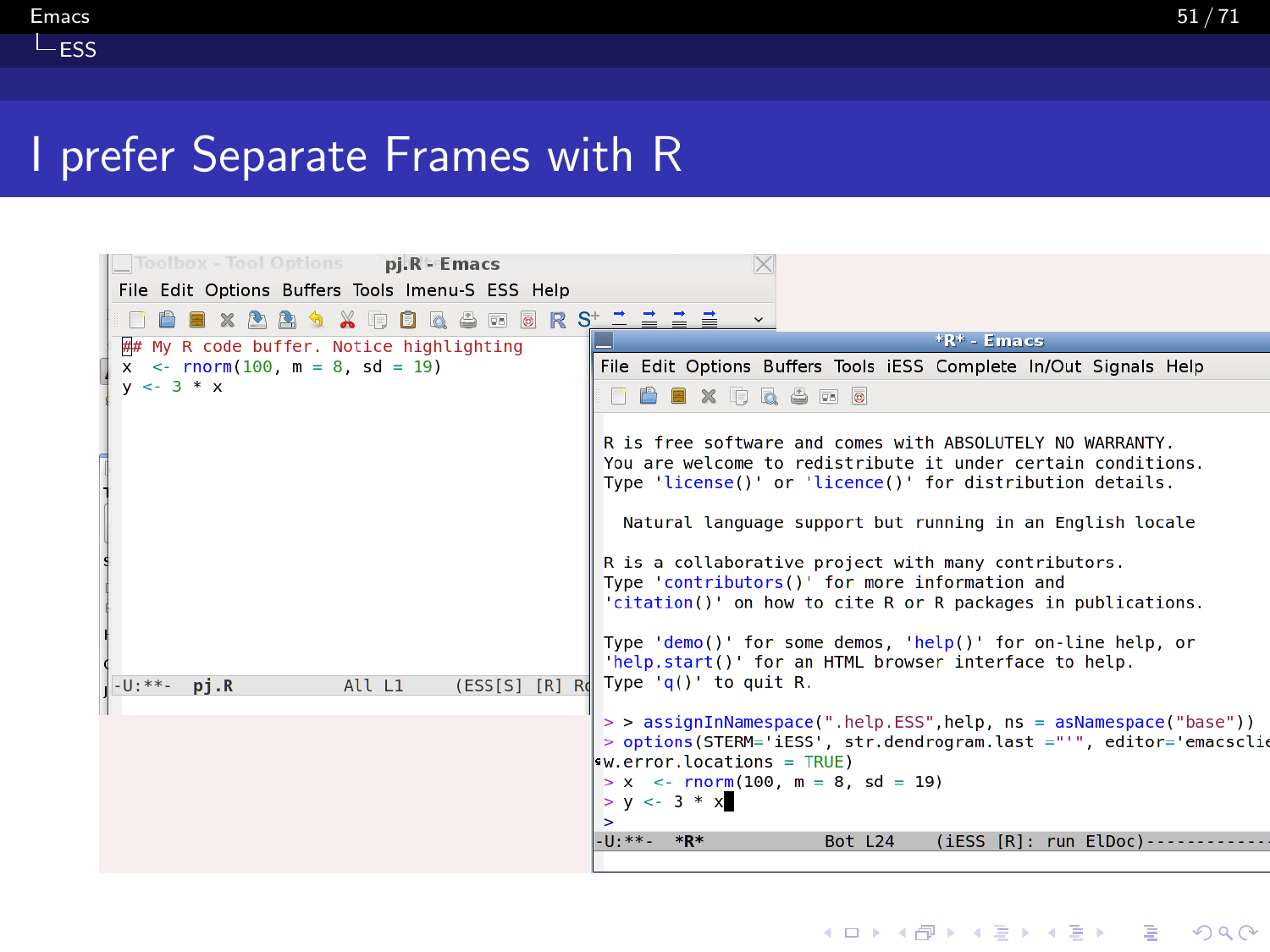## Start Emacs within the Desired Working Directory

<span id="page-51-0"></span> $L_{ESS}$  $L_{ESS}$  $L_{ESS}$ 

- Don't Start Emacs from an applications menu: It won't know where to look for files.
- Make a directory structure, and run Emacs from within it. (In Linux, just type emacs newFile.R to start).
- On many OS, the easiest way to do that is to copy an R file into the desired directory, and then open that file with Emacs.
- Open an R file, Emacs automatically knows to turn on R-mode (ESS Menu & Buttons)

**KORKARYKERKER POLO**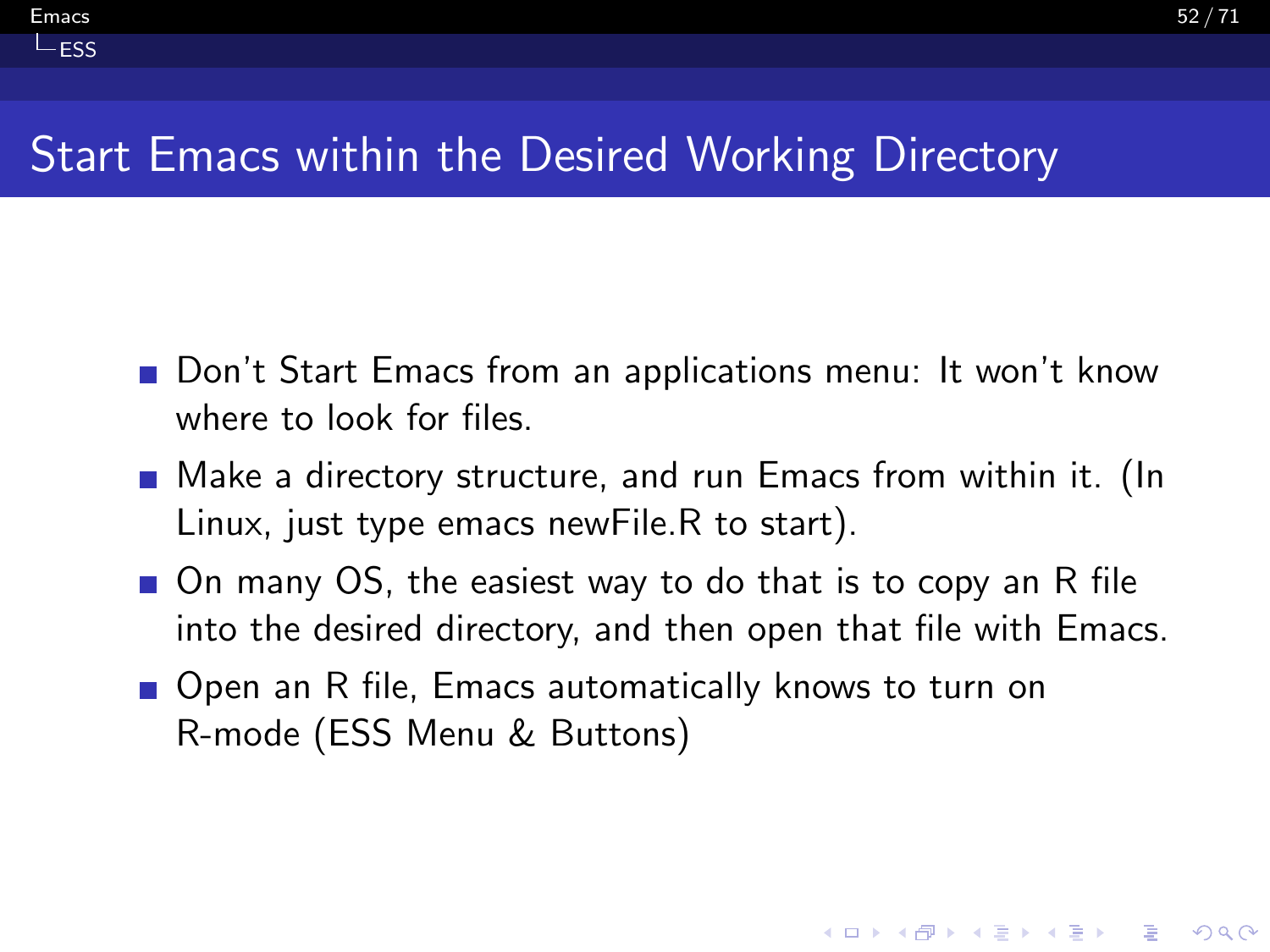#### <span id="page-52-0"></span> $L_{ESS}$  $L_{ESS}$  $L_{ESS}$

# I'm Willing to Fight For Frames

- I want separate Frames!
- **Spawning more Frames is very un-Emacs-like because it goes** against the decades-old tradition of Emacs (during which time one could only have one Frame on one terminal).
- Much of my Emacs init file is aimed at forcing Emacs to Start Frames with new content, rather than simply starting new buffers that over-write windows I'm using.
- **This is an area where reasonable people can disagree, I'm just** telling you what I like. I don't want Emacs to be my window manager, I want the OS to handle that.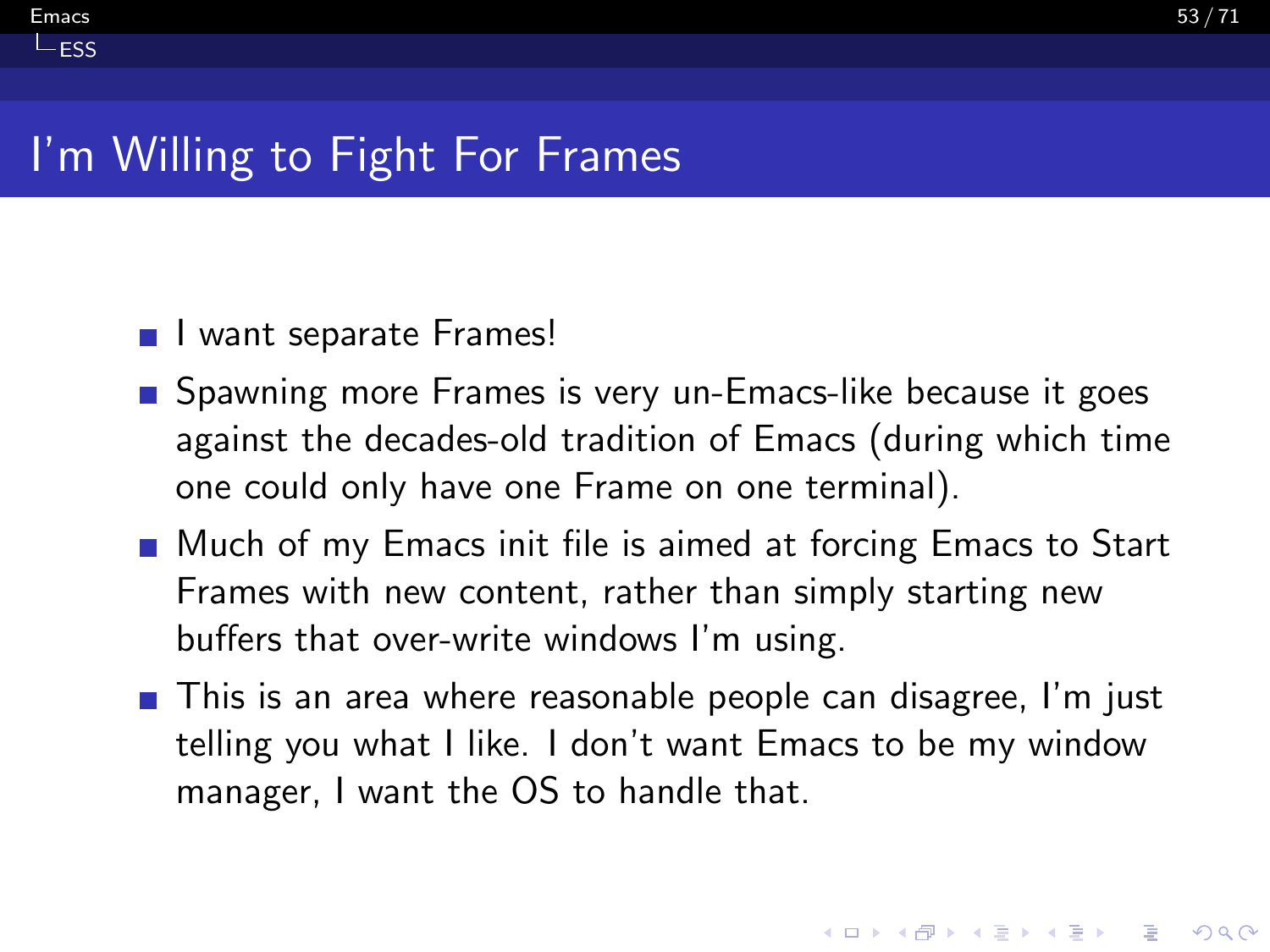# Using ESS button bar

<span id="page-53-0"></span> $L_{ESS}$  $L_{ESS}$  $L_{ESS}$ 

- Some of the very eager Emacs-ESS users say they remove the button bar and the menus because they are distracting. I can't imagine...
- I often use the big blue R button  $\mathbb R$  to start R.
	- Sometimes I use M- $\times$  R, just to prove I still can. (There was a time when Emacs for Windows had no button bar, so the M-x R was the only way.)
- **A** After starting R within Emacs, run "getwd()" to make sure the working directory is correct.
- The function evaluator  $\overrightarrow{f}$  is really handy. While revising a function in code, hit that button and Emacs sends the whole function to \*R\*.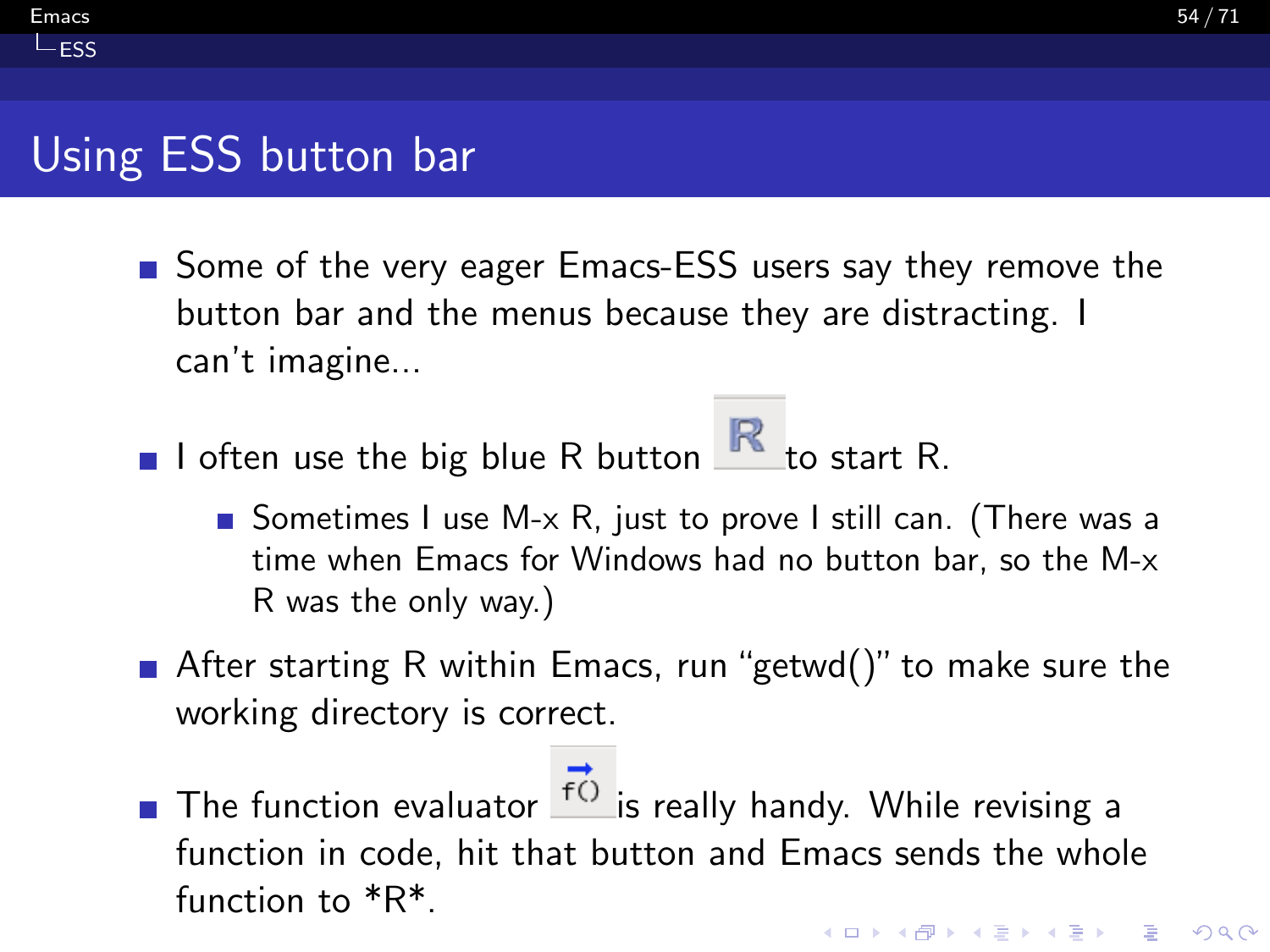#### <span id="page-54-0"></span> $\epsilon$  [Emacs](#page-0-0)  $55/71$

# ESS Menu

#### Help

| What is this? (beta)  |                                 |
|-----------------------|---------------------------------|
| Load file             | C c C I                         |
| Eval func/para & step | C-c C-c                         |
| Enter expression      | C-c C-t                         |
| Eval and Go           |                                 |
| ESS Eval              |                                 |
| Motion                | ⋗                               |
| ESS list…             | ⋋                               |
| ESS Edit              | ⋋                               |
| Roxygen               | ⋋                               |
| <b>Start Process</b>  |                                 |
| <b>Switch Process</b> | $C_{\mathsf{C}} C_{\mathsf{S}}$ |
| Describe              | C-h m                           |
| About editing         |                                 |
| Raad FSS info         |                                 |

- The ESS menu teaches you the keyboard shortcuts. You can decide if you like them.
- Eval versus Eval-and-go.
	- $\blacksquare$  Eval commands send instructions to \*R\*.
	- Eval-and-go send the instructions and transfer the focus to \*R\*

**KORKARA REPASA DA VOCA**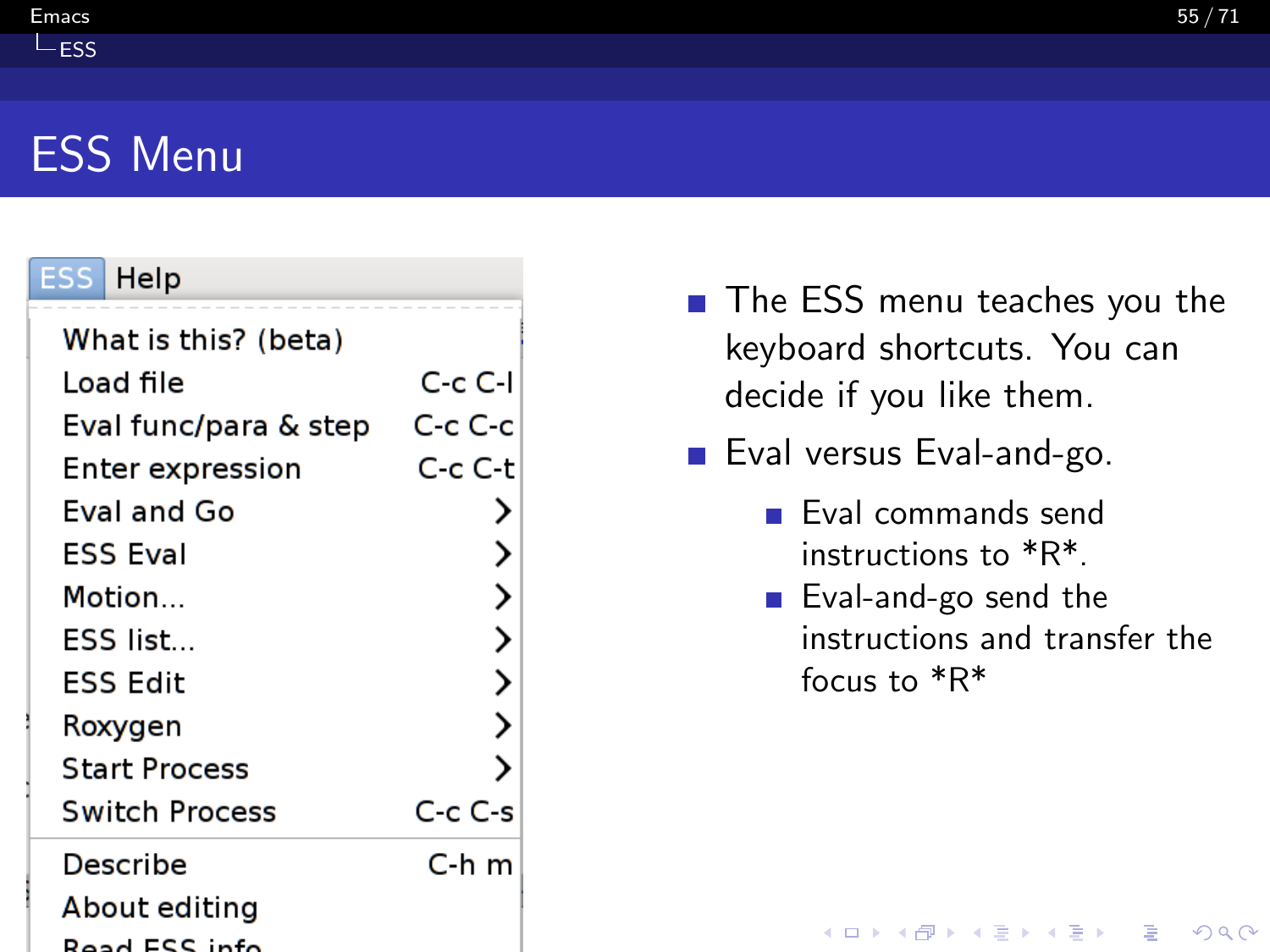# <span id="page-55-0"></span>Roxygen

- Roxygen is a framework for generating R documentation files
- In the "olden days" (last year), an R package would have separate files for R functions and the help files that went with them.
- $\blacksquare$  Problem: programmers found it tedious to maintain the separate help files
- The package roxygen2 (by Hadley Wickham, Peter Danenberg, and Manuel Eugster) addresses that by
	- creating a "language" for writing documentation inside R code files
	- **providing functions to translate the result into documentation** files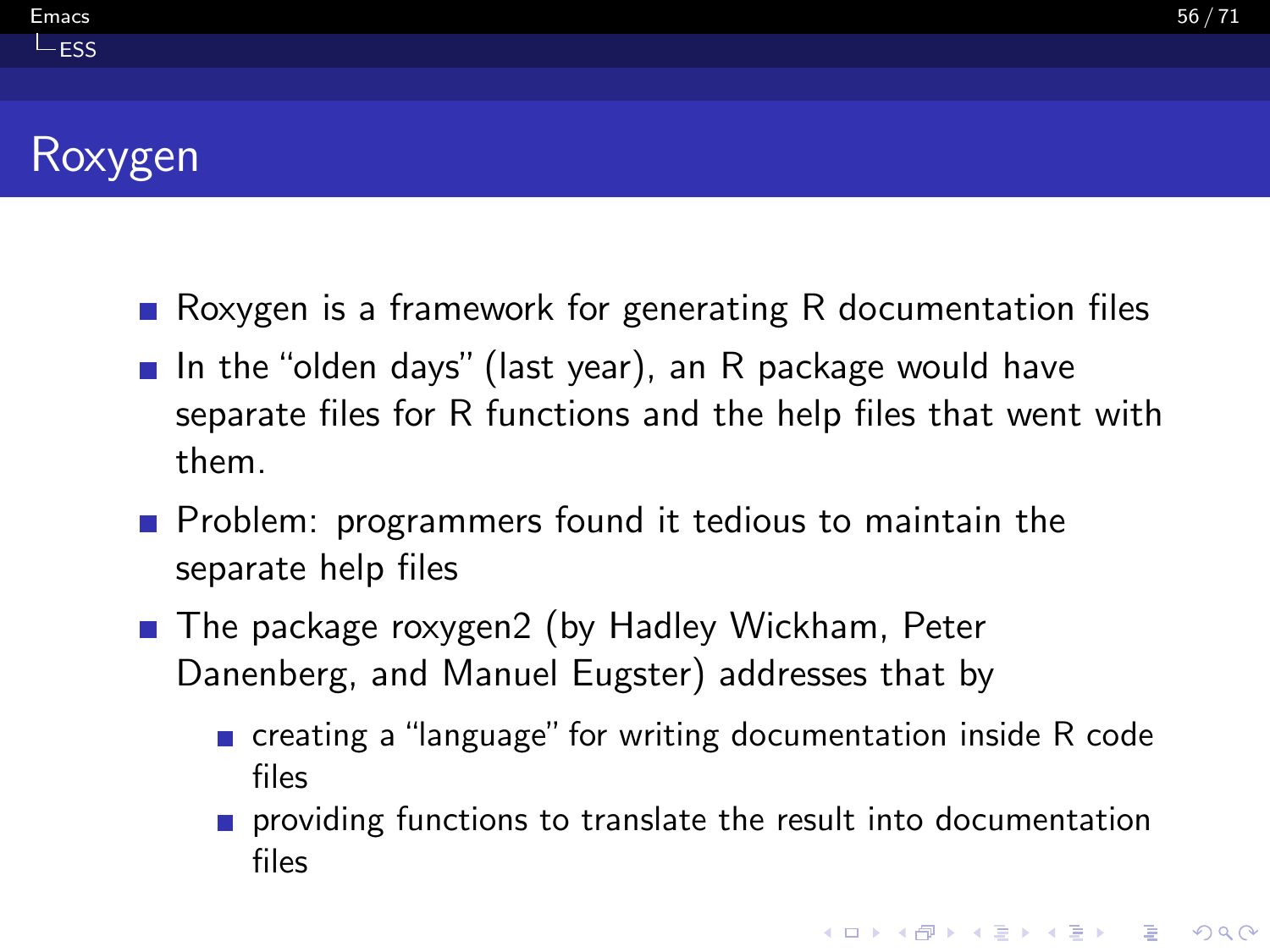**KORKARA REPASA DA VOCA** 

## <span id="page-56-0"></span>Roxygen ...

- Even if you aren't writing a package, the Roxygen style might be a nice way to prepare your documents.
- Suppose a function is declared like so

```
myFabFunc \leq function(x, y, z, a){
  x ∗ y ∗ z ∗ a
}
```
- **E** Click on the first line and from the ESS menu, choose Roxygen and "Update/generate template".
- Observe a skeleton is created in which the function can be described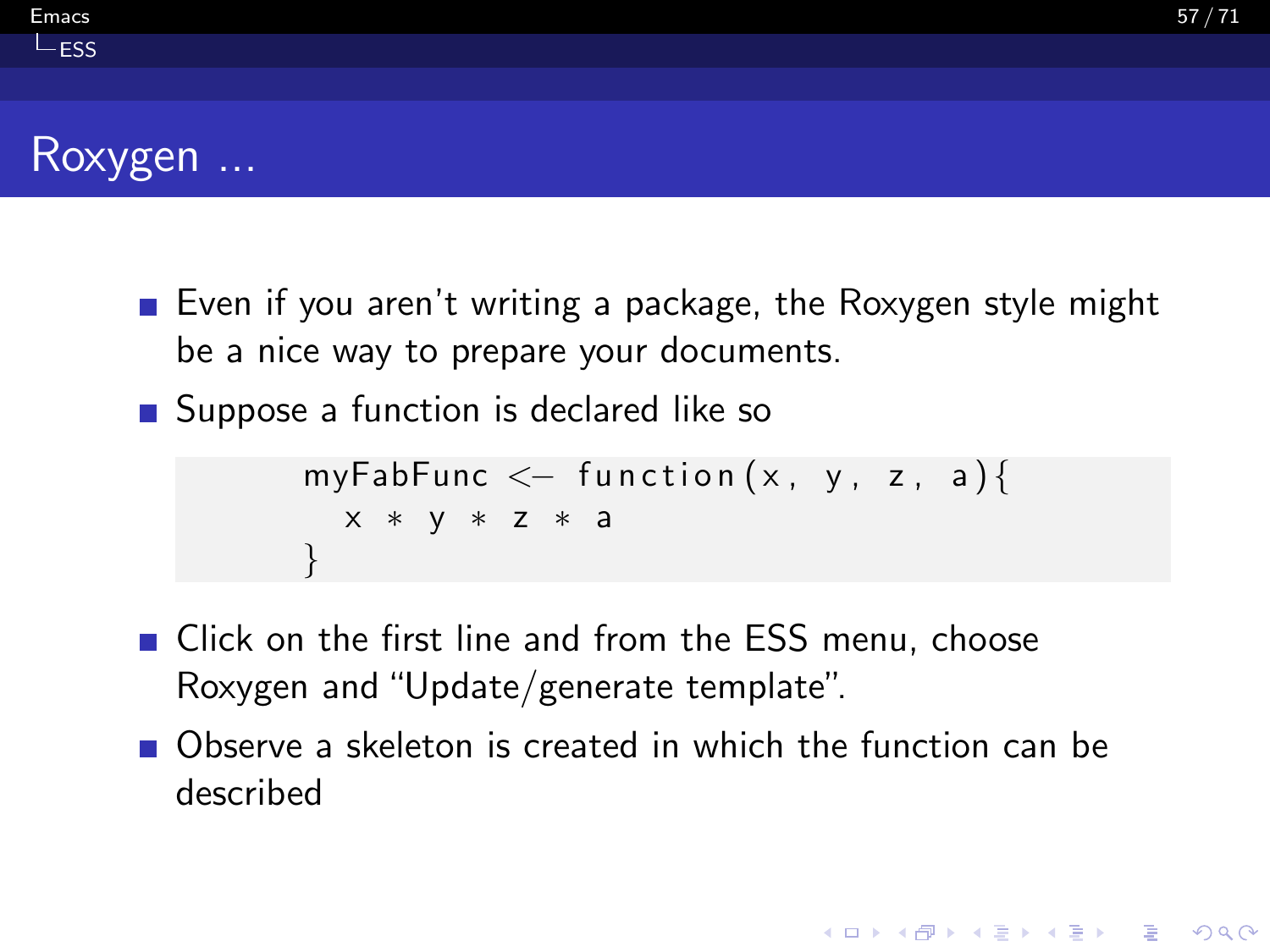#### <span id="page-57-0"></span>Roxygen ...

```
##' .. content for \description{} (no empty
   lines) ..
##'
##" .. content for \delta details {}..
##' @title
##' @param x
##' @param y
##' @param z
##' @param a
#H' Oreturn
##' @author pauljohn
myFabFunc \leq function (x, y, z, a) {
 x ∗ y ∗ z ∗ a
}
```
**KORK ERKER ADAM ADA**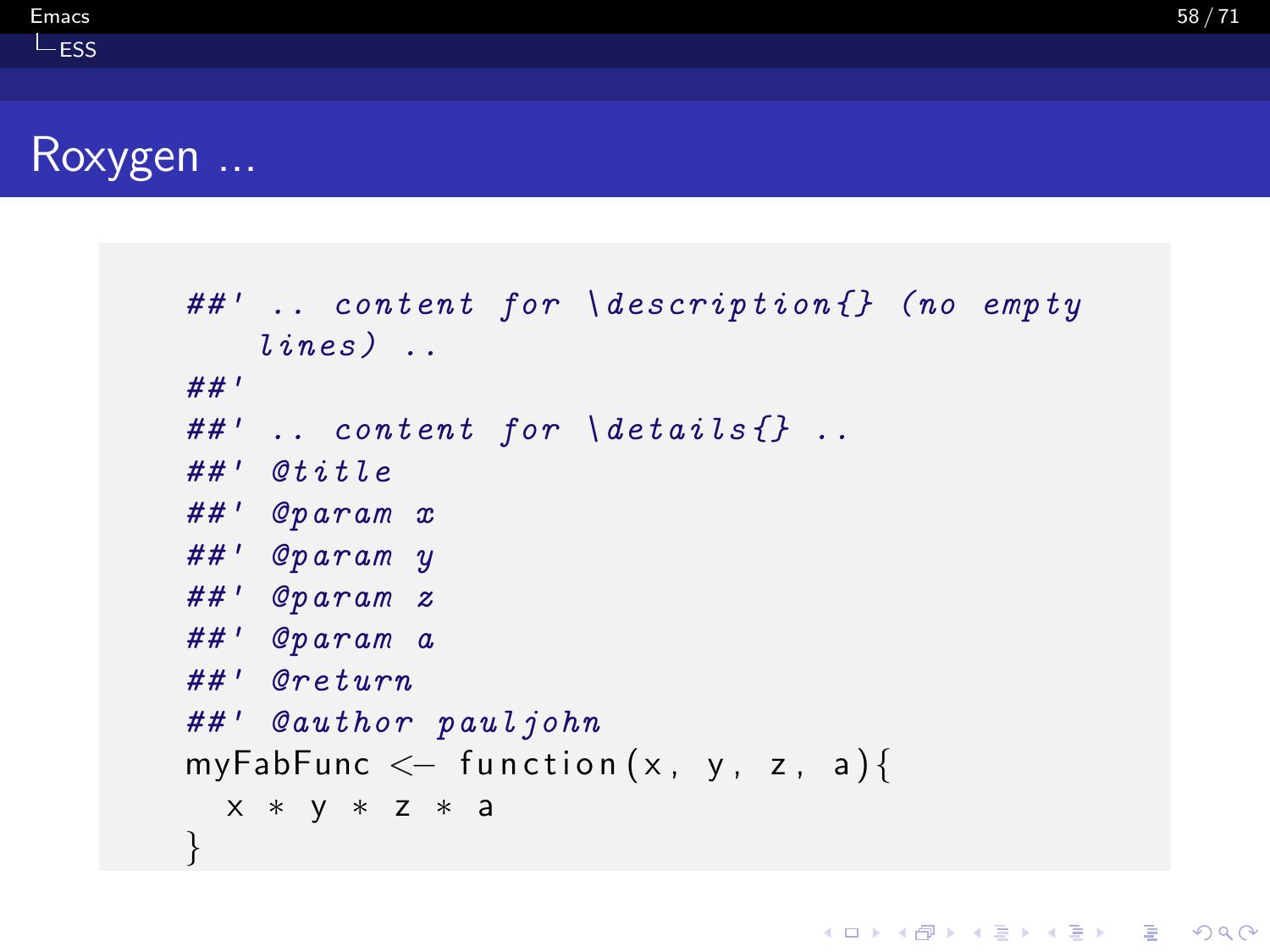K ロ ▶ K 個 ▶ K 할 ▶ K 할 ▶ 이 할 → 9 Q Q →

<span id="page-58-0"></span>

If we then fill in the sections, we will have pretty good documentation for the function and it will be package-ready (more or less).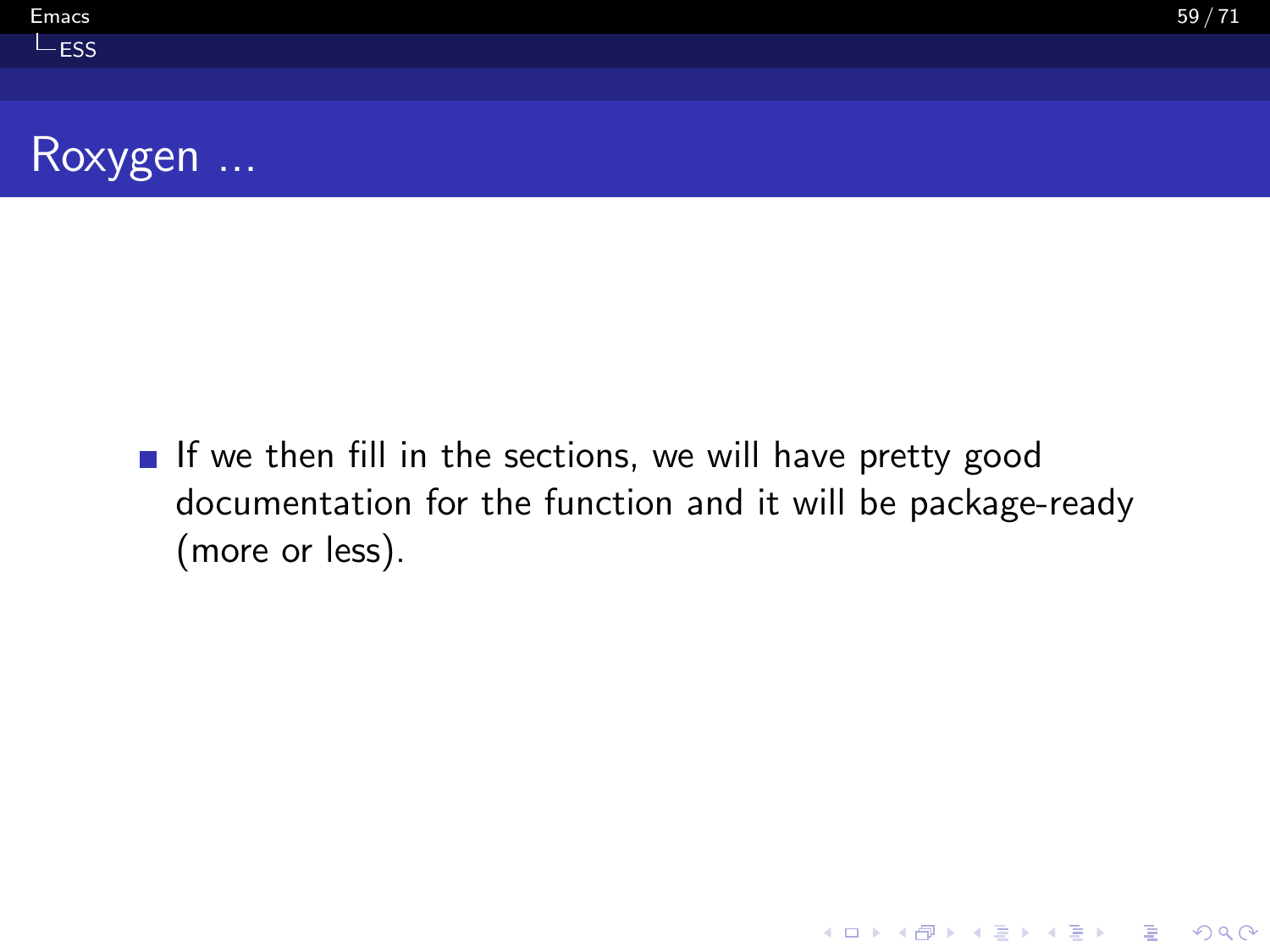# ESS Magic I Don't use Menus and Buttons For

- $\blacksquare$  My shortcut: Shift+Enter sends the current line of code to \*R\*. I think that's convenient.
	- **n** Instead, you could :
		- $\blacksquare$  Hit the ESS button with one arrow:
		- Or type: C-x C-n.
- Edit an existing function object:
	- C-c C-d

<span id="page-59-0"></span> $L_{ESS}$  $L_{ESS}$  $L_{ESS}$ 

- The mini buffer answers, Object to Edit:
- type the name of some function, such as "lm"
- **Emacs opens a buffer called "username.lm.R", which shows the** code for linear models
- We can edit that file, and then re-load it into R with
- $C-c$  C-l

**KORKARA REPASA DA VOCA**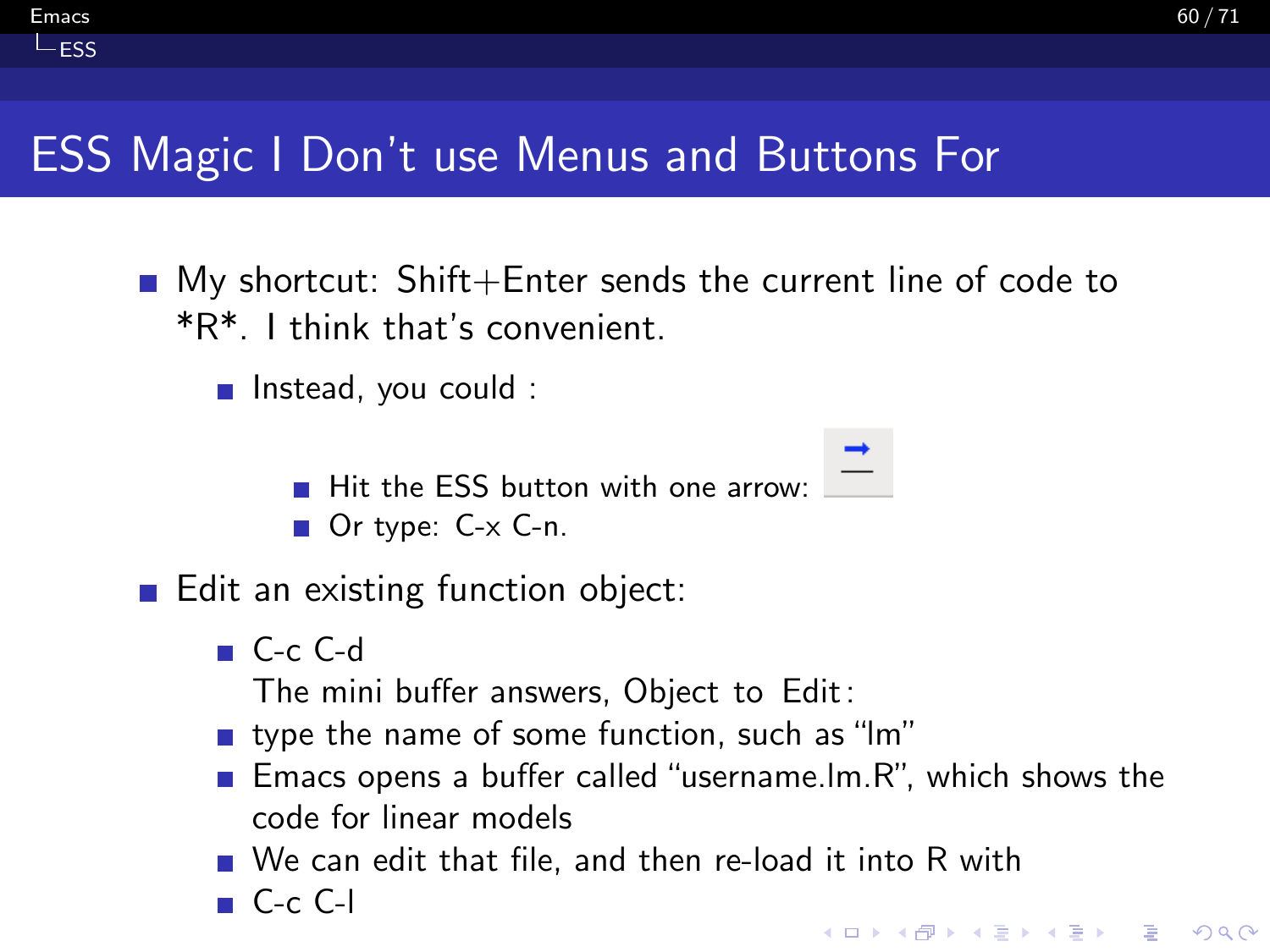#### ESS Magic I Don't use Menus and Buttons For ...

<span id="page-60-0"></span> $L_{ESS}$  $L_{ESS}$  $L_{ESS}$ 

- After that, when you run functions that access Im, your new version of that function will be used.
- To test this, run C−c C−d lm and in the beginning insert "browser()".
- $\blacksquare$  Then run Im, or simply "example(Im)". When the computations come to the line where you put in "browser()", the  $*R*$ terminal will stop and give you a chance to interact with the inside of that function.
- To me, that is a fun feature. However, I just got an email that indicates it is controversial. (See ESS- Emacs Speaks Statistics" Version 12.04-4, Section 3.4: Philosophies for using ESS. The current ESS core team believes that the R code files are the "real" stuff on which we should be working, not fiddling about with functions in memory.)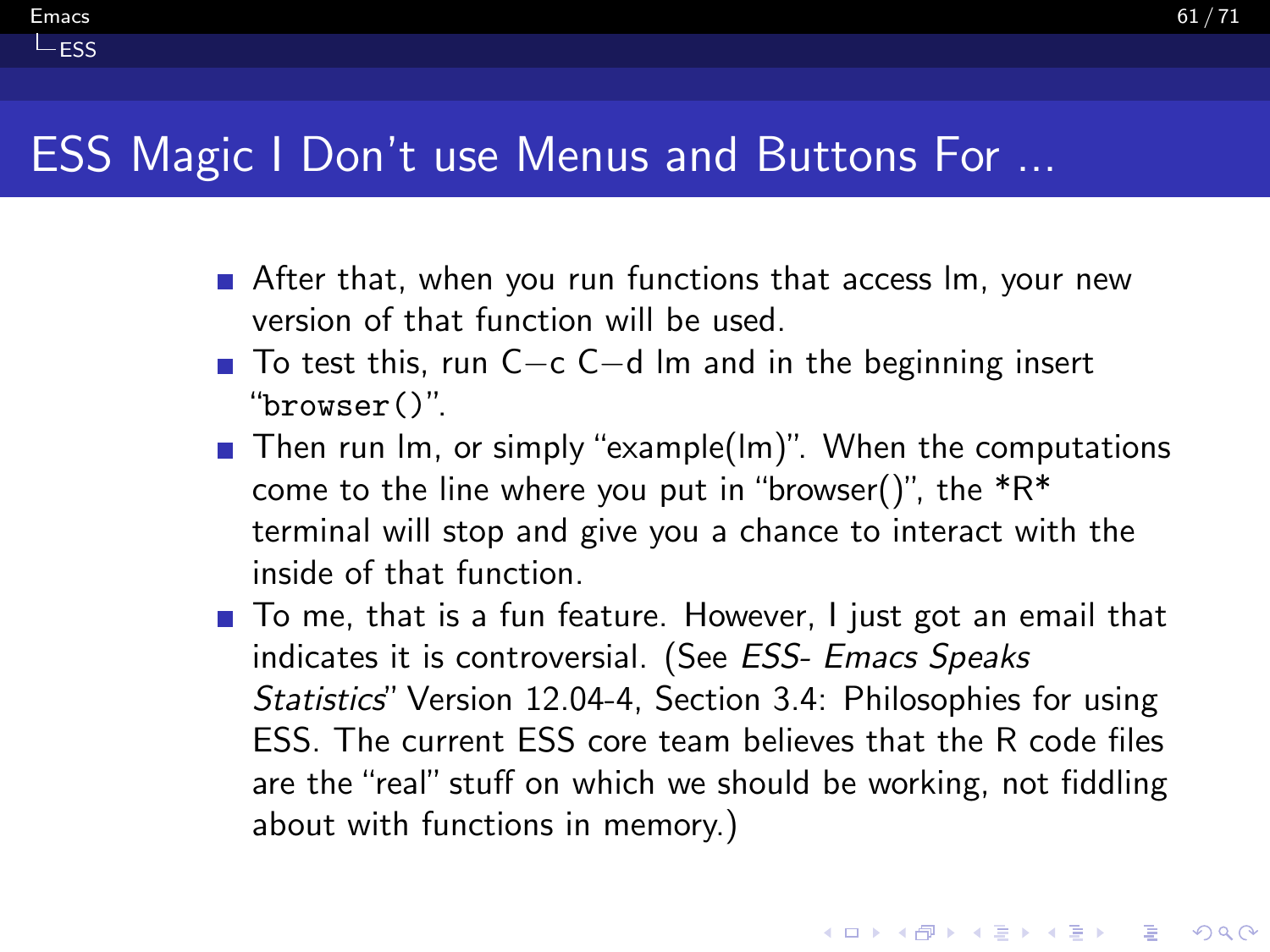# <span id="page-61-0"></span>ESS Help Mode

- While reading a help file in Emacs, it is possible to run the example code
- Example. In  $*R*$  window, ask for help on Im

 $>$ ? lm

- **E** Emacs will open the help file and the menu at the top will have an ESS-help menu
- In the help file, move the cursor to one of the examples at the end of the file.
- Click the ESS-help menu and choose "Eval Line" or one of the other options.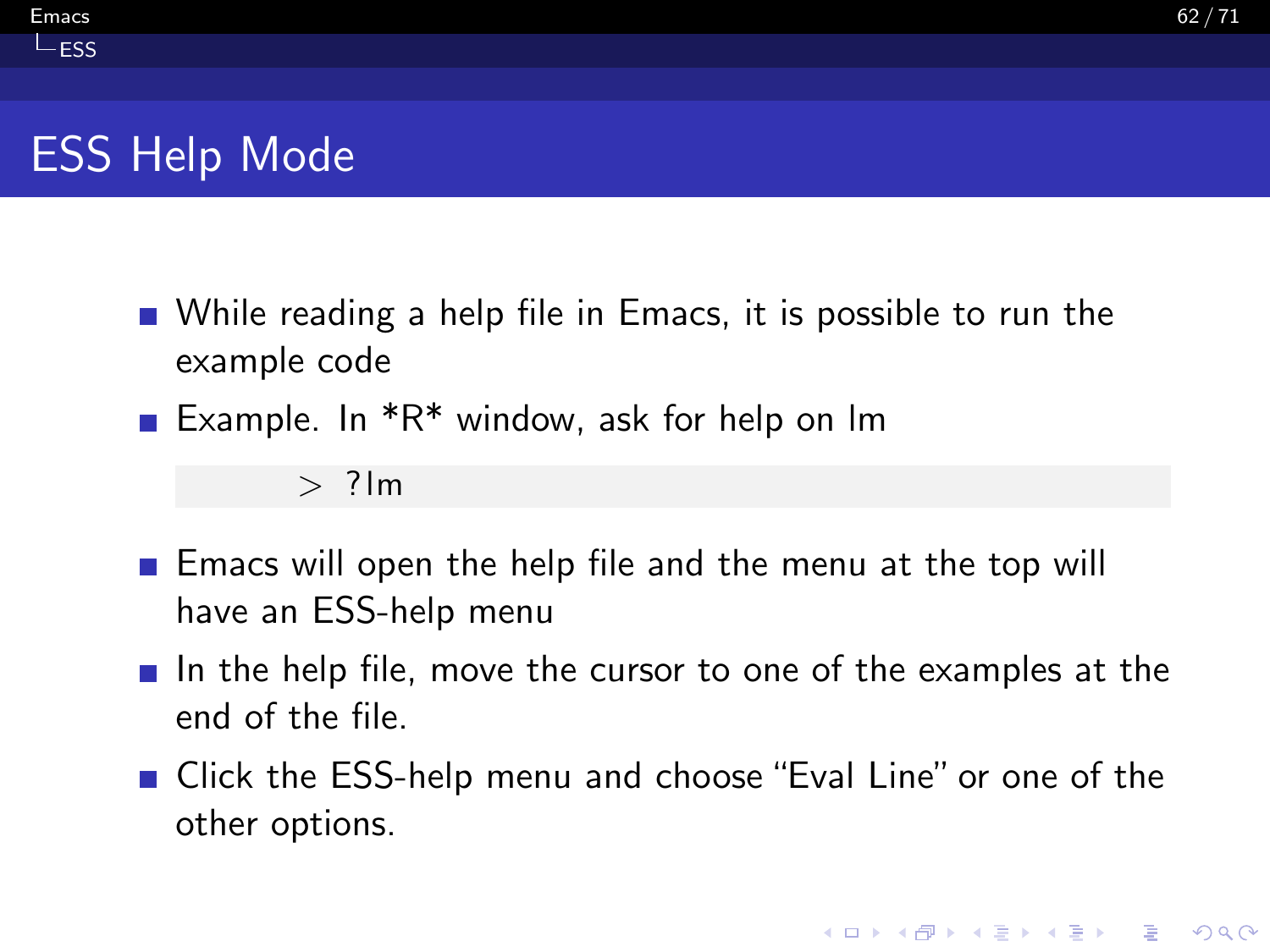# Transcript Mode. Record Keeping.

<span id="page-62-0"></span> $L_{ESS}$  $L_{ESS}$  $L_{ESS}$ 

In the perfect world, here is what happens.

- **1** Save the R code file.
- 2 Close R. Then Re-start R (so we have a clean canvas).
- 3 Step through your R code file line-by-line to be sure everything runs properly
- 4 Save the output file with the extension \*.Rout (that means it becomes a "transcript" file). Some people use the extension \*.Rt for transcript files, but for me it doesn't work (don't know why, yet)
- As long as you have the R code and the transcript file, you have all the records you need for future reference.
- What if you are working on an R code file, but you type some commands into the \*R\* buffer interactively?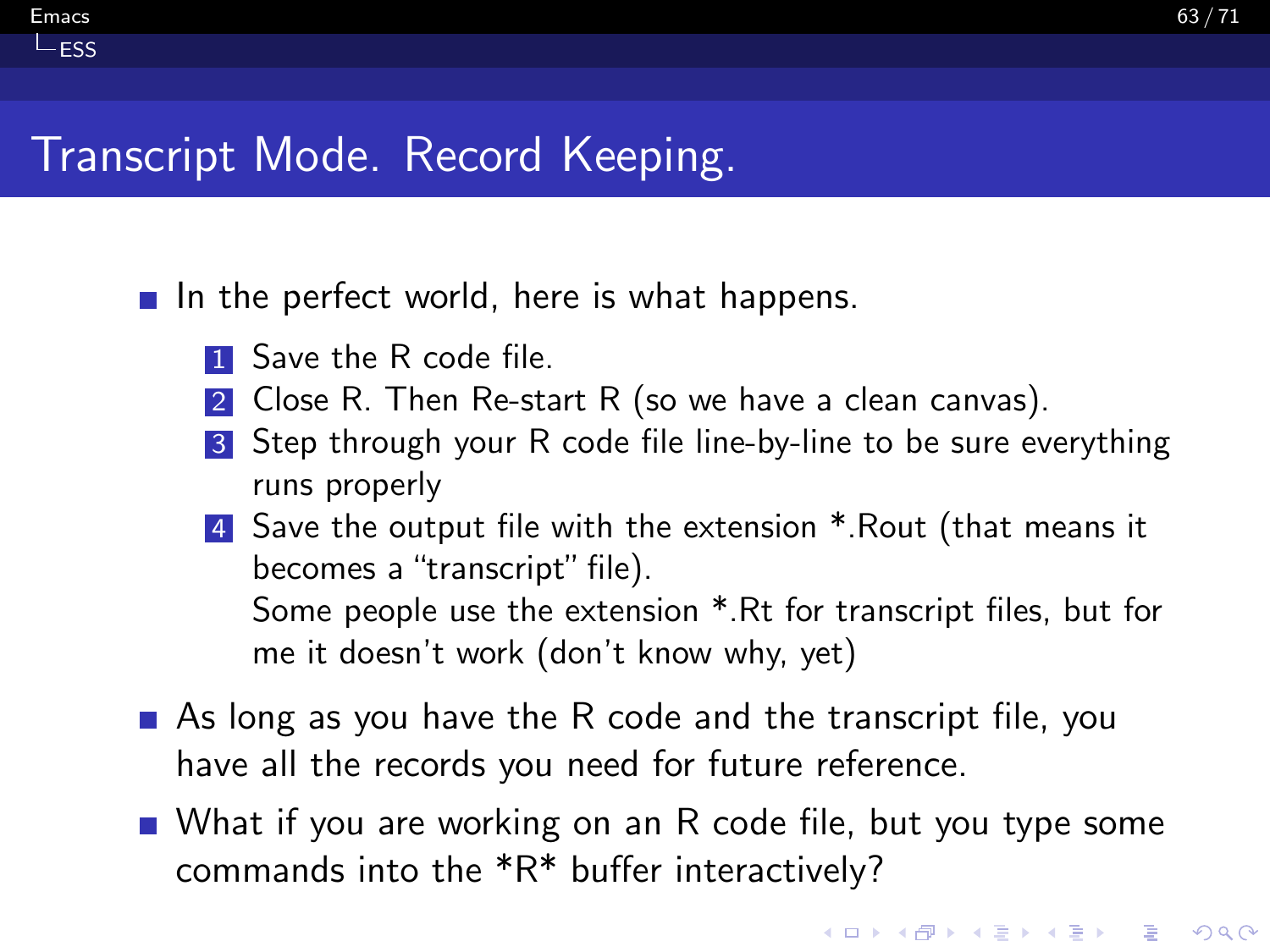## Transcript Mode. Record Keeping. ...

<span id="page-63-0"></span> $L_{ESS}$  $L_{ESS}$  $L_{ESS}$ 

- $\blacksquare$  I do that all the time. While I'm testing code, I experiment in the \*R\* buffer, then copy commands back to the R code file.
- I should save the  $*R*$  buffer in a file  $*$ . Rout. Let's suppose I did.
- The following problem may arise.
	- $\blacksquare$  I open a new R session
	- I run the R code file that seemed good, but then it fails!
	- How can that be? It worked before?
- Obviously, something I typed interactively in the  $*R*$  buffer did not get copied into the code file properly.
- Solution strategy.
	- Open the <sup>\*</sup>.Rout file in Emacs.
	- Emacs recognizes that this is a transcript file

**KORKA SERKER YOUR**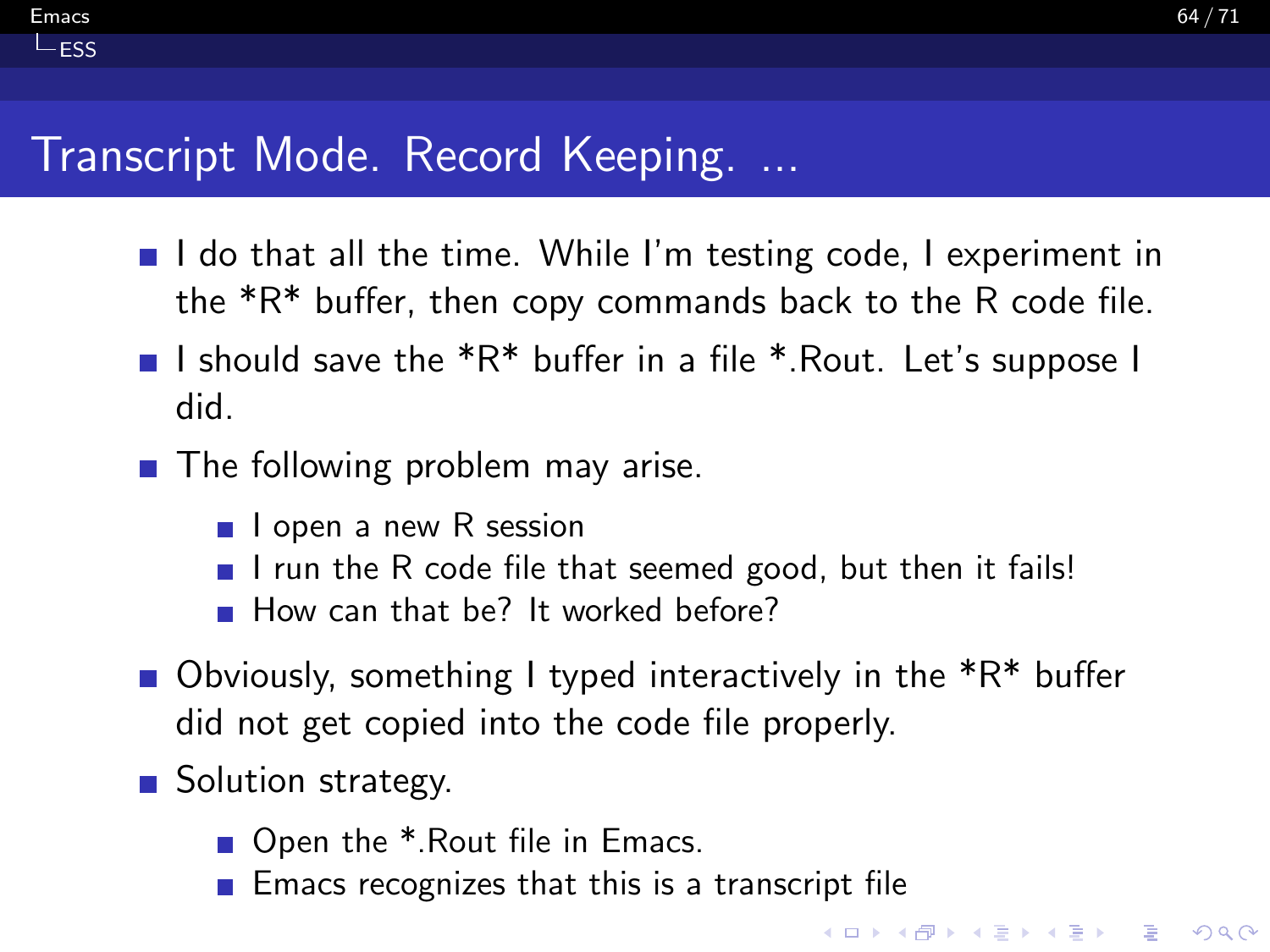### Transcript Mode. Record Keeping. ...

- **Emacs won't let me edit that transcript because it is marked** "read only", so I either have to copy it to a new file or M-x toggle-read-only.
- **Then**

<span id="page-64-0"></span> $L_{ESS}$  $L_{ESS}$  $L_{ESS}$ 

- 1 Select All of the text (either Menu Edit -> Select All, or type "C-x h")
- 2 In the ESS-trans menu, choose "Clean".
- **Noomark** That will erase all the output from that file, and leave behind only the commands that were run.
- Along the same lines, from a reviewer of these slides, I received an email about an ESS feature. Since ESS 12.03, there is an R automatic output "scrub and paste." The key sequence is C−u C−u C−y.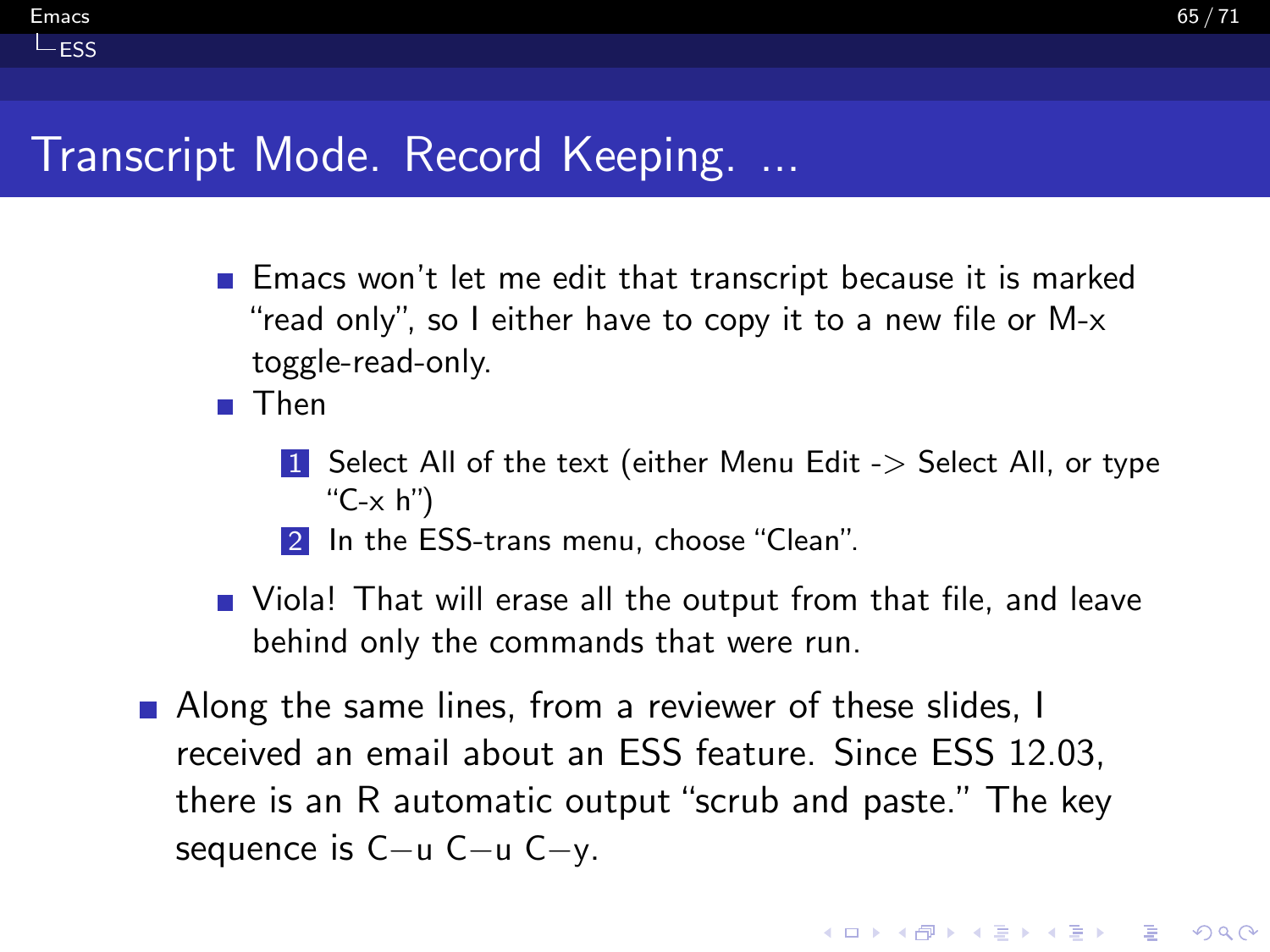### Transcript Mode. Record Keeping. ...

<span id="page-65-0"></span> $L_{ESS}$  $L_{ESS}$  $L_{ESS}$ 

- **Highlight some material in an**  $^*R^*$  **output window. It should** include commands and output.
- Gopy that selection (To copy, use either 1) M-w or 2) C-c from CUA or 3) Edit menu).
- Move the focus to an R code file where you want to paste in only the R commands, no output.
	- If you do the ordinary paste, with  $C-y$ , you get all that messy output.
	- But this key sequence will "clean" and paste the resulting  $R$ commands.

$$
C-u C-u C-y
$$

Note, this requires the traditional  $C-y$  ("yank") to paste, not the CUA C-v.

**KOD KAD KED KED DRA**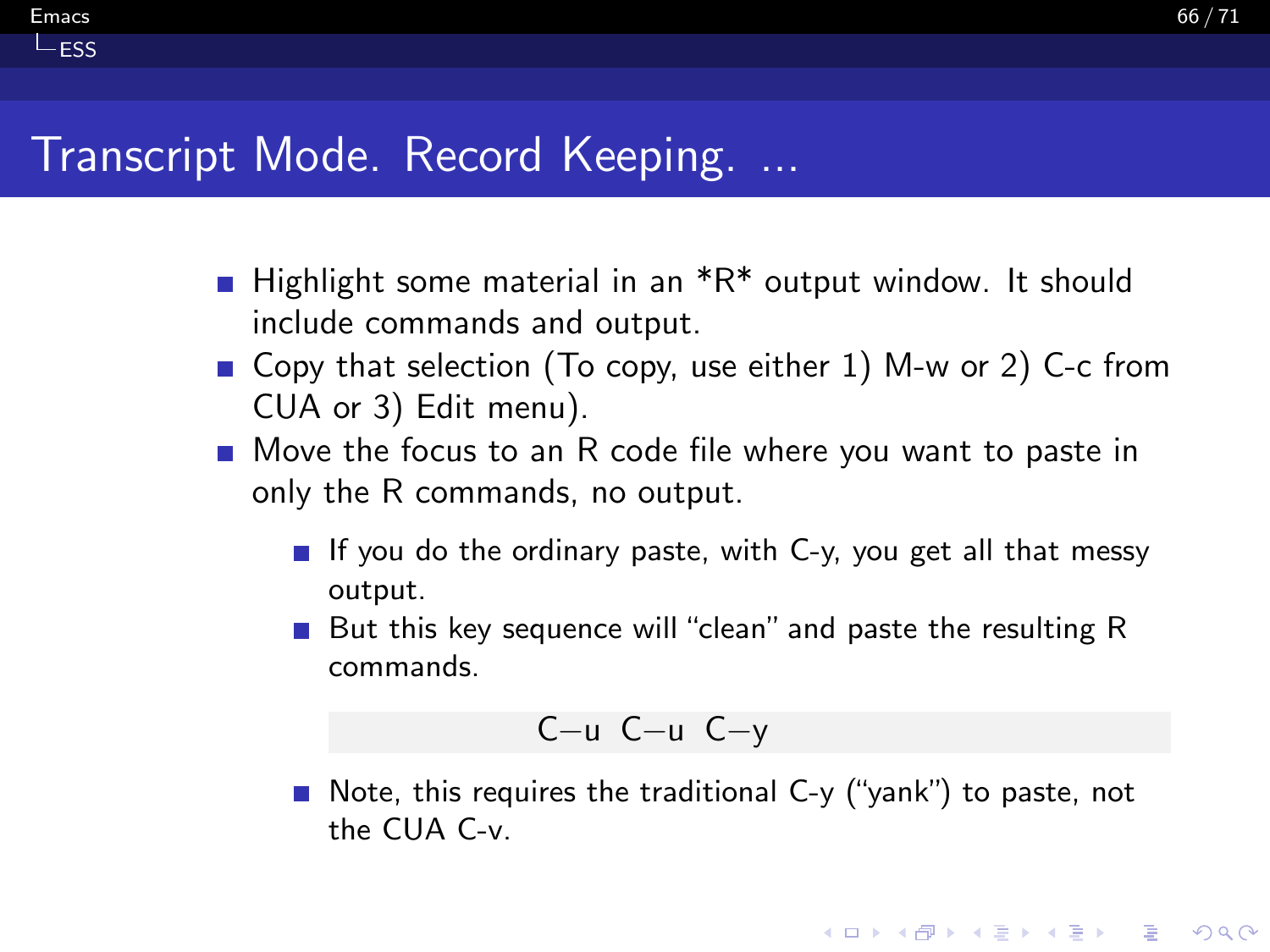# <span id="page-66-0"></span>**Outline**

1 [Why Use Emacs?](#page-2-0)

2 [Emacs Anatomy](#page-7-0)

**3** [No Learning Curve](#page-14-0)

#### 4 [ESS](#page-46-0)



K ロ ▶ K 個 ▶ K 할 ▶ K 할 ▶ 이 할 → 9 Q Q →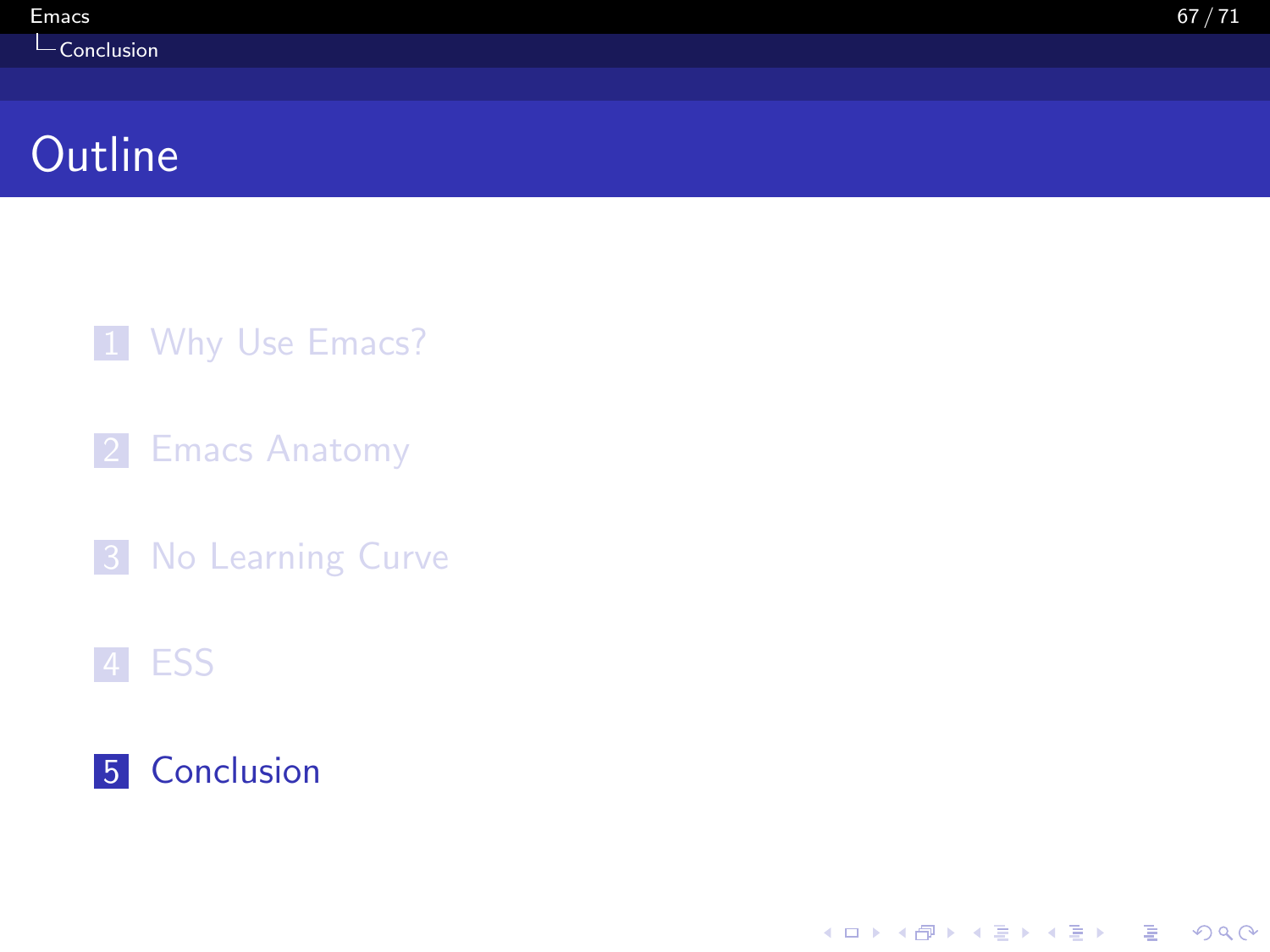## <span id="page-67-0"></span>Emacs in Retrospect

- I think the documentation and publicity that goes with Emacs does it great dis-service.
	- Bill Venables, is credited with the quip: "The first five years of Emacs are the worst; after that, it's just difficult."
- When I first tried Emacs, I looked through the tutorial and I thought "this really is trouble."
- $\blacksquare$  I've told people that "Emacs is like Democracy," adapting the comment that Winston Churchill made to the House of Commons, 1947-11-11, "Democracy is the worst form of government, except for all those other forms that have been tried from time to time."
- Almost all of the really smart people I know use Emacs.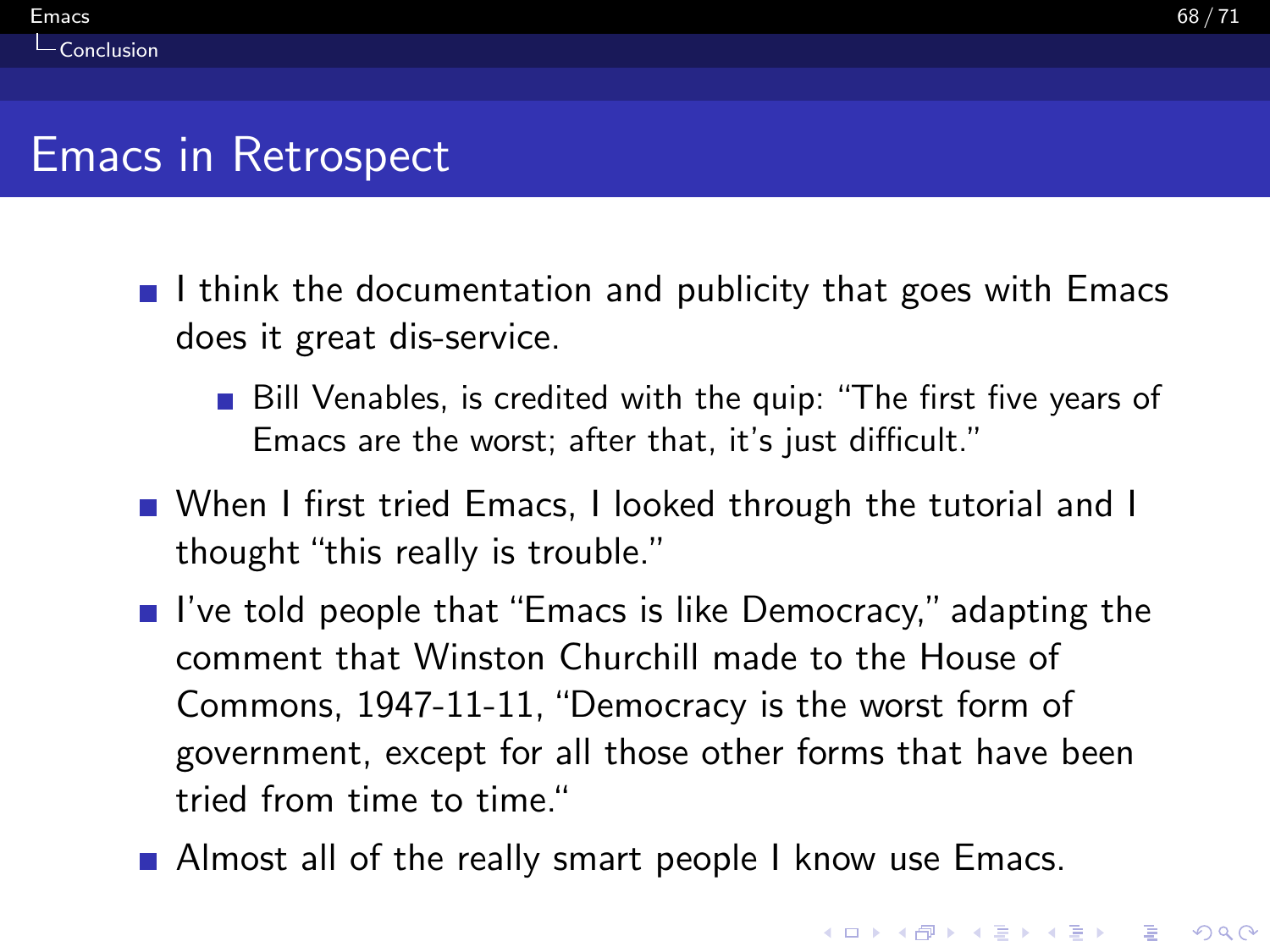# Do I Really Believe There is No Learning Curve?

■ Of course not.

<span id="page-68-0"></span> $\mathsf{\mathsf{L}}$  [Conclusion](#page-68-0)

- But I'll get more hits in Google than with my original title, "Emacs Learning Curve 77% Less Steep Than Previously  $B$ elieved" $\left(\bigcup_{n=1}^{\infty} \mathbb{I}\right)$
- I honestly believe that if people are willing to try Emacs "my way," they can use it comfortably and benefit from many powerful features.
- If is not necessary to memorize a raft of key sequences, even though many Emacs experts do so.

4 0 > 4 4 + 4 = + 4 = + = + + 0 4 0 +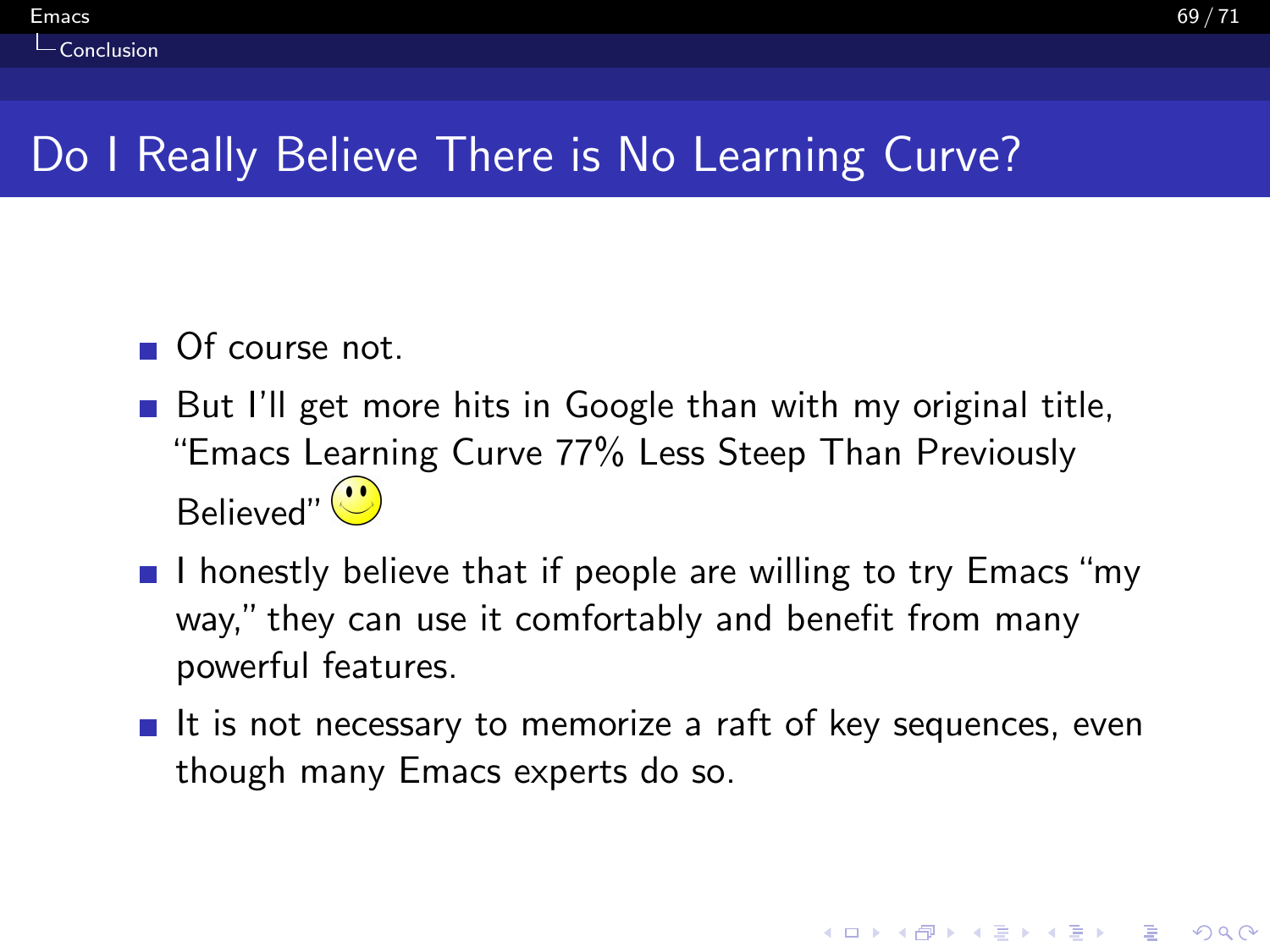**KORKAR KERKER SAGA** 

# <span id="page-69-0"></span>Emacs is Extensible

- $\blacksquare$  I'm not denying the fact that
	- Customizing Emacs is possible, enriching, and frustrating (all at the same time)
- Some parts of Emacs are still difficult for me
	- $\blacksquare$  The help menus are still as confusing to me as ever.
	- I find the Customization menus still very difficult.
- If a person is willing to use Emacs with the init file I provide, using Emacs can be a very reasonable experience.